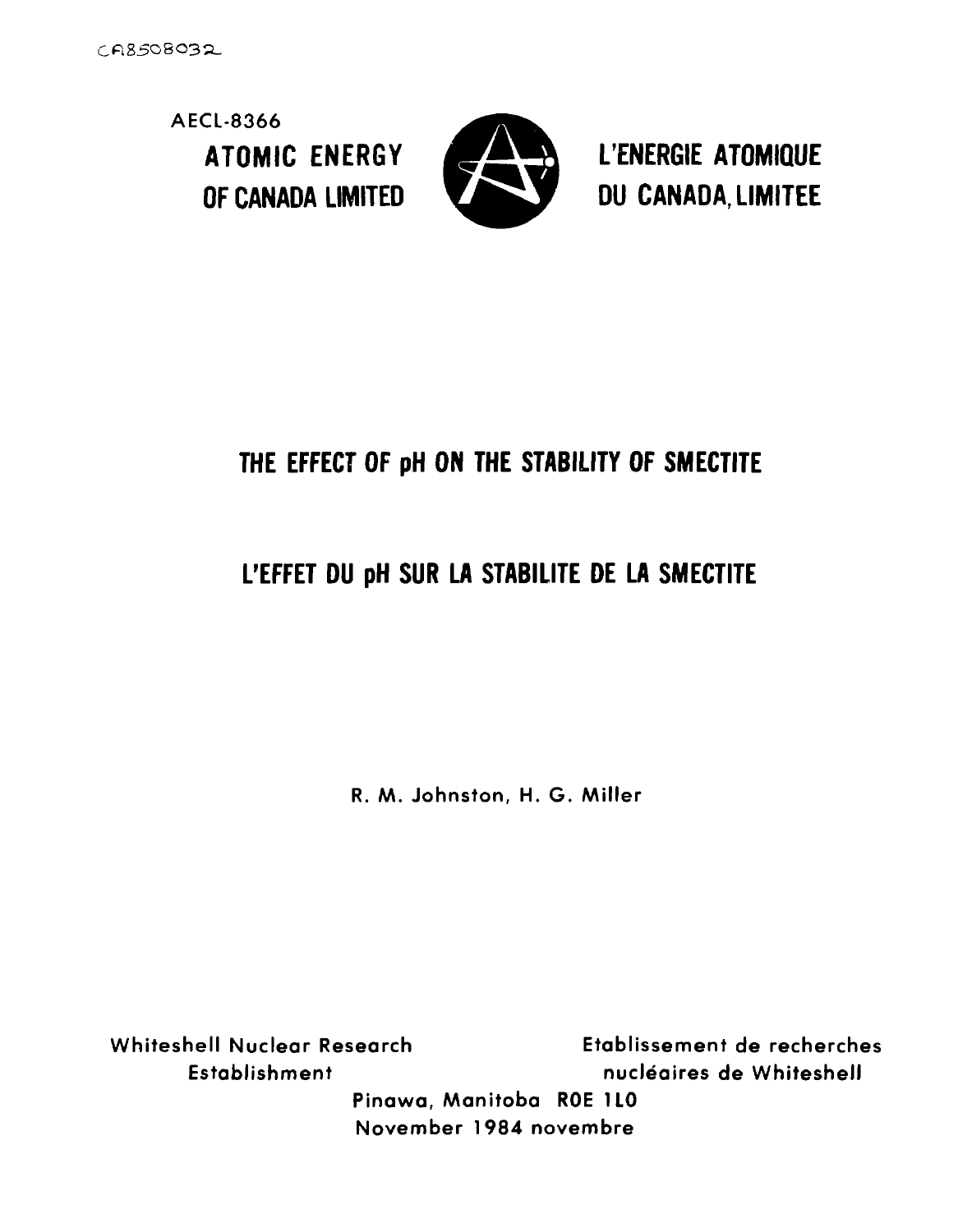ATOMIC ENERGY OF CANADA LIMITED

 $\bar{\tau}$ 

#### THE EFFECT OF pH ON THE STABILITY OF SMECTITE

by

R.M. Johnston and H.G. Miller

Whiteshell Nuclear Research Establishment Plnawa, Manitoba ROE 1L0 1984 November

AECL-8366

بالمرار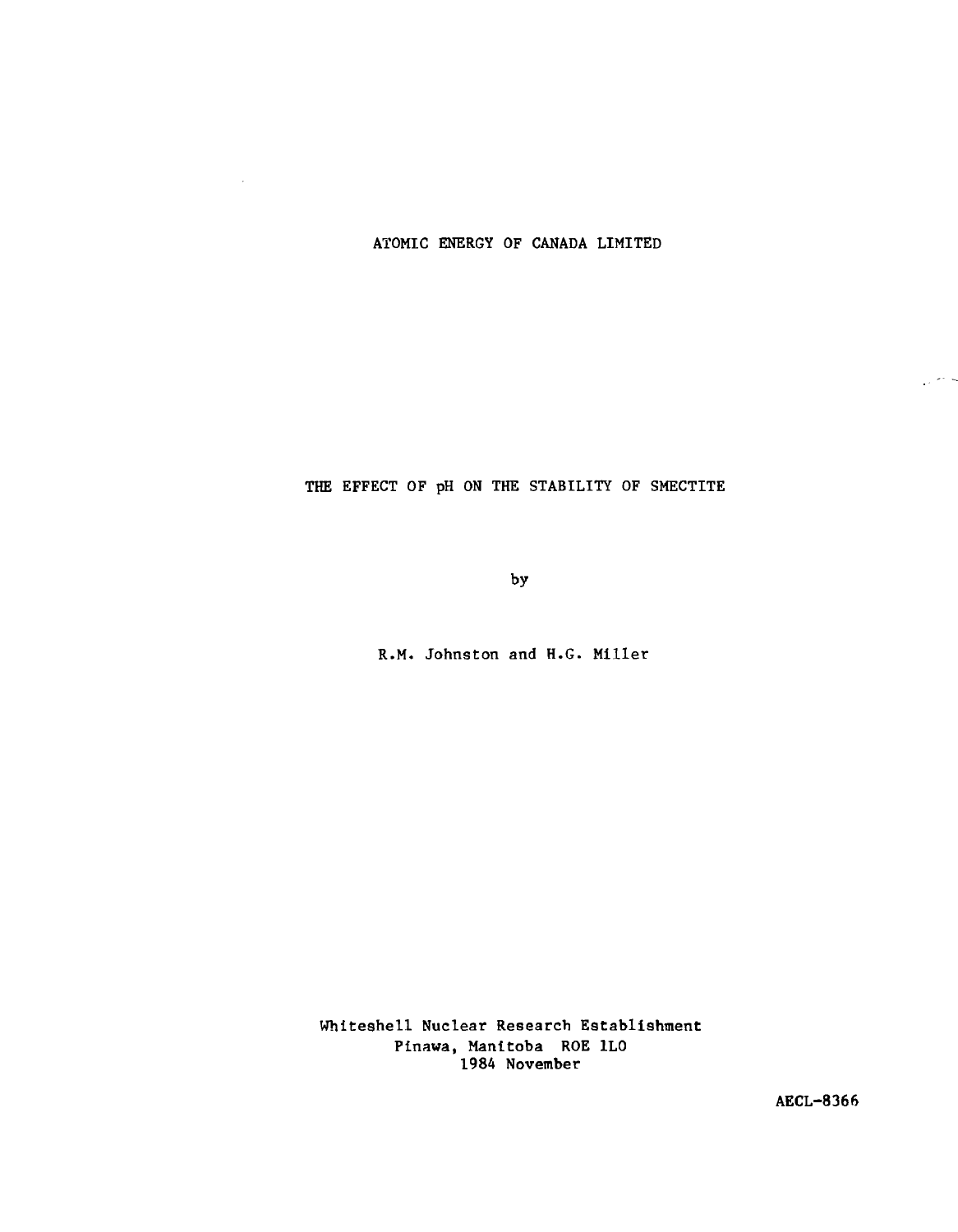#### L'EFFET DU pH SUR LA STABILITÉ DE LA SMECTITE

par

R.M. Johnston et H.G. Miller

#### RÉSUMÉ

On a étudié expérimentalement la stabilité hydrothermique de la smectite à des températures inférieures à 275°C pour une série de valeurs de pH. Dans la partie à pH presque neutre, la conversion smectite-illite a prédominé; dans la partie légèrement acide, II y avait une formation importante de couches intercalées d'hydroxyaluminium dans l'argllej dans la partie alcaline, des silicates de structure (feldspath et zeolites) ont été produites. On étudie l'évidence géologique de ces réactions.

> L'Énergie Atomique du Canada, Limitée Etablissement de recherches nucléaires de Whiteshell Pinawa, Manitoba ROE 1L0 1984 novembre

> > AECL-8366

بالأنبي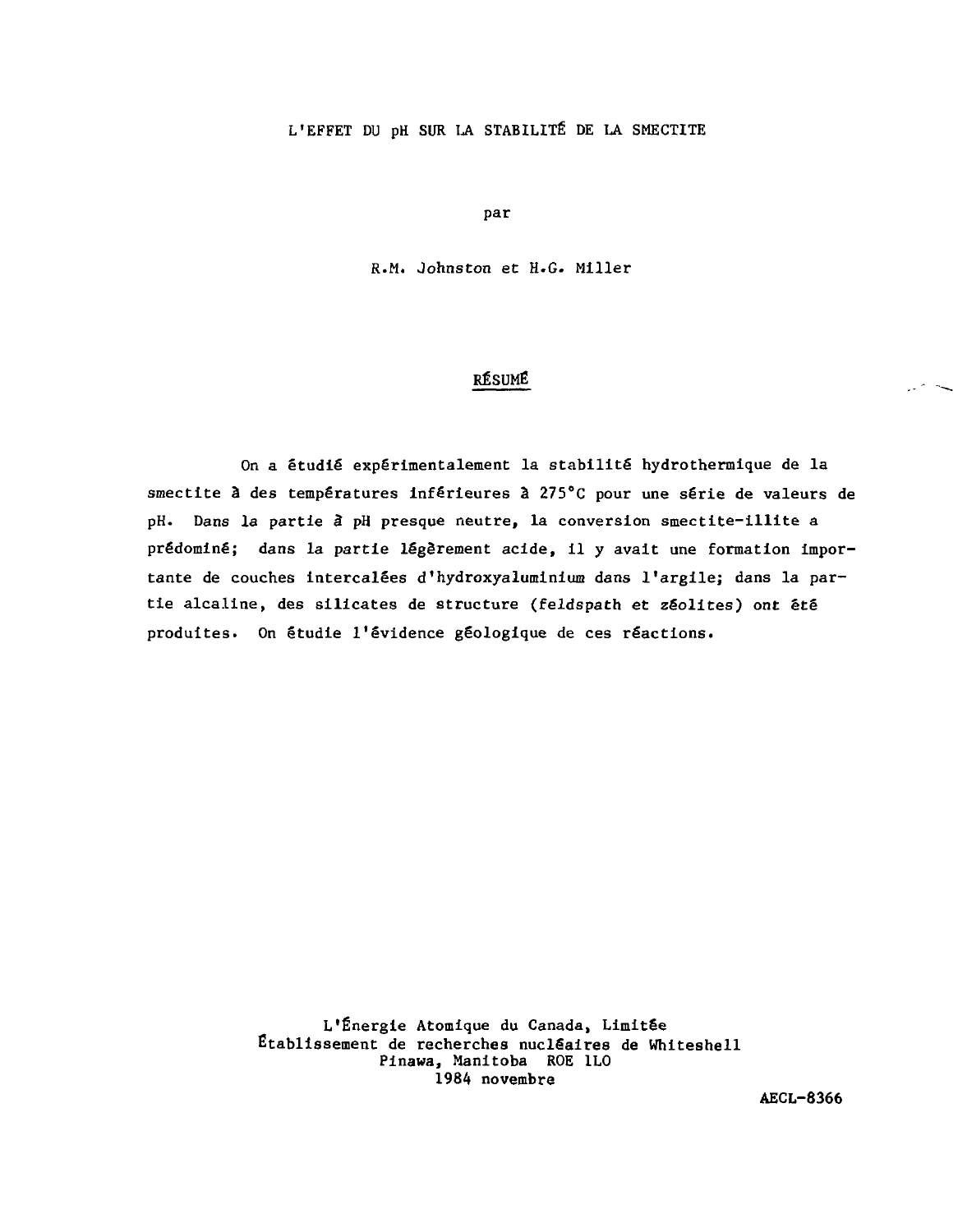#### THE EFFECT OF pH ON THE STABILITY OF SMECTITE

by

R.M. Johnston and H.G. Miller

#### ABSTRACT

The hydrothermal stability of smectite at temperatures less than 275 $^{\circ}$ C was investigated experimentally over a range of pH values. In the near-neutral pH region, the smectite to illite conversion predominated; in the mildly acid region, there was extensive formation of aluminum hydroxy interlayers in the clay; and In the alkaline region, framework silicates (feldspar and zeolites) were produced. The geological evidence for these reactions is also reviewed.

> Atomic Energy of Canada Limited Whiteshell Nuclear Research Establishment Plnawa, Manitoba ROE 1L0 1984 November

> > AECL-8366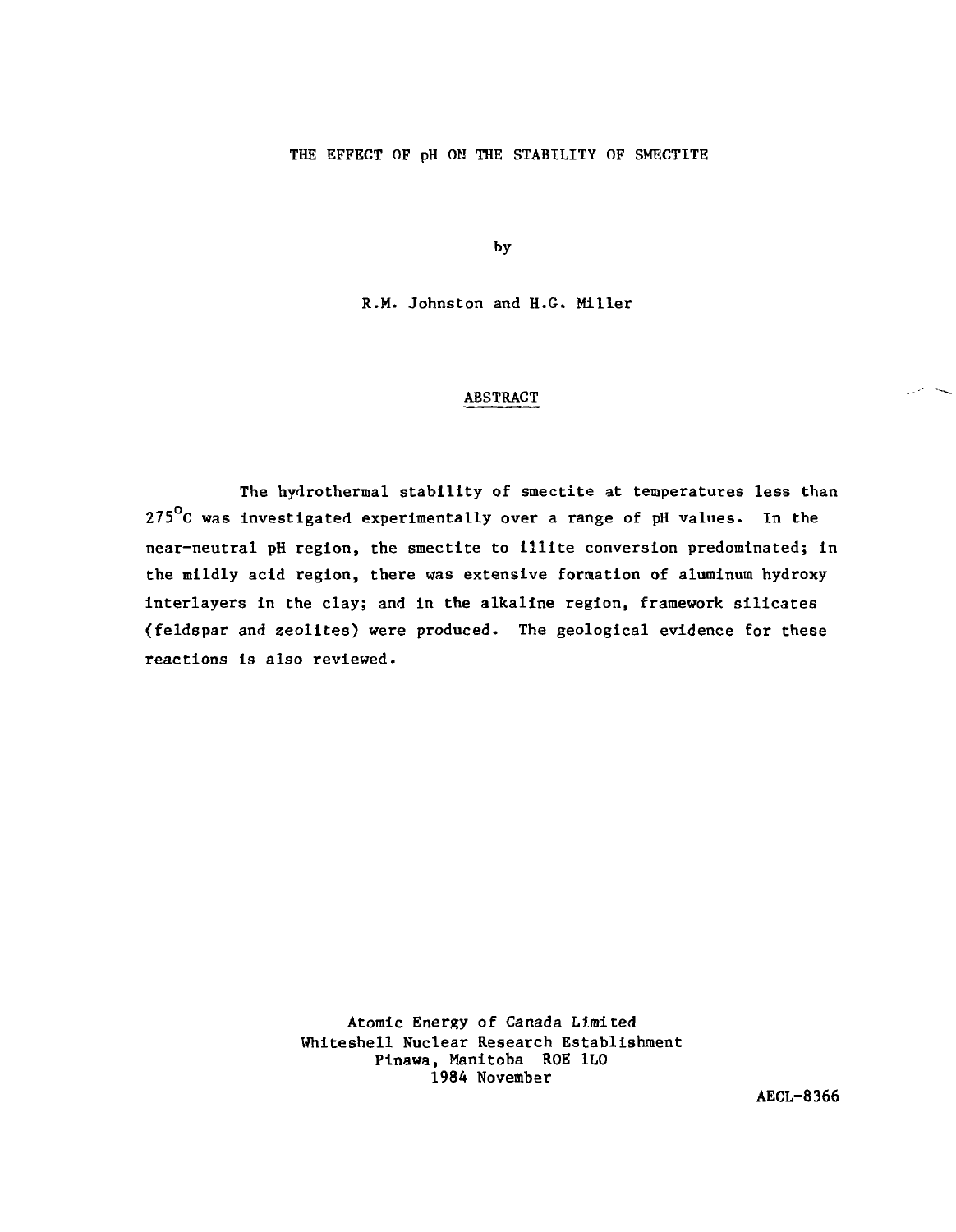### CONTENTS

والمستبد

| $\mathbf 1$ . | <b>INTRODUCTION</b>                        | ı                                               |
|---------------|--------------------------------------------|-------------------------------------------------|
| 2.            | EXPERIMENTAL PROCEDURE                     | $\overline{2}$                                  |
|               | 2.1 STARTING MATERIAL                      | $\overline{c}$                                  |
|               | 2.2 RUN 1                                  |                                                 |
|               | 2.3 RUNS 2,3 and 4                         | $\begin{array}{c} 3 \\ 3 \\ 4 \\ 5 \end{array}$ |
|               | 2.4 X-RAY DIFFRACTION ANALYSIS             |                                                 |
|               | 2.5 IDENTIFICATION OF CLAY MINERALS        |                                                 |
| 3.            | <b>RESULTS</b>                             | 6                                               |
|               | 3.1 RUN 1                                  | $6\phantom{.}6$                                 |
|               | 3.2 RUN 2<br>3.3 RUN 3                     | 8                                               |
|               |                                            | 10                                              |
|               | 3.4 RUN 4                                  | 10                                              |
|               | 3.5 SUMMARY                                | $\mathbf{11}$                                   |
| 4.            | DISCUSSION                                 | 12                                              |
|               | 4.1 pH VARIATION                           | 12 <sup>2</sup>                                 |
|               | 4.2 ALUMINUM HYDROXY INTERLAYERS           | 13                                              |
|               | 4.3 ZEOLITES                               | 17                                              |
|               | 4.4 FELDSPARS                              | 21                                              |
|               | 4.5 CLAY MINERALS                          | 22                                              |
|               | 4.6 EQUILIBRIUM THERMODYNAMIC CALCULATIONS | 23                                              |
| 5.            | CONCLUSIONS                                | 24                                              |
| 6.            | <b>ACKNOWLEDGEMENTS</b>                    | 25                                              |
|               | <b>REFERENCES</b>                          | 25                                              |
|               | <b>TABLES</b>                              | 30                                              |
|               | <b>PTCHDPC</b>                             | າວ                                              |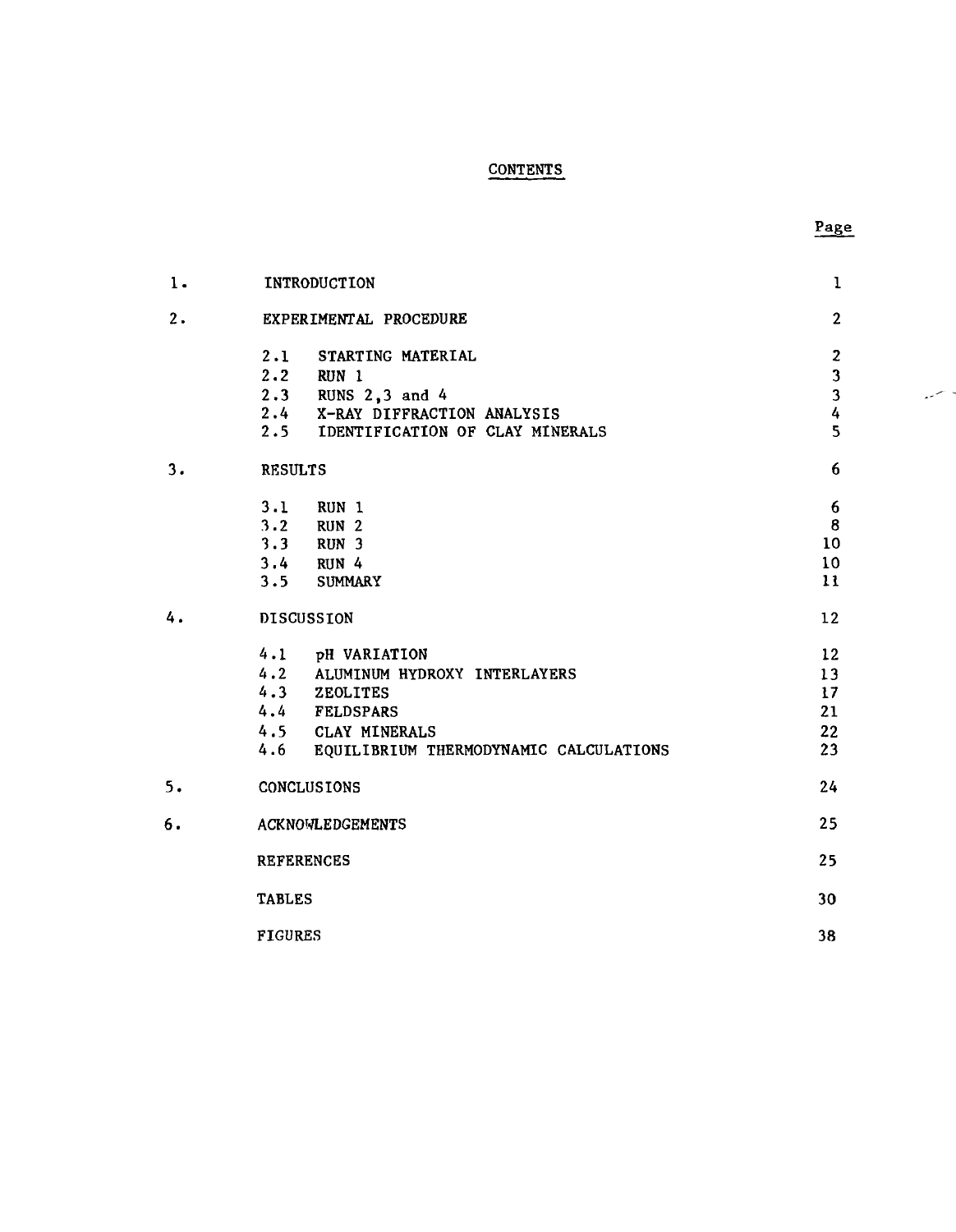#### **1. INTRODUCTION**

**Bentonite has suitable physical and chemical properties for use as a component of the buffer and backfill for the deep underground disposal of nuclear fuel wastes in the Canadian Nuclear Fuel Waste Management Program [1,2]. Elevated temperatures (from 100 to 150°C) and the presence of groundwater in the disposal vault raise the possibility of the hydrothermal alteration of the bentonite.**

**The hydrothermal stability of smectite has been studied extensively. Much of the work has centred on the collapse of expandable smectites to non-expandable layer silicates, in particular the formation of illite. Eberl and his co-workers [3,4,5] have defined a series of reaction trends from smectite to non-expandable phyllosilicates (illite, micas, chlorites) by way of mixed-layer clay minerals, with the precise reaction trend being determined largely by the interlayer cations. However, in a number of studies, the formation of framework silicates as well as, or instead of, clay minerals has been reported. This is particularly true of studies conducted in alkaline systems. Inoue [6] reports formation of the calcium zeolites, wairakite and heulandite, as well as illite and smectite, from the reaction of calcium montmorillonite with 0.2 mol/L KOH at 300°C. Koraarneni and White [7] have reported the formation of strontium feldspar, strontium wairakite and strontium akermanite from the interaction of Sr(OH)2 solutions with a variety of clays and shales at 200°C and 300°C. In an earlier study [81, pollucite (an anhydrous cesium analogue of** wairakite) and CsAlSiO<sub>4</sub> (a cesium analogue of nepheline) were produced in **the same clays using CsOH at 100, 200 and 300°C. Feldspar was commonly observed amongst the reaction products in hydrothermal tests on sodium and potassium montmorillonlte between 260 and 400°C by Eberl and his co-workers**  $[3, 4].$ 

**The aim of our study was to assess the significance of lowtemperature smectite transformations yielding products other than clay minerals, and the dependence of smectite stability and reaction trends on**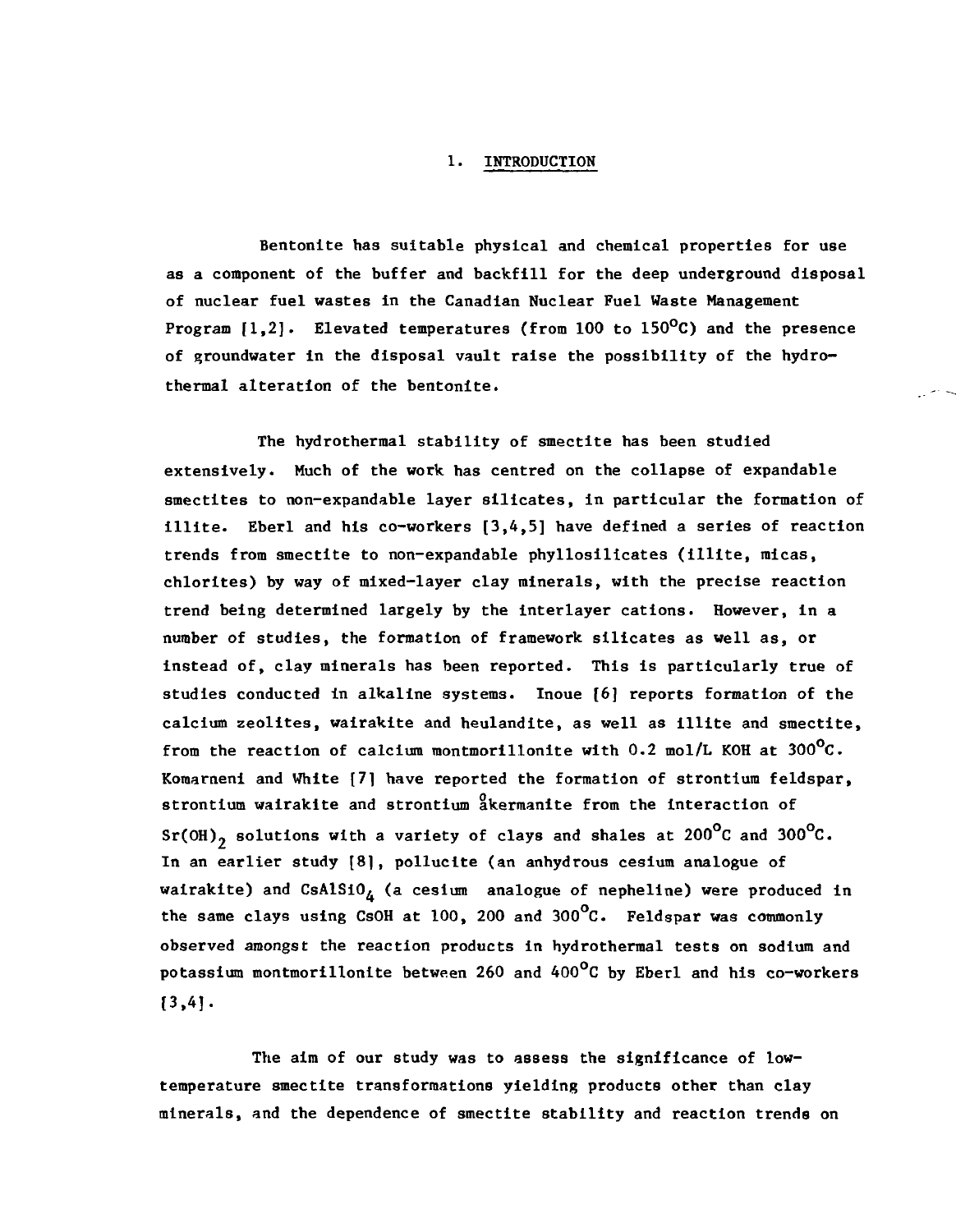pH. An experimental study of smectite stability was conducted under a range of pH conditions, at temperatures between 150 and  $275^{\circ}$ C. These temperatures are somewhat higher than the 25 to  $150^{\circ}$ C expected in a nuclear waste disposal vault, but the kinetics of clay reactions are very slow, even at  $275^{\circ}$ C. The geological evidence for smectite transformations in alkaline systems and the formation of aluminum hydroxy interlayers in acidic systems is also reviewed.

#### 2. EXPERIMENTAL PROCEDURE

Sodium and calcium montmorillonlte were reacted with potassiumbearing solutions over a range of pH values, at 150, 200 and 275 $^{\circ}$ C. K<sup>+</sup> was chosen as the dominant solution cation, since it has been shown to promote the conversion of smectite to illite  $[3,9]$ . Earlier studies had shown that montmorillonite, slurried with distilled delonized water or salt solutions, undergoes a rapid decrease in pH from mildly alkaline ( $pH = 8$  to 9) to mildly acidic (pH = 3 to 6) when treated at temperatures of 150 to 275<sup>o</sup>C (Johnston and Miller, unpublished results). Therefore, varying amounts of bicarbonate or hydroxide were added to buffer the pH In the required region.

#### 2.1 STARTING MATERIAL

The clay fraction  $(2 \mu m)$  of a calcium bentonite (Pembina Mountain Filtaclay 75 [10]) was used as the starting material in all experiments. The clay material was prepared using the methods described by Miller  $[11]$ . Cation exchange positions were saturated with either  $N_a^+$  or Ca $^{2+}$  (using the appropriate chloride) to yield a homoionic clay. The clay fraction was characterized using X-ray diffraction (see Section 2.4) and was found to be almost pure montmorillonite, with a trace of quartz. A small 1.4-nm\* component that does not expand on saturation with glycerol

\*  $lm = 10$   $\Omega$ .

 $- 2 -$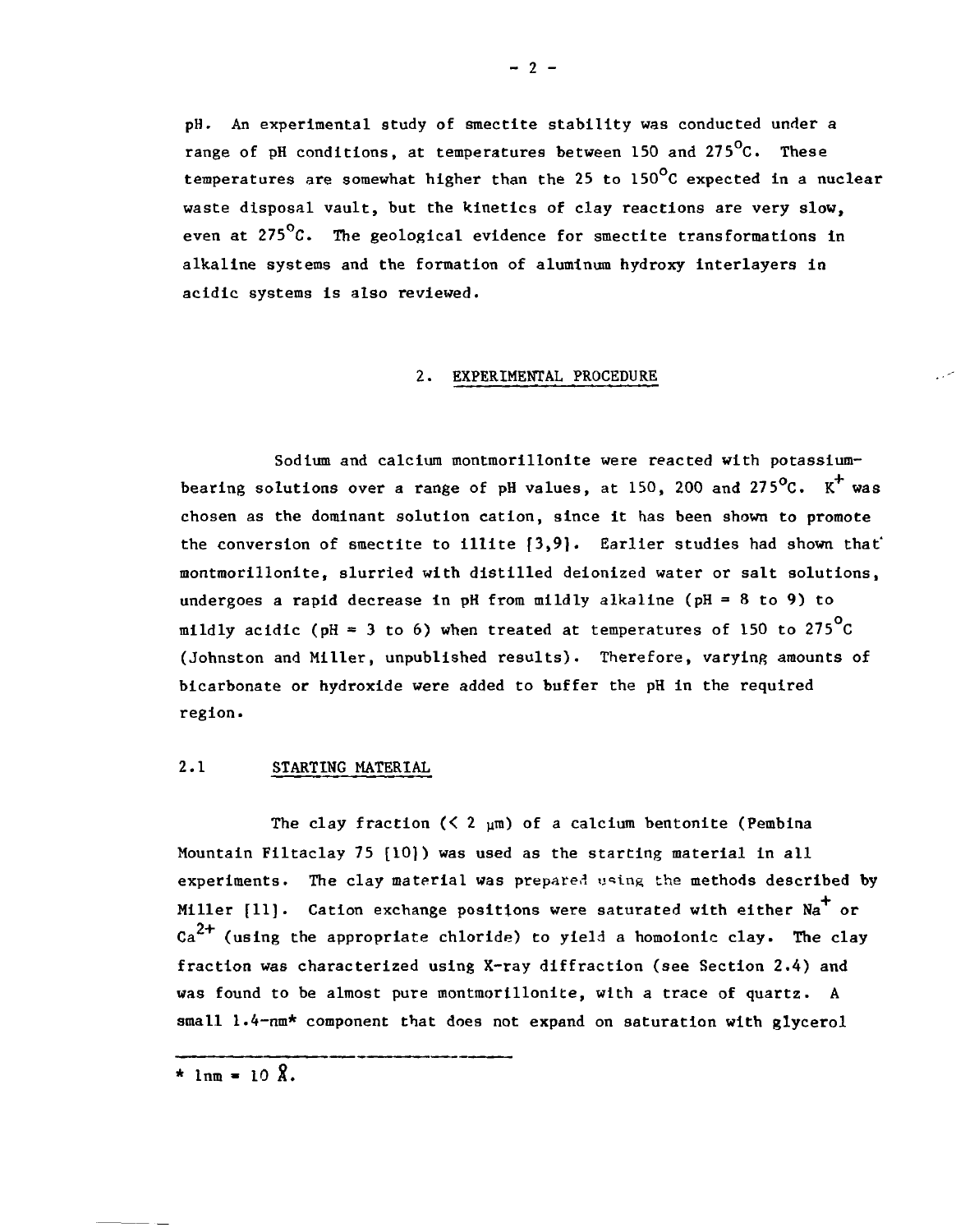was attributed to the presence of aluminum hydroxy lnterlayers In the montmorillonlte (see Section 4.2). The Greene-Kelley test [12] yielded no Indication of the presence of beidelllte (see Figure 1).

#### 2.2 RUN 1

For the first run, small, stainless-steel, Parr pressure vessels with Teflon liners were used. The clay was mixed with KC1 solutions varying in concentration from  $0.01$  to  $1.0$  mol/L (see Table 1). The clay to solution ratio was 1:50 by weight (200 mg in 10 g). In four of the samples, a mixed bicarbonate-chloride solution, with  $HCO_{2}^{-}/CI^{-} = 3/2$ , was used to buffer the pH in the mildly alkaline range. The pH of the slurry was measured at 25<sup>o</sup>C before and after heating, using a Cole Parmer Chemcadet pH meter. The samples were held at  $275^{\circ}$ C for 30 days. Water loss from the Teflon liners was evident in most samples, and was considerable in some, so final pH values are only approximate.

#### 2.3 RUNS 2, 3 and 4

In Runs 2,3 and 4, the clay was mixed with KC1/K0H solutions with the  $K^+$  concentration constant at 0.1 mol/L, and the OH<sup>-</sup> concentration variable, as shown in Tables 2, 3 and 4. The runs were carried out in sealed gold tubes in an autoclave - Run 2 at 275 $^{\circ}$ C for 15 days, Run 3 at  $200^{\circ}$ C for 27 days, and Run 4 at  $150^{\circ}$ C for 30 days.

Gold tubing with an outside diameter of 0.8 cm and a wall thickness of 0.013 cm was annealed at  $700^{\circ}$ C for 3 h, and cut into 10-cm sections that were sealed at one end by a cold-welding device. Then, 50 mg of clay and 2.5 mL of solution were added, and the clay was dispersed using an ultrasonic probe. The initial pH was measured using a Cole Parmer Chemcadet pH meter with a Fisher pencil-thin combination pH electrode. The tube was sealed using a cold-welding device.

The sealed tubes were placed in a special holder to keep them upright in the autoclave. Water was added to the autoclave to balance the

 $-3 -$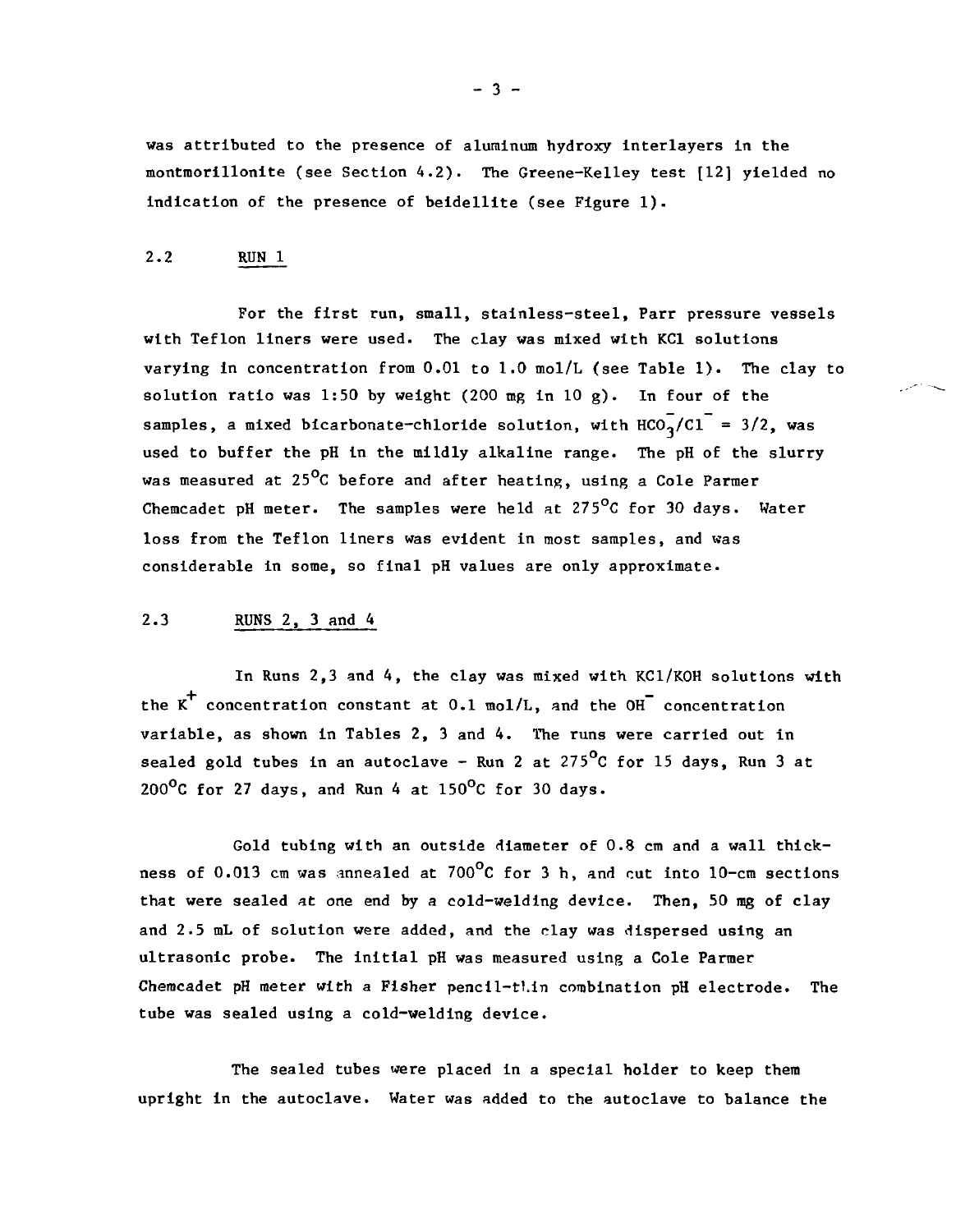pressure buildup in the gold tube at the temperature of the run. The autoclave was sealed, placed in a heating mantle and brought to the desired temperature. When the run was complete, the gold tubes were cut open at one end and the pH was measured at  $25^{\circ}$ C.

It should be noted that the pH measurements were made in a slurry, in quite concentrated salt solutions, and so do not have high precision. They were, however, reproducible to within ± 0.5 pH units.

#### 2.4 X-RAY DIFFRACTION ANALYSIS

The products from each run were dispersed in distilled water and an oriented powder mount was prepared for X-ray diffraction (XRD) analysis, as described by Miller [11]. A preliminary XRD scan was performed, and those samples with appreciable amounts of phyllosilicates were washed repeatedly with MgCl<sub>2</sub> to give a homoionic magnesium smectite for consistency in XRD analysis, and again prepared as oriented mounts. Samples in which appreciable amounts of phases other than phyllosilicates were detected were prepared as randomly oriented powder mounts.

المحاجبين

X-ray diffraction analysis was carried out using a Philips diffractometer with a graphite crystal monochromater and cobalt Ka radiation. Normal running conditions were 45 kV and 30 mA. Samples were prepared using a rutile internal standard with a strong peak at 0.323 nm. Cobalt Ka radiation was used since its relatively long wavelength (0.1790 nm) gives good resolution for the low-angle diffraction peaks.

It Is difficult to quantify mineral proportions from XRD data, especially from oriented samples. It cannot always be assumed that the phase with the strongest peaks is the most abundant, since peak intensity also depends on the degree of crystallinity. In clay samples, most minerals have a lower detection limit by XRD of 5 to 10%.

 $-4 -$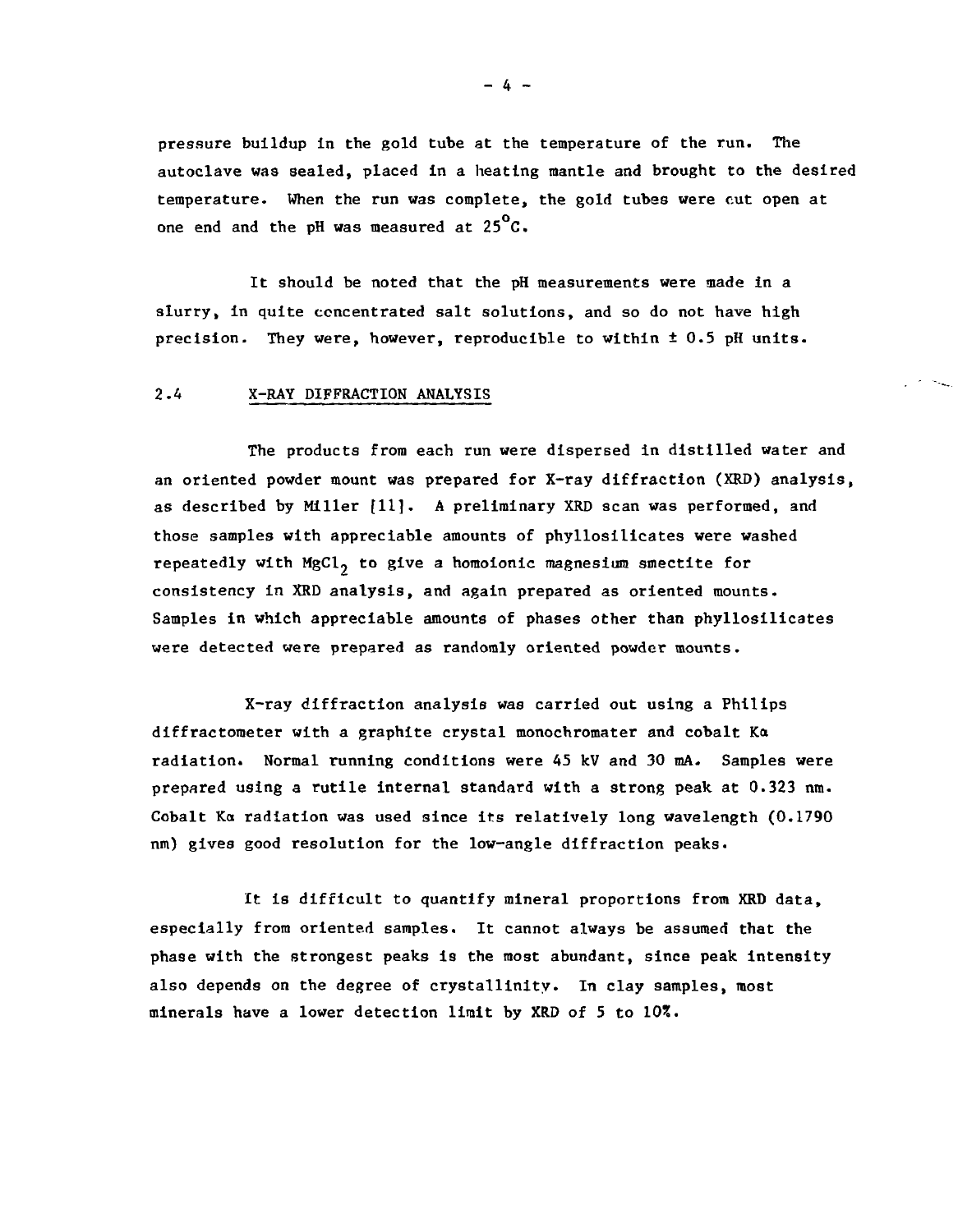#### **2.5 IDENTIFICATION OF CLAY MINERALS**

**Clay minerals were identified on the basis of their basal** spacings at 52% relative humidity (RH) over saturated Mg(NO<sub>2</sub>)<sub>2</sub> solution, and solvated with glycerol. The homoionic Mg<sup>2+</sup> form of the expandable **clays was used, to provide consistency. Typical basal spacings for various magnesium smectites are given in Table 5 [13], and it can be seen that vermiculite (with a negative layer charge**  $\geq 0.5/0_{10}$ **) can be distinguished from lower charge smectites using this method. Beidellite (with a net negative charge in tetrahedral positions) can be distinguished from montmorillonite (with a net negative charge In octahedral positions) using glycerol solvation of the the lithium-saturated form after heating to 300 C (Greene-Kelley test) [12]**

**The literature on determination of the extent of interlayering of smectite with 1-nm illitic phases is extensive and complex [14,15,16]. The most common method uses shifts ^n the (001) peaks, from 1.5 nm (for magnesium smectite at RH = 54%) towards 1 nm. Ordered interlayering can** result in a peak at  $1 + 1.5 = 2.5$  nm  $(2.8$  nm with glycerol). Irrational **higher order peaks are indicative of random interlayering, as there is a tendency for adjacent peaks to coalesce and give a peak with intermediate** spacing. For instance,  $d_{003}$  (1.0 nm) at 0.33 nm and  $d_{005}$  (1.5 nm) at 0.30 **nm may give a combined broad peak in the region of 0.32 nm. In this study, such peak shifts have been used to identify the presence of interlayered illite-smectite, but no attempt has been made to quantify the extent of interstratification, except in very general terras.**

**A complicating factor is introduced by the possibility of forming aluninum hydroxy interlayers in the smectite that fix the basal spacing at about 1.4 nm and prevent further swelling (see Section 4.2). A highly charged magnesium smectite or vermiculite gives a very similar XRD pattern,** since it has  $d_{001} = 1.43$  nm, both with glycerol and at 54% RH. The two can **be distinguished only by removal of the aluminum hydroxy interlayer, after which a smectite with low layer charge will re-expand to 1.8 nm with**

**- 5 -**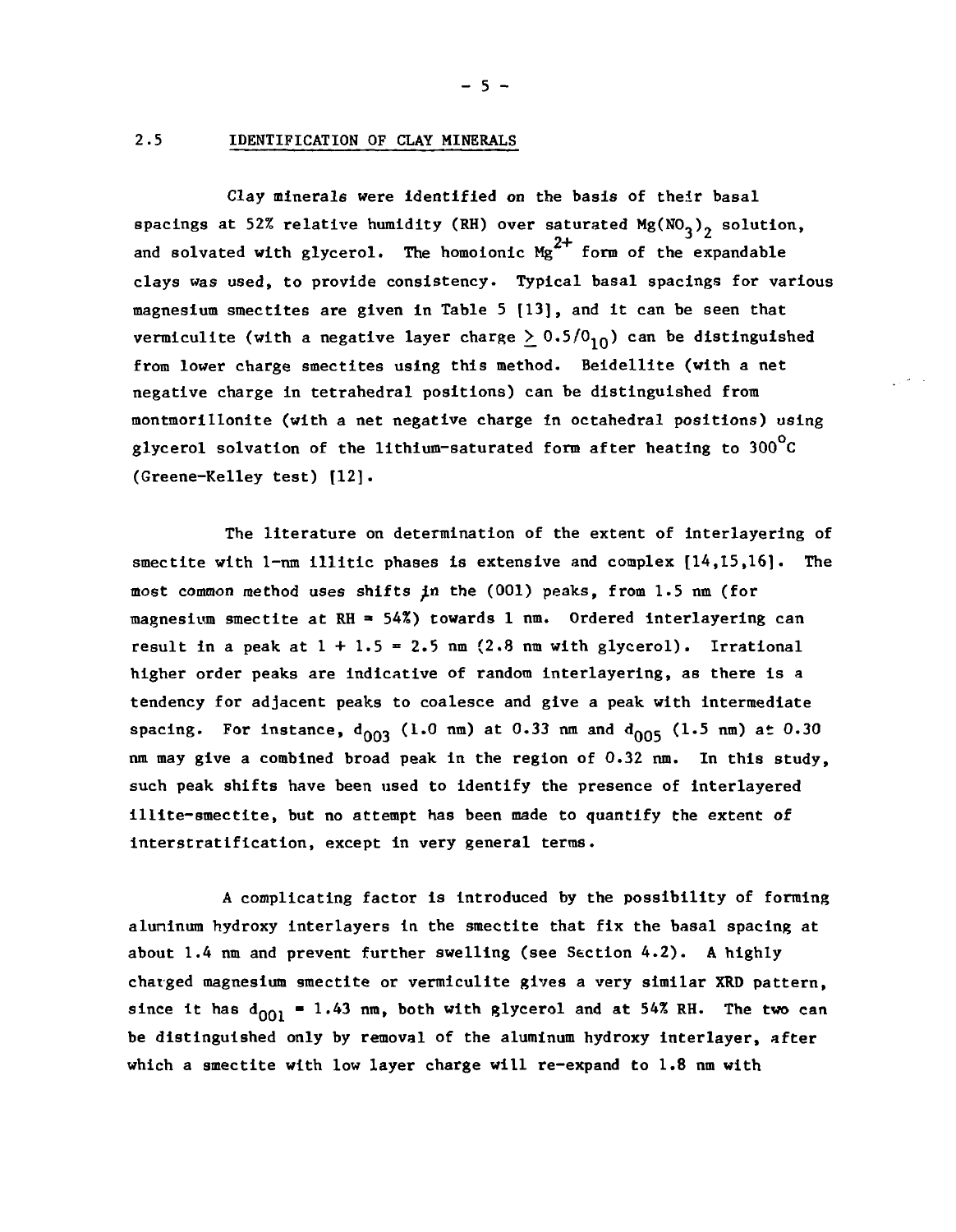glycerol solvation. Treatment with 1 mol/L sodium tartrate for 24 hours at  $60^{\circ}$ C effectively removes the aluminum hydroxy interlayer [17].

#### 3. RESULTS

#### 3.1 RUN 1

The results from Run 1 are given in Table 1. Final pH values fell into two distinct groups: pH 3 to 4 for samples in which the pH was allowed to vary freely; pH 8 to 10 for those in which the pH was buffered by bicarbonate. The sodium smectite produced consistently lower pH values for the first procedure and higher values for the second procedure than calcium smectite.

The pH had a dramatic effect on the reaction products. All samples run at the high pH produced the same results, regardless of  $K^+$ concentration and calcium or sodium saturation. Figure 2 shows a typical XRD trace. The following phases were identified:

- analcime-type zeolite
- potassium feldspar (high sanidine)
- boehmite and diaspore (y~ and a-AlOOH)
- quartz
- ferrihydrite (hydrous iron oxides)
- some poorly crystalline illite/smectite.

As shown in Table 6, the feldspar peaks observed match those of high aanidine (X-Ray Powder Diffraction File (XRPDF) 10-353) [18], a disordered phase commonly formed in short-term hydrothermal runs. The remaining peaks correspond overall to those of a zeolite with the analcime structure (XRPDF 7-363) [19]. Analcime (NaAlSi<sub>2</sub>O<sub>6</sub>'H<sub>2</sub>O) and its calcium analogue, wairaklte, are the most common zeolites with this structure, but analogous structures can be formed with a variety of cations. Potassium,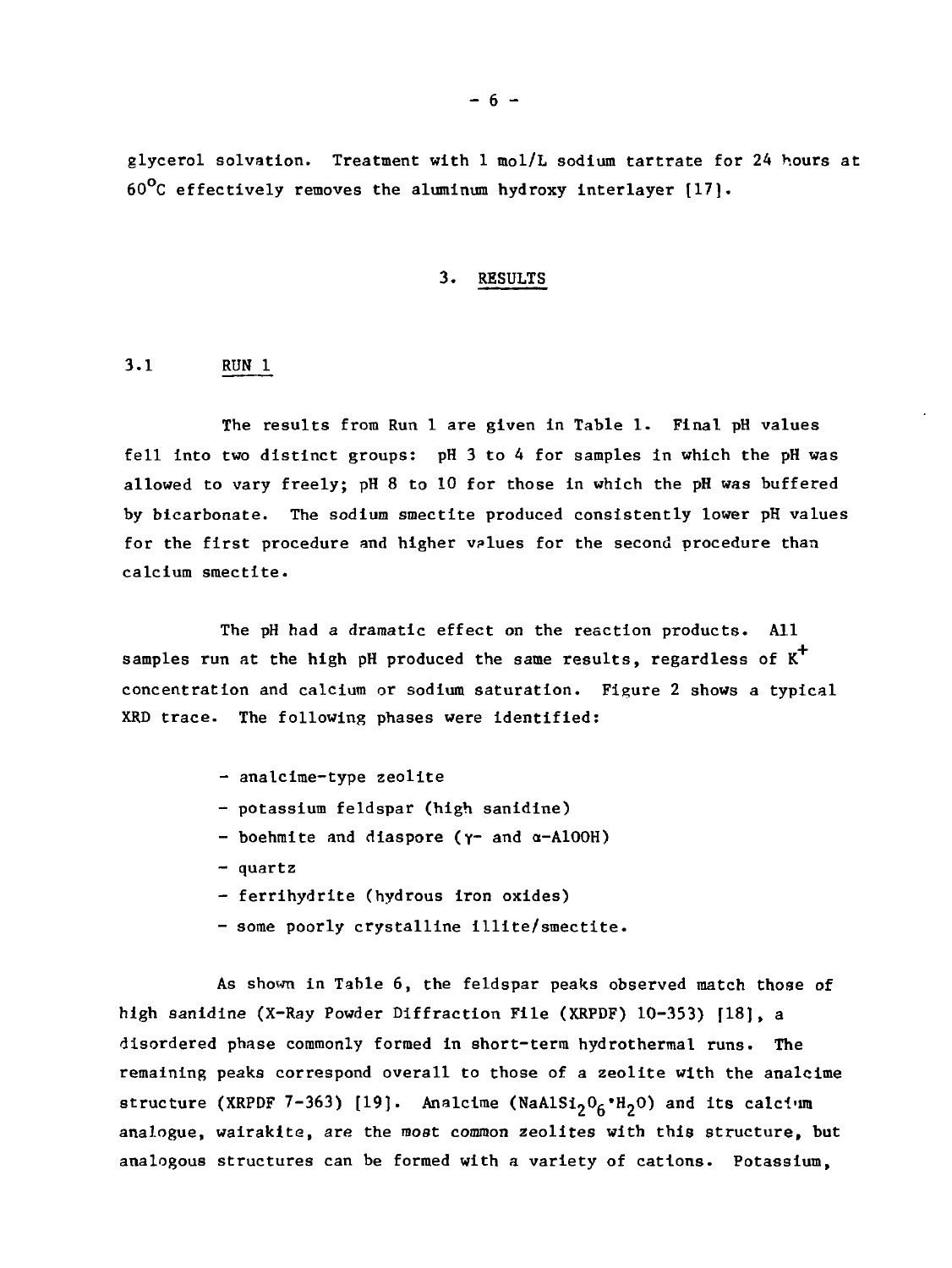cesium and rubidium forms are usually anhydrous and are classified as feldspathoids. However, hydrous potassium analclme can be formed, and substitution of potassium and calcium into the analcime framework is quite common. The larger size of the  $K^+$  ion distorts the lattice somewhat, which may account for the slight departure from the given spacings. The formation of an analcime-type zeolite is in general agreement with the stability field defined by Barrer [20] for zeolites forming from aqueous Na<sub>2</sub>O\*Al<sub>2</sub>O<sub>3</sub>\*nSiO<sub>2</sub> hydrogels (see Figure 3).

The clay phase in these samples gives a broad peak between 1 and 1.2 nm, indicating a phase that is dominantly illitic, with a small expandable component.

A completely different reaction was observed when the pH was allowed to vary freely and finally decreased to 3 to 4. Illite and mixed-layer lllite/smectlte were formed, and considerable variation in the extent of the reaction was observed, depending on the  $K^+$  concentration and whether Na $^+$  or Ca $^{2+}$  was present as the interlayer cation. For the calcium smectite, no reaction was observed for  $x^+$  concentrations less than 0.01 mol/L, except for the disappearance of the 1.4-nm peak in the glycerolsolvated samples, which Is attributed to dissolution of aluminum hydroxy interlayers. It is important to note that a  $K^+$  concentration of 0.02 mol/L was required to provide sufficient  $\kappa^+$  to saturate the exchange positions of the clay and that no reaction was observed until the  $K^+$  concentration was considerably above this level. As the K concentration was Increased from 0.05 to 1 mol/L, the 1.0-nm peak increased and the (001) smectite peak broadened out towards 2.8 nm and 1.4 nm, Indicating the buildup of mixed-layer clays.

For the sodium smectite, no reaction was observed at  $K^{\dagger}$  = 0.01 mol/L, but the reaction products for  $K^+$ ] = 0.1 mol/L were identical to those for  $[K^+]$  = 0.5 mol/L with calcium smectite. With  $[K^+]$  = 0.5 mol/L, sodium smectite converted to an ordered mixed-layer lllite-smectite (rectorlte) with a distinct, strong 2.8-nm peak. Figure 4 illustrates these reaction trends.

 $-7 -$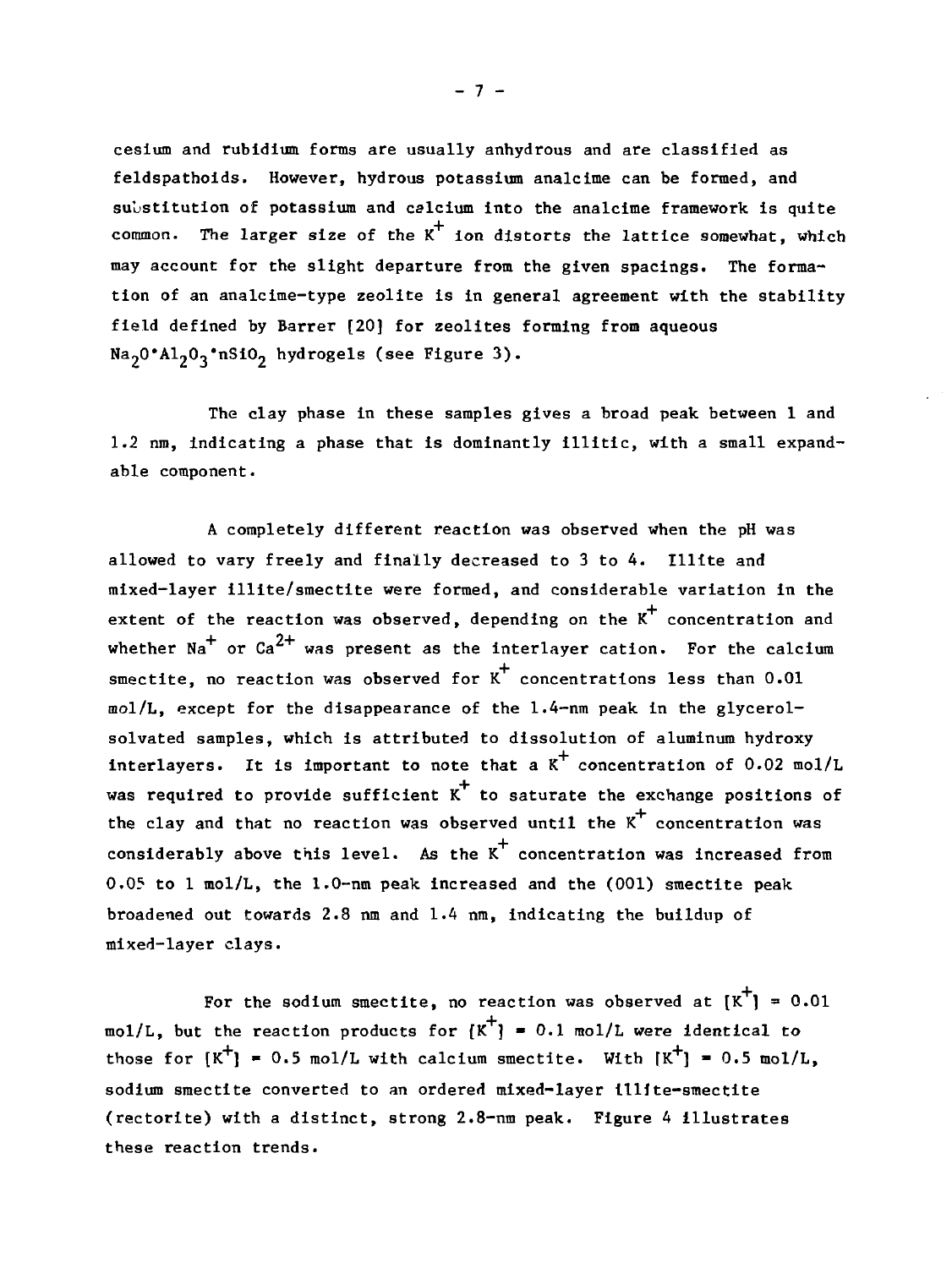Samples 1.4 and 1.12 were tested for beldelllte using the Greene-Kelley test. In both cases the (001) peak was broadened to about 1.2 nm, a considerable shift from the 0.95-nm peak of the starting material. This indicates that some charge buildup occurred in the tetrahedral layer, as predicted by Eberl et al. [21], as a precursor to the collapse to illite.

In summary, the  $K^+$  concentration had a very strong effect on the extent of the transformation from smectite to illite, with no reaction observed when the  $K^+$  concentration was less than that of the interlayer cation. The transformation of sodium smectite proceeded much more quickly than that of calcium smectite, in keeping with the results of Eberl [3] and Roberson and Lahann [9].

#### 3.2 RUN 2

In Run 2, after 15 days at  $275^{\circ}$ C, the final pH of the samples ranged from 3 to 12 (see Table 2). As in Run 1, the final pH was more acidic for the sodium smectite than for the calcium smectite. Because of the buffering capacity of the clay, the pH changed rapidly with small additions of OH<sup>-</sup> in the neutral region. At OH<sup>-</sup> concentrations less than 0.025 mol/L, the presence of KOH had little effect, and the final pH values were not substantially different from those observed in the pure chloride systems in Run 1.

In samples with the final pH greater than 7, little of the starting smectite remained. Potassium feldspar (high sanidine), quartz and a clay phase, which was dominantly illite, were produced. A fourth phase, present in samples 2.1, 2.9 and 2.10 (all with final pH  $\sim$  12), has been identified as a phillipsite-type zeolite (XRPDF 12-195) [22] (see Table 7 and Figure 5).

Although there is some discrepancy between observed d-spacings and those reported In the literature, the general pattern of strong peaks matches well, and the differences can be attributed to distortion of the

 $- 8 -$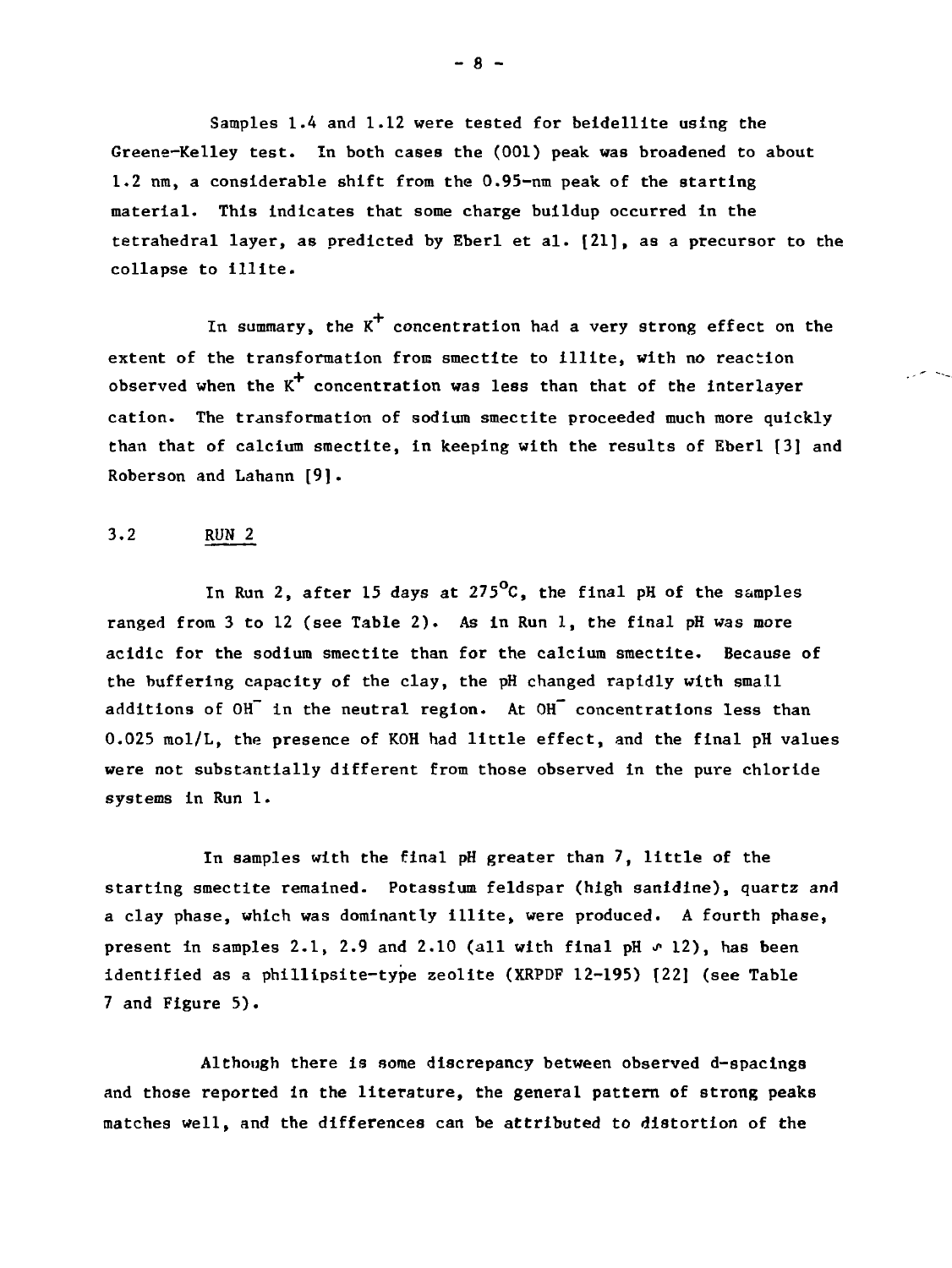lattice due to substitutions, or line broadening caused by small crystal size. Phillipsite is a common product in potassium-rich systems in the temperature range 85 to  $350^{\circ}$ C [20]. An approximate formula is  $(K, Na, 1/2Ca)$ <sub>3</sub>Al<sub>3</sub>Si<sub>5</sub>O<sub>16</sub> 6H<sub>2</sub>O, but it can accommodate a range of aluminum:silicon ratios and a variety of cations.

In the most alkaline samples, the clay phase was mainly illite (1.0 nm). However, with decreasing final pH, a larger smectite component remained, as indicated by a broad peak at about 1.2 nm, as well as a discrete 1.0-nm peak. There was little change with glycerol solvation, and higher order peaks were broad and close to those of illite  $(d_{002} \cdot 0.495$  $nm$ ,  $d_{003}$   $\sim$  0.33 nm). This suggests that illite was the dominant reaction product and that the proportion of expandable layers was small.

This clay phase was the dominant reaction product for samples in which the final pH was in the acid region, but still above that of hydroxide-free systems (see samples 2.5, 2.6, 2.12, 2.13, and 2.14 in Table 2 ). Feldspar and quartz were present in small amounts, but no zeolites were detected.

The extent of reaction was much more limited in samples in which the hydroxide had no effect on pH. Small amounts of quartz and illite were detected, but no feldspar. The clay phase was characterized by a broad peak at 1.4 nm, with non-rational higher order peaks ( $d(002)$   $\sim$  0.48 nm,  $d(003)$   $\sim$  0.33 nm) that did not expand with glycerol solvation (see Figure 6 ). However, after treatment with sodium tartrate, the smectite expanded with glycerol solvation to 1.8 nm, producing an XRD pattern virtually indistinguishable from the starting material (Figure l(b)). Thus, the 1.4-nm spacing in the clay phase was attributed to the formation of aluminum hydroxy interlayers rather than to the presence of a high layer charge or interstratified illite-smectite. The small residual 1.4-nm peak was attributed to incomplete removal of the hydroxy interlayers during treatment with sodium tartrate.

- 9 -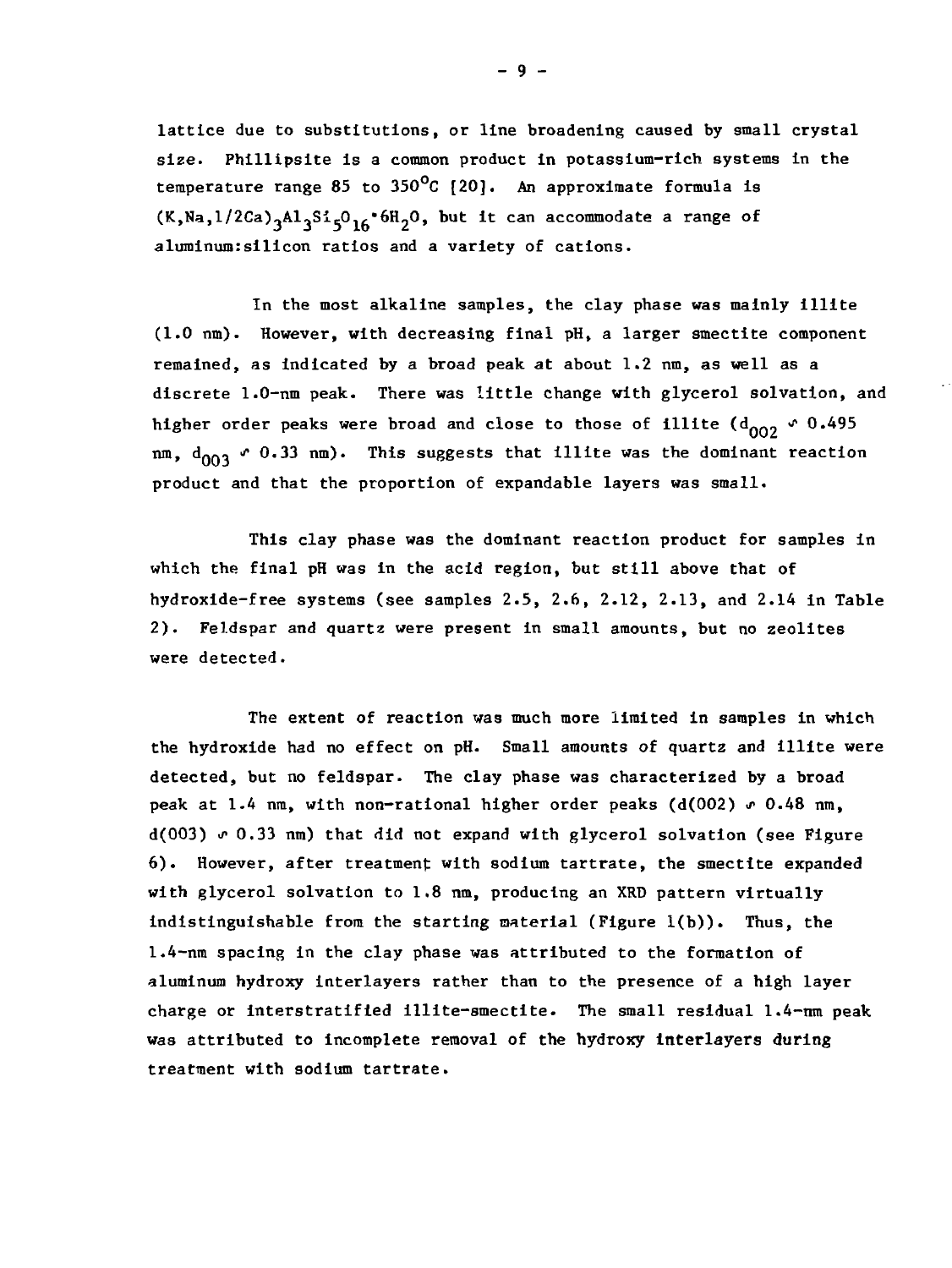Samples 2.6 and 2.14 were tested for the presence of beidellite and, as in Run 1, a peak shift from 9.5 to 0.10-0.12 nm was observed, indicating the presence of some beidellitic layer charge.

#### 3.3 RUN 3

The reaction products for Run 3, held at  $200^{\circ}$ C for 27 days, are given In Table 3. Samples with a final solution pH below 6 showed no appreciable reaction beyond formation of a small amount of illite and the development of a 1.4-mn phase due to aluminum hydroxy interlayers. There was no apparent correlation between the amount of 1.4-nm phase and the solution pH. Samples 3.6 and 3.15 were treated with sodium tartrate (as described in Section 2.5), and in both cases the aluminum hydroxy interlayers were almost completely removed by the treatment, indicating that little lattice modification had occurred.

More extensive reaction took place in those samples with a higher pH. Feldspar (high sanidine) was detected in all samples with a final pH greater than 6, and a zeolite identified as phillipsite was found in the most alkaline samples (samples 3.1 and 3.9) (see Figure 7). In these samples, illite was abundant, as well as a mixed-layer illite-smectite characterized by a broad basal peak at 1.0 to 1.2 nm, which showed little change after solvation with glycerol. In samples 3.2, 3.3 and 3.10, the 1.2-nm basal spacing expanded with glycerol solvation to give a very broad peak between 1.0 and 1.8 nm, suggesting a random interstratification of Illite and expandable smectite, possibly with a non-expandable 1.4-nm component.

No difference in reaction products for sodium and calcium smectites was observed.

#### 3.4 RUN 4

At 150°C, the only reaction observed after 30 days in any of the samples, regardless of pH, was the production of a small amount of illite

 $- 10 -$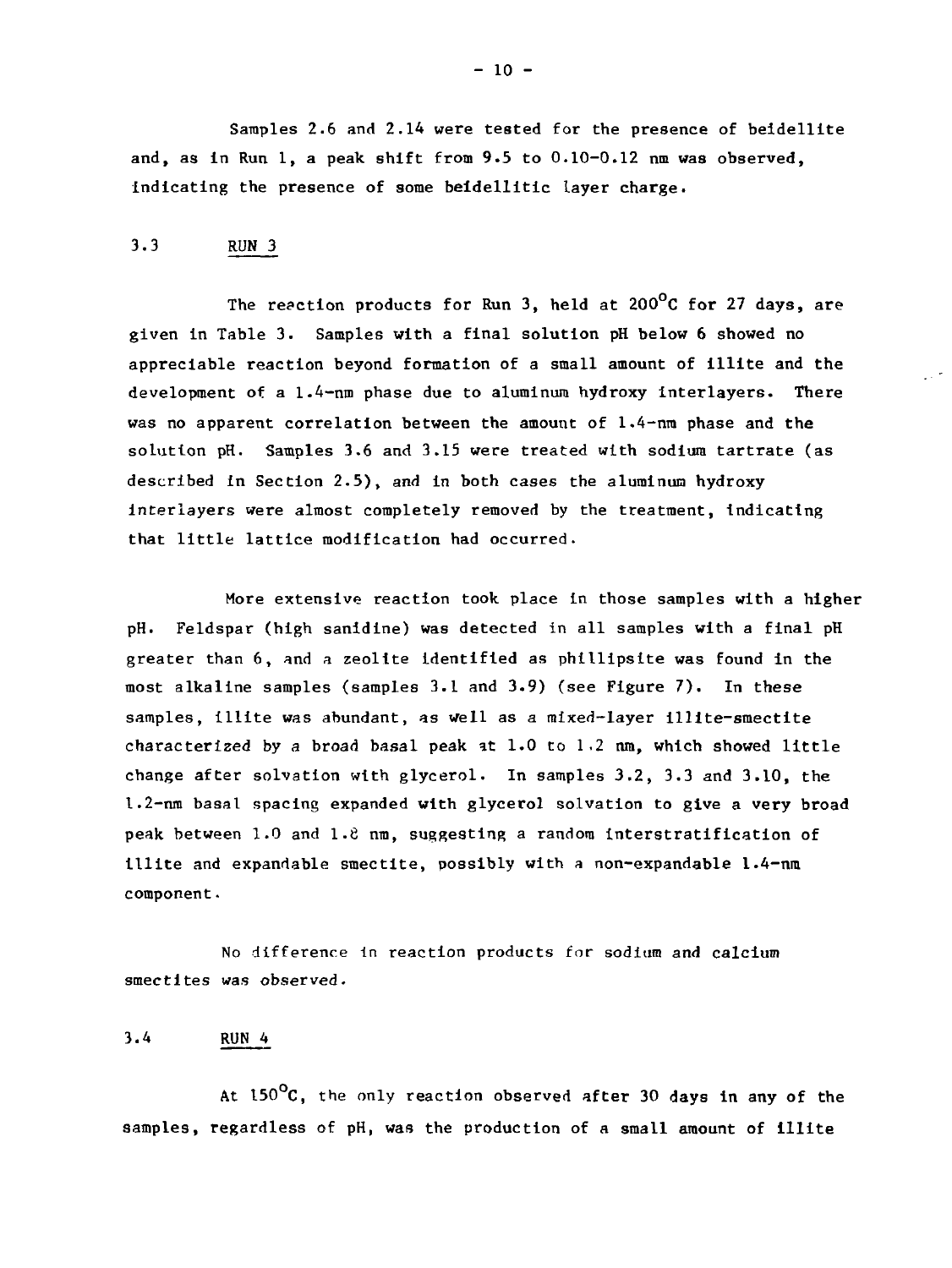$(d = 1.0 \text{ nm})$  in all samples and the development of a 1.4-nm phase (see Table 4) . Treatment with sodium tartrate returned the smectite to full expandability, indicating the formation of aluminum hydroxy interlayers rather than true lattice modification. There was no apparent relationship between the solution pH and the extent of production of the 1.4-nm phase. No tectosilicates were detected. Illite peaks were slightly enhanced in the samples with highest final solution pH, particularly in the sodium smectites. No other differences were observed between the reaction of calcium and sodium smectite.

#### 3.5 SUMMARY

- (1) Quartz, present in the starting material as a trace constituent, was still present in all reaction products.
- (2) A small amount of illite formed even in those samples that showed the least extent of reaction. This was due to the presence of a small number of highly charged layers in the starting smectite, which collapsed irreversibly on contact with  $K^+$  solution.
- (3) Aluminum hydroxy interlayers were produced in those samples for which the final pH was mildly acidic, at all three run temperatures.
- (4) Zeolites formed at 275<sup>o</sup>C to give a final pH as low as 8.5 for calcium smectite, and 10 for sodium smectite. At  $200^{\circ}$ C, zeolites were produced only in the most alkaline samples  $(\text{pH} > 12)$ . Analcime was produced in the bicarbonate systems and phillipsite in the presence of hydroxide.
- (5) Feldspar (sanidine) was a very common product at 200 and 275 $^{\circ}$ C. in neutral to alkaline solutions.
- (6) Smectite showed little evidence of true lattice modification, even at  $275^{\circ}$ C, when the pH was allowed to vary freely. In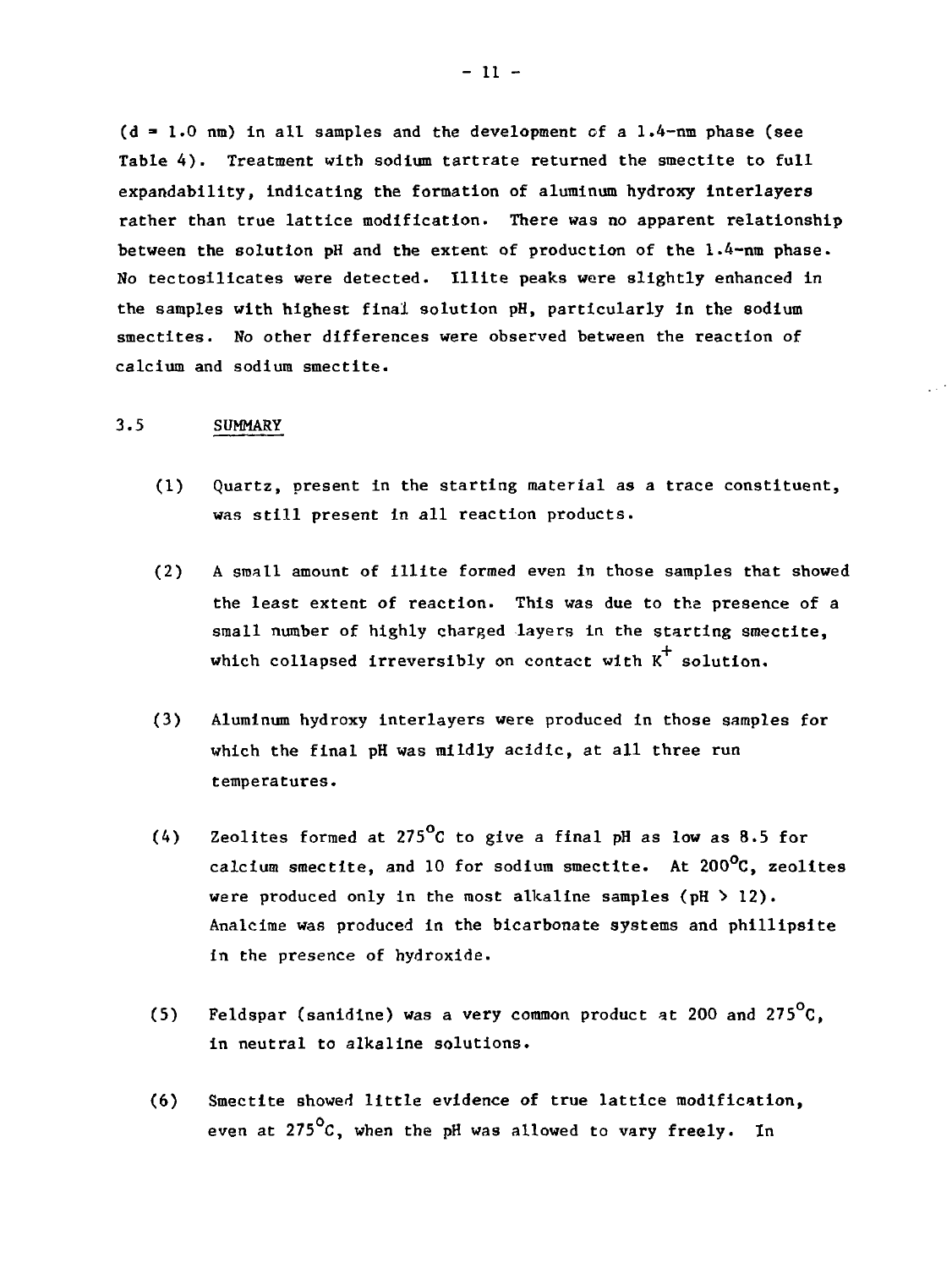concentrated KC1 solutions (> 0.1 mol/L), some conversion to Interlayered llllte-smectlte occurred, with sodium smectite reacting more readily than calcium smectie.

(7) In alkaline solution, extensive modific; .on of clay structures occurred, with the formation of abundant llite, often with a small, expandable, smectite component. Lattice modification in clays is facilitated by increased aluminoslllcate solubility at high pH.

#### 4. DISCUSSION

#### 4.1 pH VARIATION

Smectites are known to buffer pH In aqueous slurries in the mildly alkaline region (pH  $\sim$  8.5 for calcium smectite, pH  $\sim$  9 for sodium smectite) due to exchange with the  $H^+$  ion [23]. However, as indicated by samples 2.8, 2.16, 3.8, 3.16, 4.8 and 4.16 in Tables 2, 3 and 4, when treated at temperatures above  $100^{\circ}$ C, the pH drops rapidly to the acid region ( $pH = 3$  to 6). This effect has also been noted by Eberl  $[3]$ . Gerstl and Banln [24] reported a similar, but slower, decrease In pH for calcium smectite held at  $30^{\circ}$ C for 100 days. The pH reached a steady-state value of 4 within 25 d. The reason for this behaviour Is still not completely clear. A similar phenomenon, observed by Bischoff and Seyfried [25] while heating seawater, has been attributed to the precipitation of magnesium oxysulphate and anhydrite.

Although the systems in this study contained very little  $Mg^{2+}$  or  $50<sub>4</sub><sup>2</sup>$ , it is likely that similar precipitation reactions involving other cations could have occurred. Since most clays contain abundant amorphous material of relatively high solubility and sorptive capacity, the pH Is likely controlled by a number of complex reactions. The production of aluminum hydroxy interlayers in the smectite suggests that proton release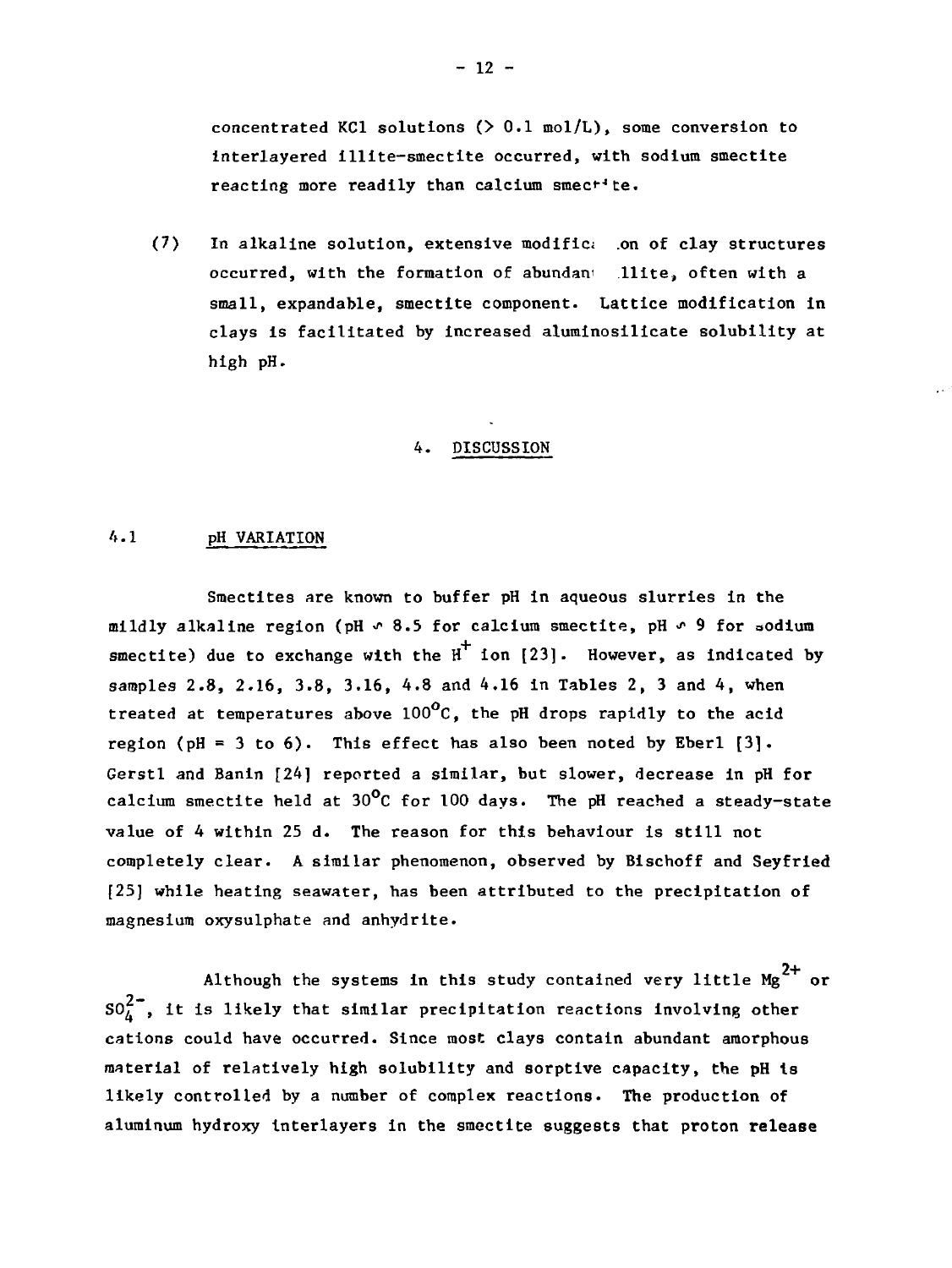during aluminum hydrolysis may be important. The observation that sodium smectite slurries fell to lower pH values than calcium smectites in unbuffered samples may be explained by the greater selectivity of sodium smectite for Al $^{\prime\prime}$ , since Al $^{\prime\prime}$  replaces monovalent Na $^{\prime}$  more easily than divalent Ca<sup>2+</sup>

Sodium smectite also produced higher final pH values than calcium smectite in systems in which a pH was imposed by an alkaline fluid. Barrer [20] found that, in the synthesis of zeolites, the pH of the fluid after reaction was always highly alkaline for sodium systems but was closer to neutral, or occasionally acidic, for calcium systems.

#### 4.2 ALUMINUM HYDROXY INTERLAYERS

Smectites display a strong preference for trivalent cations over divalent and monovalent cations, so that  $Al^{3+}$  is strongly adsorbed. McBride and Bloom [26] found that  $Al^{3+}$  was adsorbed by montmorillonite much more strongly than  $Ca^{2+}$ , even with abundant  $Ca^{2+}$  in solution. This preference was enhanced if aluminum was present as aluminum hydroxy complexes, due to their greater radii and lower hydration energies, allowing stronger electrostatic interaction with the surface. Polymeric aluminum hydroxy ions were also preferred due to entropy effects. Clay surfaces enhance aluminum hydrolysis. Bloom et al. [27] calculated a 2- to 9-fold increase in the degree of hydrolysis of aluminum at clay surfaces compared with that in solution. Adsorption of aluminum is accompanied by hydrolysis and release of  $H^+$  to solution, resulting in a decrease in pH.

The formation of aluminum hydroxy complexes is favoured in the mildly acid range. At pH  $\leq 4$ , the Al $(H, 0)$ <sub>c</sub>, ion dominates, while gibbsite (Al(OH)<sub>2</sub>) solubility is at a minimum at pH = 6. Thus, the optimum conditions for the formation of aluminum hydroxy tnterlayers in clay minerals is at pH  $\approx$  4 to 6. Aluminum hydroxy complexes are apparently present in a number of forms; some of the proposed hydrolysis products are Al(OH)<sub>2</sub><sup>+</sup>, Al(OH)<sup>2+</sup>, Al(OH)<sub>3</sub>, (Al<sub>2</sub>(OH)<sub>2</sub>)<sup>4+</sup>, and (Al<sub>13</sub>(OH)<sub>32</sub>)<sup>7+</sup>. Polymeric chain and ring structures form and, because of their large size and charge,

 $- 13 -$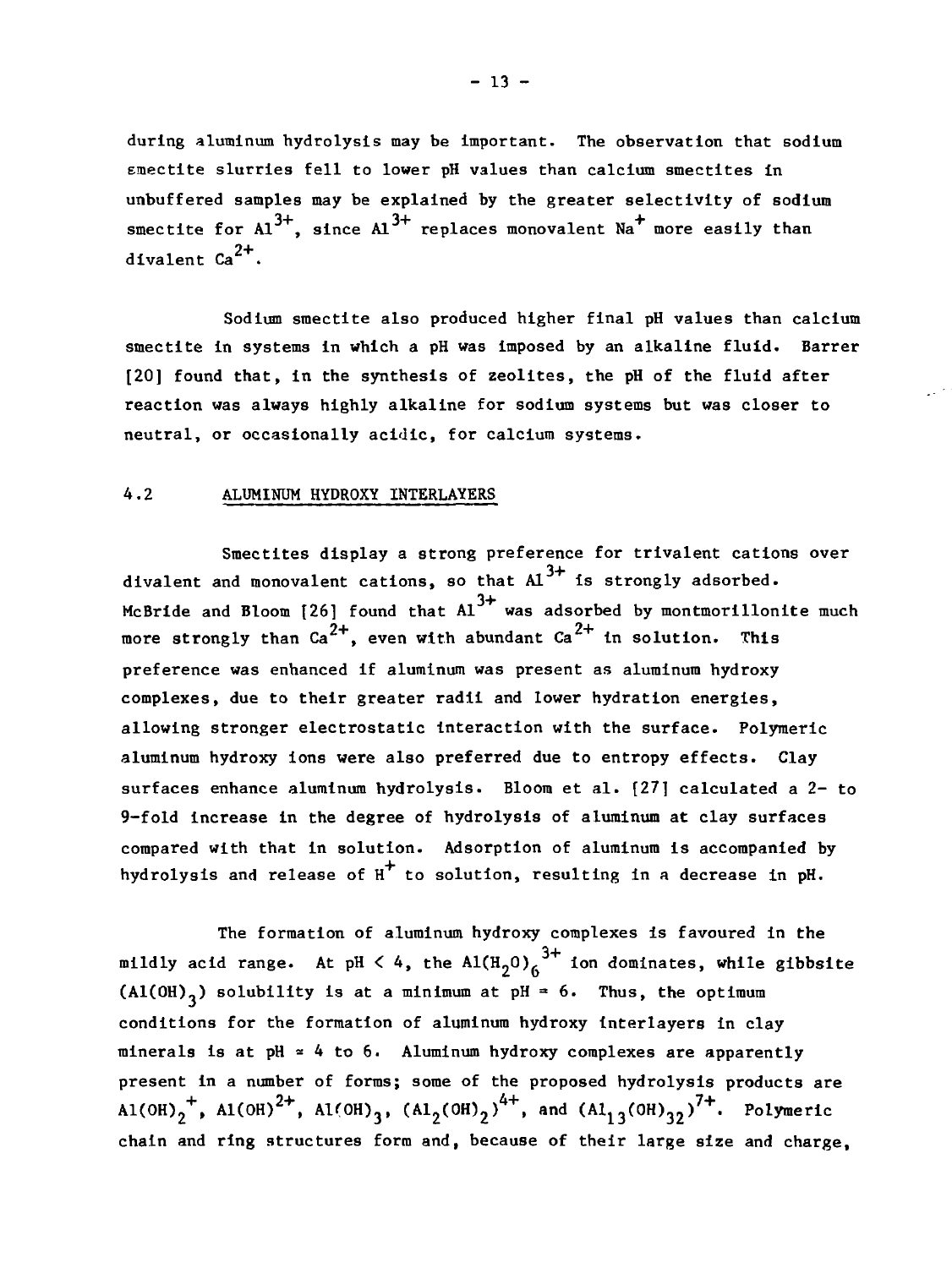are non-exchangeable. OH:aluminum ratios of reported hydroxy interlayers vary widely, but are usually in the range 2.5 to 3 [27,28]. Those with OH:aluminum  $>$  3 have often been observed to be unstable with respect to gibbsite. Gibbsite formation has been found to be favoured if sufficient aluminum is present to form more than half a complete gibbsite sheet for each montmorillonite sheet (about 8 g/kg) [29]. However, interlayer aluminum hydroxy complexes have been observed to control aluminum<br>solubility in montmorillonite suspensions having a wide range of solutions in monthly suspensions having a wide range of  $\mathbb{R}^n$ OH:aluminum ratio and total aluminum content  $[27]$ . Such complexes do not necessarily fill the entire interlayer space. Dixon and Jackson  $[30]$ reported X-ray evidence of significant interlayering in soils, for which they calculated that only 14% of the interlayer was filled. Small amounts of hydroxy polymers may concentrate at the edges of particles (see also the description by Pusch of iron hydroxide coatings on clays [31]), or be randomly dispersed in "islands" throughout the interlayer space.

Aluminum hydroxy interlayers in montmorillonite have been synthesized using a variety of techniques, such as precipitating hydroxides in the presence of clays [32] and reacting clays with aluminum hydroxide solutions [33,34]. They are commonly observed in soils, particularly mildly acid soils [35], and have been observed in sediments. A large number of ions can form such hydroxy interlayers. Magnesium hydroxy compounds are stable only in alkaline systems [34].  $\,$  Fe $^{2+}$  compounds have been observed under reducing conditions [36]. The very low solubility of Fe(OH), limits the availability of  $Fe^{3+}$ , except in very acid systems.

The obvious question is why such interlayers have not been reported in similar studies of hydrothermal reactions involving smectite. There are a number of possible explanations:

(1) Much of the experimental work on smectite stability to date has been at temperatures from 250 to  $400^{\circ}$ C. At such temperatures, reaction kinetics are sufficiently accelerated that reactions involving lattice transformations dominate.

 $-14 -$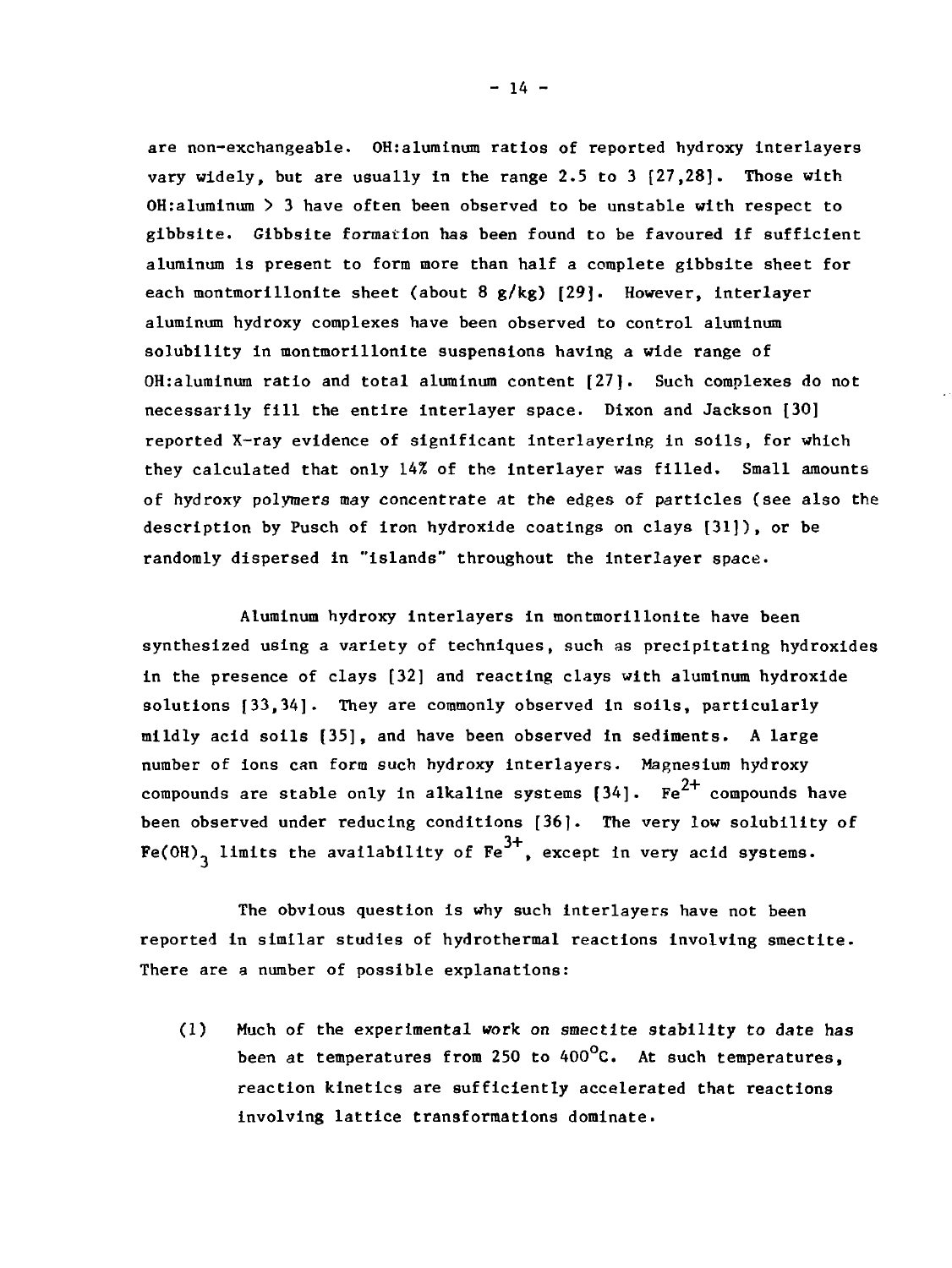- (2) In this study, the solid to solution ratio was low  $-1:50$  by weight. The experiments of Eberl and his co-workers all involved solid to solution ratios of  $1:1$  by weight. The 50-fold decrease in our case likely had a very large effect, since the extent of  $A1<sup>3+</sup>$  hydrolysis depends on solution concentration [37]. In dilute solutions,  $Al^{3+}$  hydrolysis is much enhanced.
- (3) A third possibility is simply that the presence of hydroxy interlayers has been missed previously. A 1.4-nm component in glycol- or glycerol-solvated samples of a complex clay mineral assemblage can be interpreted as chlorite, the second-order reflection of a  $1.0 + 1.8$  nm phase, or highly charged smectite (vermiculite). Hydroxy Interlayers can only be positively identified by the re-expansion of the smectite after their removal. Reaction products from the experiments of both Roberson and Lahann (Figures 1 and 2 in [9]) and Inoue (Figure 5(f) in [6]) displayed peaks or peak shoulders around 1.4 nm in glycolsaturated samples. These may be due to aluminum hydroxy interlayers.

The formation of aluminum hydroxy interlayers in smectites has not been commonly reported for shales. It is, however, quite widespread in soils, and the clays in a backfilled nuclear waste disposal vault, being unlithified and uncemented, will bear some resemblance to a soil system. The lower permeability of shales may limit the availability of water, preventing the hydrolysis of  $Al^{3+}$ . Alternatively, higher temperatures during shale diagenesis may promote reactions that obscure the formation of aluminum hydroxy interlayers. Moreover, groundwater pH values are often lower in soils than in shale systems, due to dissolved  $CO_2$ .

It is difficult to assess the significance of this reaction for clay buffer materials in a nuclear waste disposal vault. Aluminum hydroxy interlayer formation is favoured by

- pH values in the range 4 to 6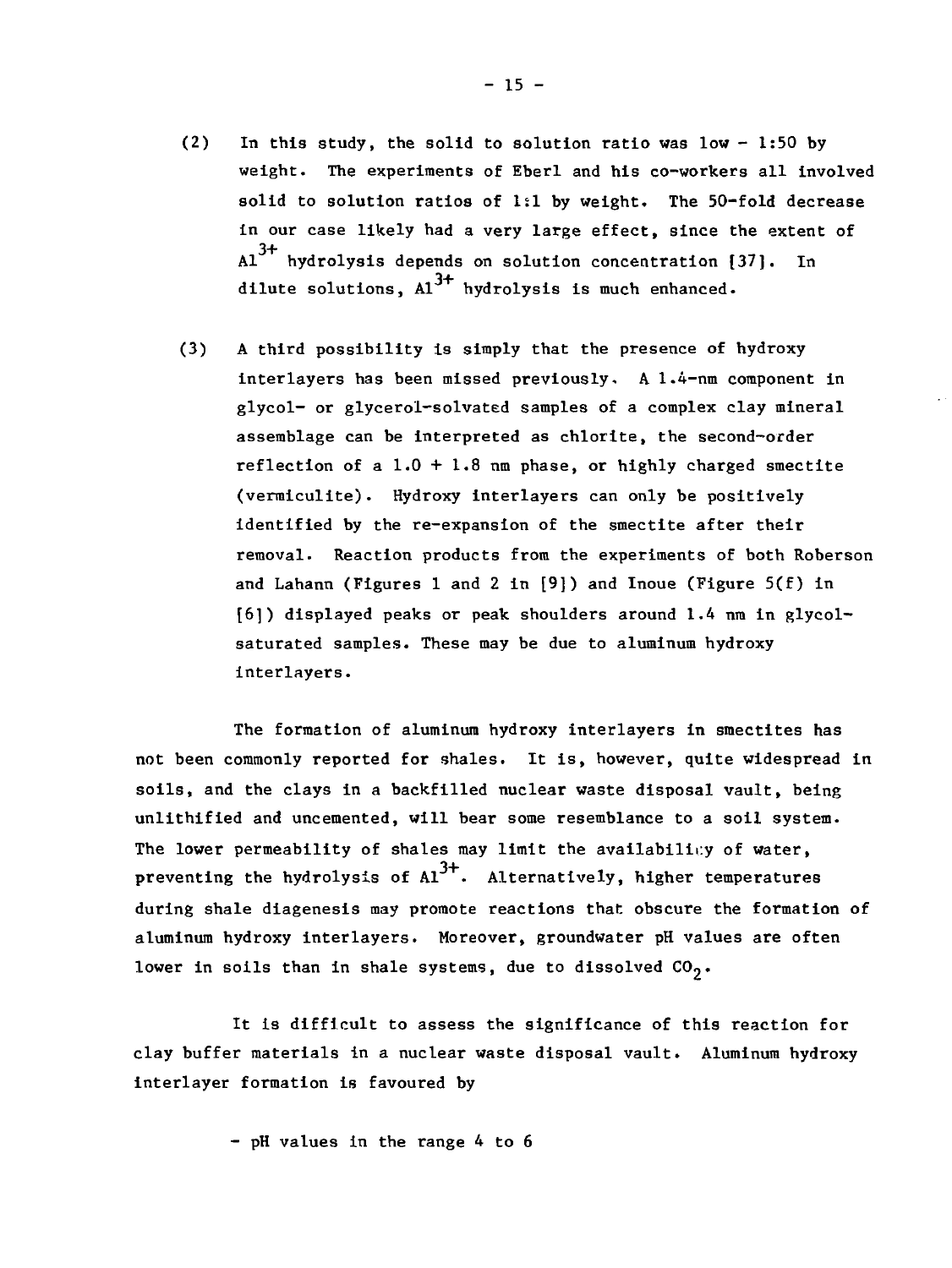- moderate aluminum availability
- low organic matter (organic matter may complex aluminum and retard the reaction) [28]
- wetting and drying cycles.

The reaction does not require elevated temperatures, since it is commonly observed in soil profiles. However, it will obviously proceed at temperatures up to 275<sup>o</sup>C under appropriate conditions. There would undoubtedly be enough aluminum available in a backfilled nuclear waste vault to form aluminum hydroxy interlayers. A smectite with a cation exchange capacity of  $1 \text{ mcl}(+)$ /kg requires only 3% gibbsite in the clay to provide sufficient aluminum to fill all the exchange sites. Very few clays are free of aluminum hydroxide and oxyhydroxide impurities. In addition, if crushed rock is used as a filler, dissolution of feldspar could provide a source of aluminum.

Although aluminum is available, its abundance relative to sodium and calcium is low in the saline brines representative of Canadian Shield groundwaters. McBride and Bloom [26] have demonstrated the inhibiting effect of  $Ca^{2+}$  in solution on  $A1^{3+}$  uptake by smectites, and it may be that high  $Ca^{2+}$  activity could swamp the selectivity for trivalent ions over divalent.

The pH conditions in the disposal vault will be of considerable importance. Smectites buffer the pH in the mildly alkaline region at ambient temperature over short time periods, but a sharp drop in pH (measured at 25°C) after treatment at temperatures above 150°C has been reported in hydrothermal studies of smectites, and a slower decrease at  $30^{\circ}$ C (see Section 4.1). At this stage, the possibility of establishing a low pH value in the vault cannot be ruled out.

The evidence presently available does not indicate unequivocally that cementation of buffer smectites by aluminum hydroxy interlayers will occur, but the possibility of such a reaction cannot be excluded. It is particularly significant in that it does not require elevated temperatures,

 $- 16 -$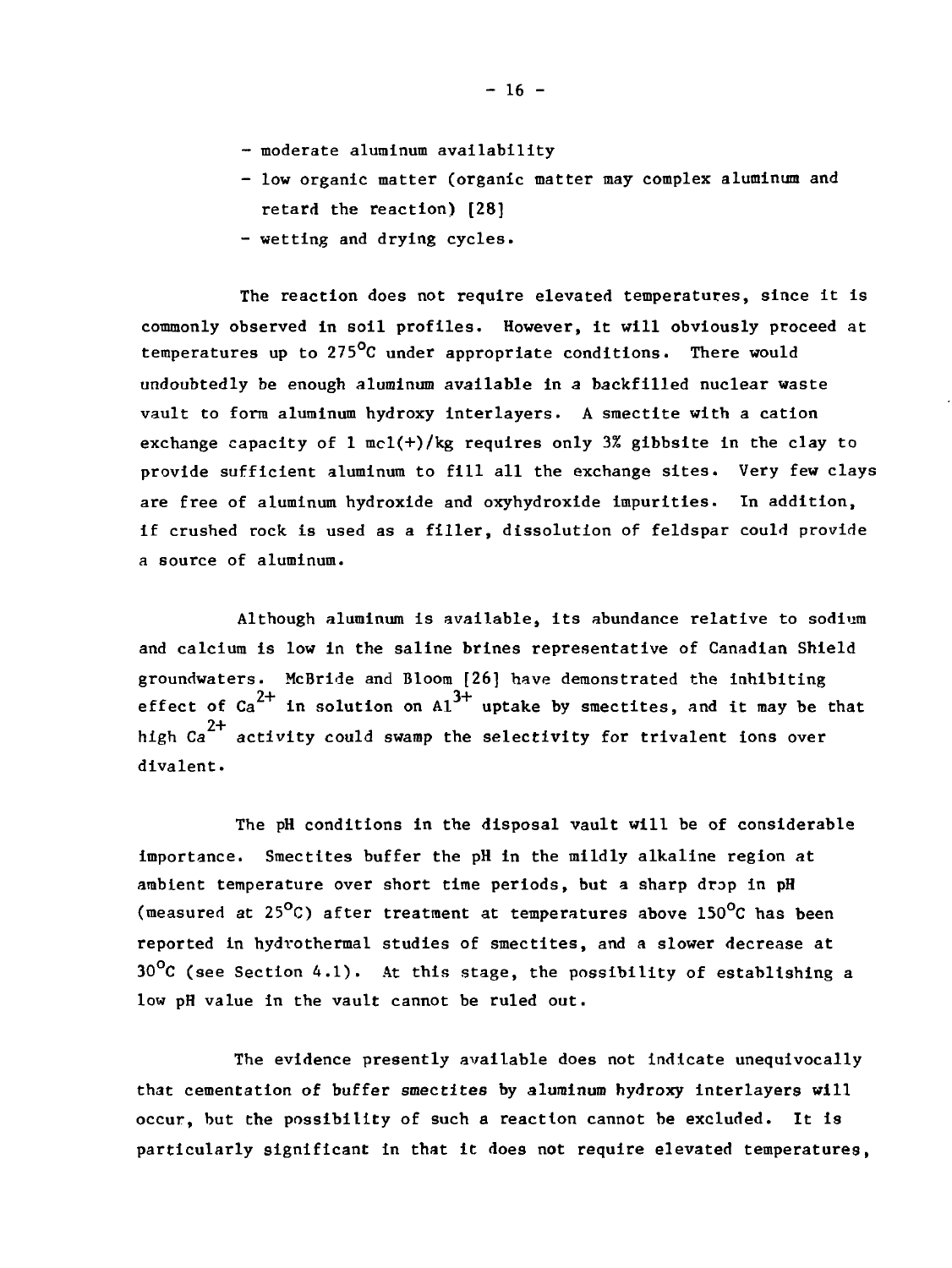**but will proceed at 25°C or less in a mildly acid groundwater. The potential effects on the physical and chemical properties are significant: swelling properties will be lost, since dQ01 is f: xed at 1.4 nm; cation exchange capacity will be decreased both by occupancy of the exchange sites and by steric blocking of the exchange sites, due to th(; large size of the hydroxyl polymers; ion selectivity may also be affected [28], altering the sorption behaviour of the radionuclides. It is felt that further study of the reaction, particularly at high solid:solution ratios, is warranted.**

#### **4.3 ZEOLITES**

**The production of zeolites from clays at 200 and 275°C in alkaline systems is to be expected, since these are conditions commonly used in hydrothermal synthesis of zeolites for commercial purposes. Aiello and Franco [38] synthesized a variety of zeolites from montmorillonite at 80°C, using NaOH and KOh solutions of 0.25 to 2 mol/L. Franco and Aiello [39] produced analcirae- am' phillipsite-type zeolites from halloysite at temperatures between 200 and 34O°C. Barrer [20] presents an excellent review of zeolite chemistry and hydrothermal synthesis. The type of zeolite produced, from the multitude of structures and compositions observed, is a sensitive function of**

- **temperature**
- $-$  pH
- **silicon:alumlnum ratio**
- **siliconrwater ratio**
- **types and amounts of cations**
- **aluminum:(calcium + sodium + potassium) ratios**
- **history-dependent factors.**

**The more compact, less hydrous zeolites (e.g., analcime, phillipsite) are favoured at high temperatures. Although a great variety of substitutions occurs, some cations favour particular structures (see Table 8). Co-crystallisation of several species is quite common. Further**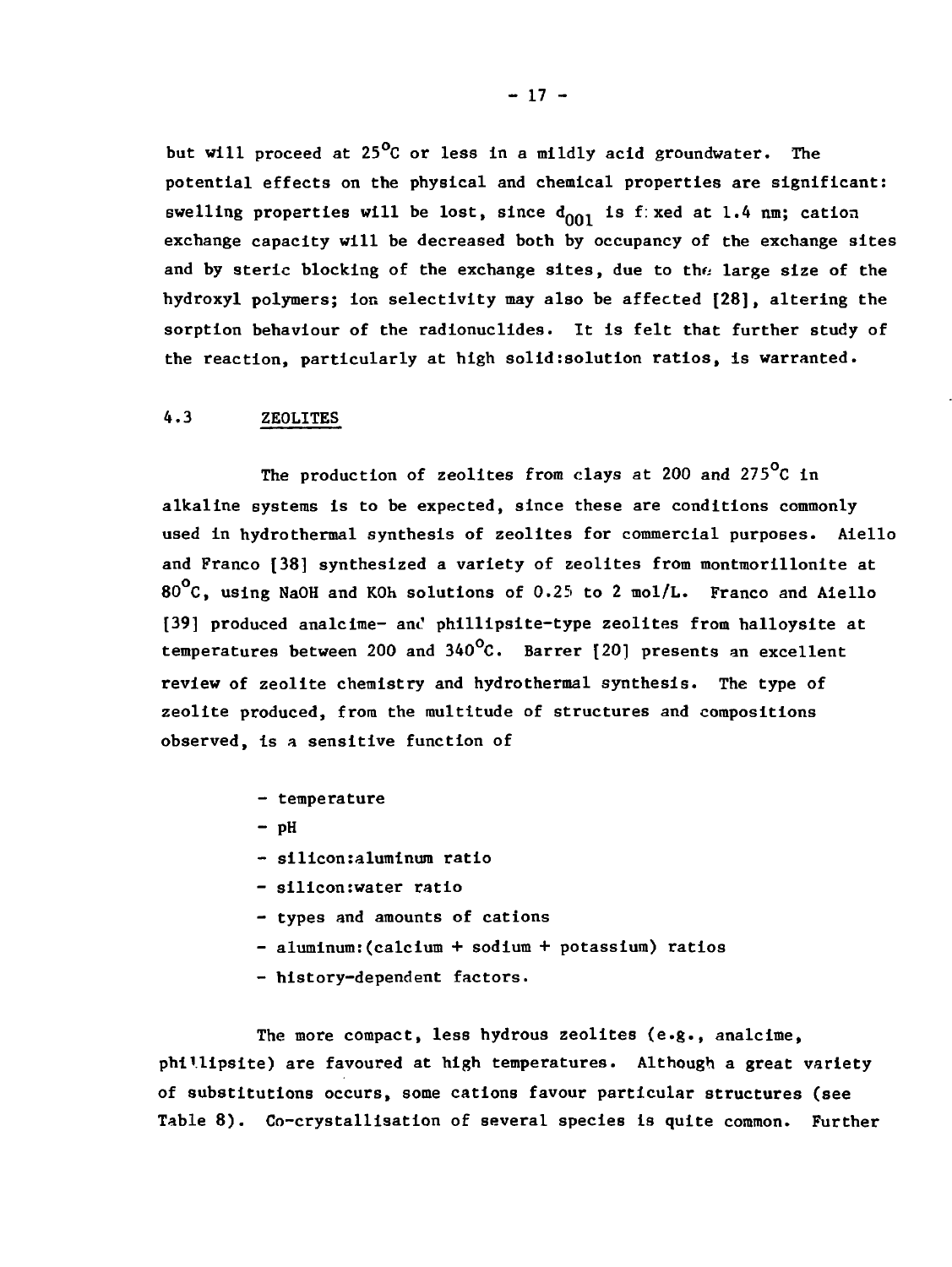complications are introduced by the tendency of zeolites to form metastable phases that gradually transform to more stable products (Ostwald's Rule).

The laboratory synthesis of zeolites usually involves very alkaline systems, since increasing alkalinity greatly increases the rates of nucleation and crystal growth of zeolites. Dayhurst and Sand [40] found that, for sodium potassium phillipsites at  $100^{\circ}$ C, nucleation time varied with  $[OH^-]$ <sup>2</sup> and crystallisation time with  $[OH^-]$ <sup>1.75</sup>. Temperature has a greater effect on reaction kinetics. Activation energies for zeolite synthesis are around 60 kJ/mol (from 40 to 80 kJ/mol)  $[36]$ . Thus, the absence of zeolites in the experiments at  $150^{\circ}$ C and moderately alkaline pH (Run 4) may be due to kinetic effects rather than thermodynamic instability.

Neither high temperatures nor extremes of alkalinity are required to produce zeolites in geological systems where longer time spans are available. Zeolites occur in a variety of low-temperature environments, including geothermal areas and burial metamorphism of marine and lacustrine sediments.

Browne [41] reviewed the formation of zeolites via hydrothermal alteration in geotherinal fields, and found chac zeolites are abundant even at temperatures as low as  $50^{\circ}{\rm C}$ , and persist to  $350^{\circ}{\rm C}$ . Complex mineral assemblages and zonations are frequently observed, due to variations in temperature and composition of the hydrothermal solutions. In the calcic zeolites, for example, there is a tendency for zonation with increasing temperature, from mordenite (50 $^{\circ}$ C) to laumontite and heulandite (100 to 150 $^{\circ}$ C) to wairakite (175 to 200 $^{\circ}$ C) [42,43]. Kristmannsdottir and Tomasson [44] have described similar temperature zonation in Icelandic geothermal fields, as shown in Figure 8. Zeolites are most common as alteration products of glass in volcanic rocks or their sedimentary derivates (including bentonites).

Hay [45] reviewed the occurrence of zeolites in sediments. A wide variety of zeolites, including analcime, phillipsite, faujasite,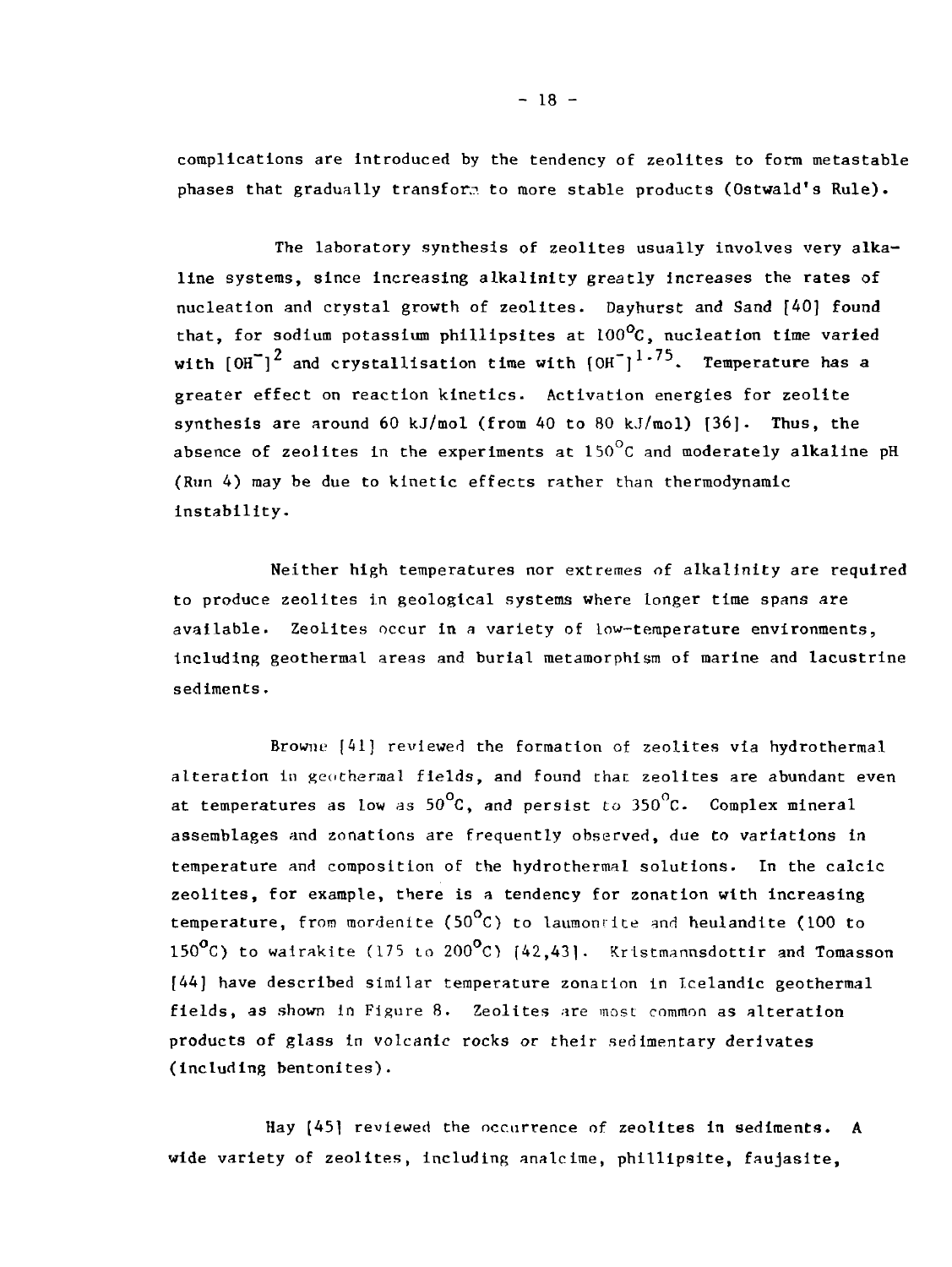natrolite and mordenite, are found in sediments from saline, alkaline lakes. These lakes are often characterized by bicarbonate-rich waters with  $pH = 9$  to 10. However, phillipsite was reported as the principal authigenic silicate in sediments from a chloride-dominated lake in Teels Marsh, Nevada [42]. Zeolites are also abundant in marine and fresh-water sediments. Although they are most commonly reported in sediments of volcanic origin, they are found as cements, or replacing primary mineral phases or the clay matrix, in non-tuffaceous sediments. Zeolites are commonly associated with smectites, illite, or mixed-layer clays. Kastner [46] found that zeolites were abundant in deep-sea sediments, particularly phillipsite (found at the sediment-water interface) and clinoptilolite (found only at depth). Both were common in non-volcanic and volcanic clayey sediments, coexisting with smectite, opal, quartz and potassium feldspar. Kerr [47] reports the occurrence of clinoptilolite and heulandite with montmorillonite as products of the diagenesis of bentonites of marine origin, at a burial depth of about 3500 m (i.e.,  $T = 100^{\circ}c$ ). Deffreyes [48] found clinoptilolite associated with potassium feldspar and montmorillonite in lacustrine vitric tuffs. Although they are commonly observed in close association, examples of phyllosilicates as obvious precursors of zeolites are rare, and zeolites usually appear to have formed at the expense of minor components (feldspars, amorphous material) in the clays.

As in laboratory synthesis, natural zeolites display abundant evidence of metastability and transformation of one phase to another. This may be initiated in part by structural modification caused by cation exchange. Hoss and Roy [49] observed substantial modification of zeolite frameworks due to cation exchange in the range 25 to 80 $^{\circ}$ C. The tendency for metastable crystallisation is illustrated by the decreasing abundance of phillipsite, clinoptilolite, erionite and chabazite in rocks of increasing age from late Pleistocene to Eocene, while analcime increases proportionately [45].

 $-19 -$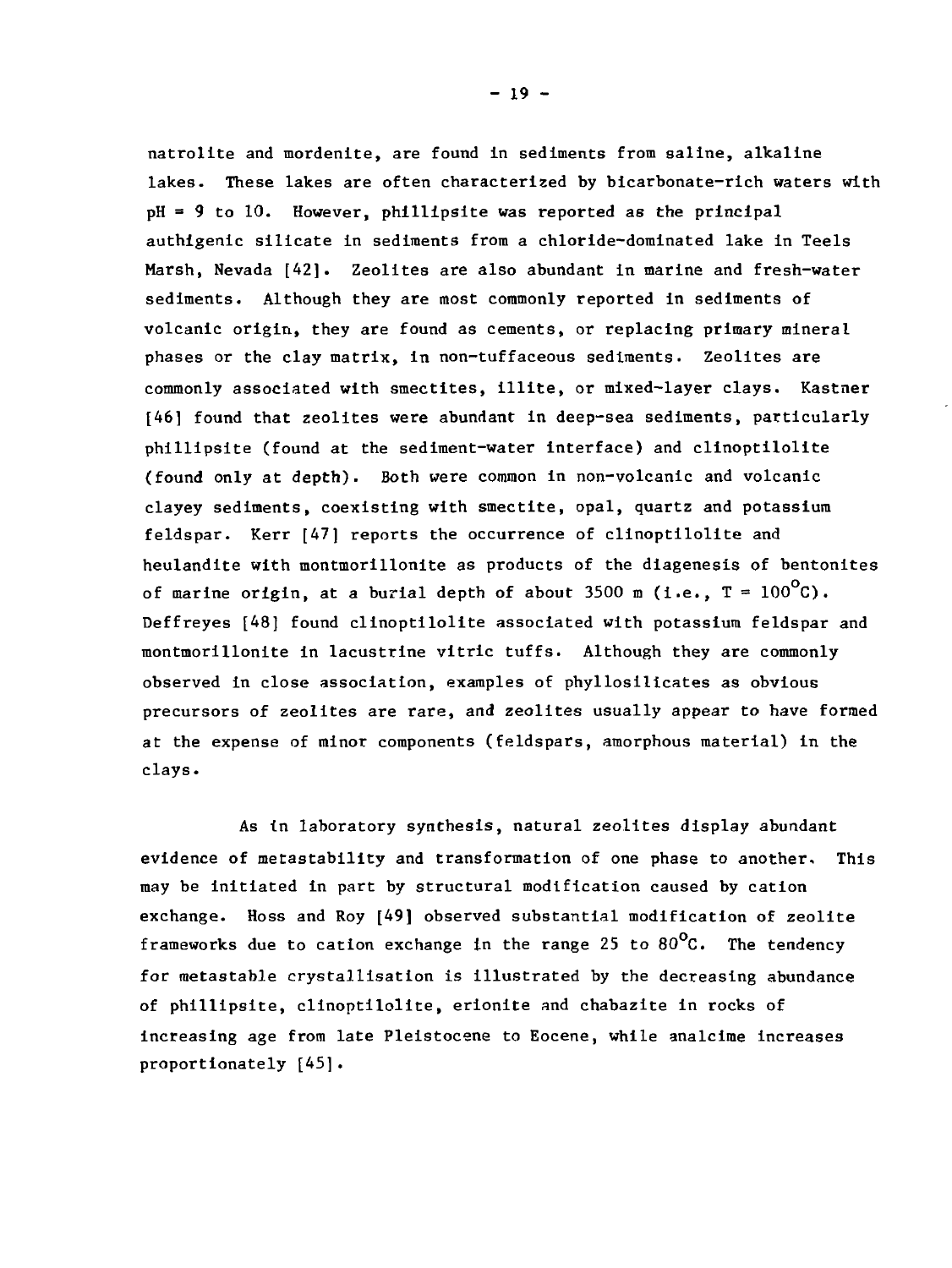Zeolites are favoured over clay mineral assemblages by

- high pH
- low partial pressure of CO<sub>2</sub> (i.e., high pH due to OH<sup>T</sup> rather than bicarbonate; at high partial pressures of  $CO<sub>2</sub>$ , calciteclay assemblages form (501).
- high silica activity
- high activity of sodium, potassium and calcium
- low total pressure (since they have low-density, open frameworks)
- closed systems (restricted groundwater flow) [37]

All these conditions, except high pH, are expected to occur in a nuclear waste disposal vault, in the presence of saline groundwater. Zeolite formation from glassy starting materials at moderately alkaline pH (8 to 10) is very common, but the available evidence suggests that zeolite formation from clay mineral precursors is inhibited except when the pH is sufficently high to promote dissolution of the phyllosilicate framework. As discussed previously, the question of groundwater pH in the buffer material is unresolved, but the possibility of high pH exists, especially in the event of extensive use of concrete for grouting, seals and bulkheads. At 50 to  $150^{\circ}$ C, low-temperature hydrous zeolites such as heulandif.e, stilbite, erionite and clinoptilolite are more likely to be formed than the higher temperature phases produced in our experimental runs, although both analcime and phillipsite are found at quite low temperatures in natural systems-

Zeolites are very efficient cation exchangers, having cation exchange capacities even greater than smectites (up to 6 mol $(+)/kg$ ); therefore, their formation is unlikely to decrease the cation exchange capacity of the buffer. However, the exchange properties of zeolites are highly dependent on cation size and, therefore, ion selectivities of the buffer may change considerably. Zeolites have open, low-density frameworks so that the transformation would not result in large volume decreases. They have no swelling properties, are brittle framework silicates, and are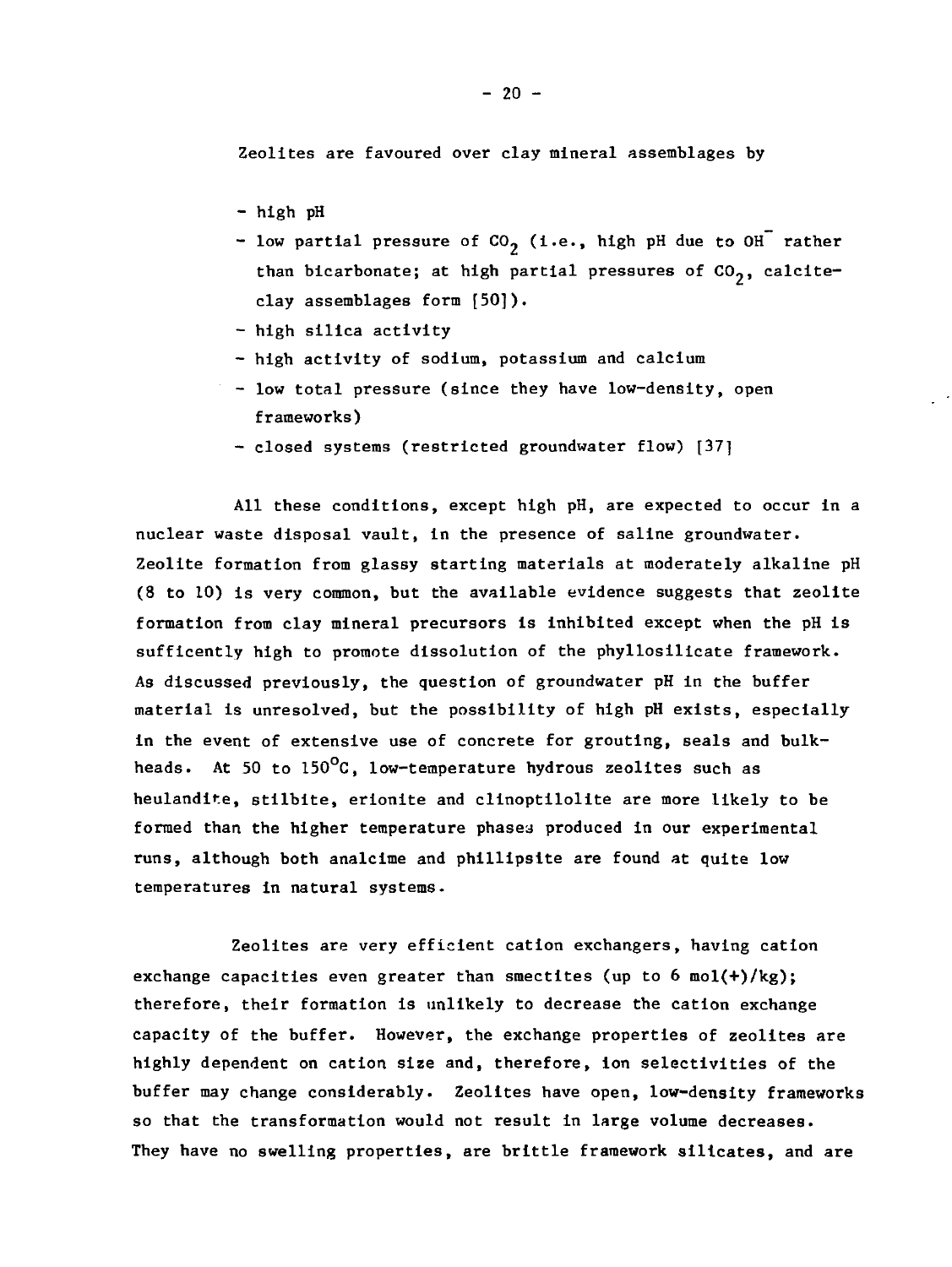often found as cements. Thus, zeolite formation could reduce the plasticity and swelling capacity of the buffer. The effect of zeolitization on buffer performance is discussed in more detail by Johnston and Miller [51].

#### 4.4 FELDSPARS

Feldspars are commonly considered to be high-temperature minerals, but the alkali feldspars are stable over a wide range of conditions and their formation in low-temperature hydrothermal experiments is not unusual [20J. Sanidine has been synthesized from alkaline aluminosilicate gels at 150°C [52] and from albite at 175°C [53]. Potassium feldspars synthesized at low temperatures generally have the disordered lattice geometry observed in high-temperature feldspars.

Feldspars are common authigenic phases in both marine [46] and fresh-water [45] sediments. Albite is not common in post—Eocene sediments and is restricted almost entirely to depths of burial greater than 3500 m (i.e., temperatures above  $100^{\circ}$ C). Potassium feldspar is more widespread, but increases in abundance in rocks of increasing age. It is usually a relatively minor component, but Weiss [54] described an Ordovician bentonite tuff in which authigenic feldspar comprised more than 80% of the rock.

Both clays and zeolites transform to feldspars with increasing temperature. The reaction

analcime + quartz  $\rightarrow$  albite + water

is taken as the boundary between diagenesis and low-temperature metamorphism [55]. Highly saline solutions stablilize feldspar. Campbell and Fyfe [56] found that the equilibrium temperature for the above reaction could be lowered from 190°C in distilled water to 65°C in saturated NaCl solution. Analcime is replaced by alkali feldspar at 50 to 75<sup>°</sup>C in highly saline groundwaters in the Green River Formation of Wyoming (45).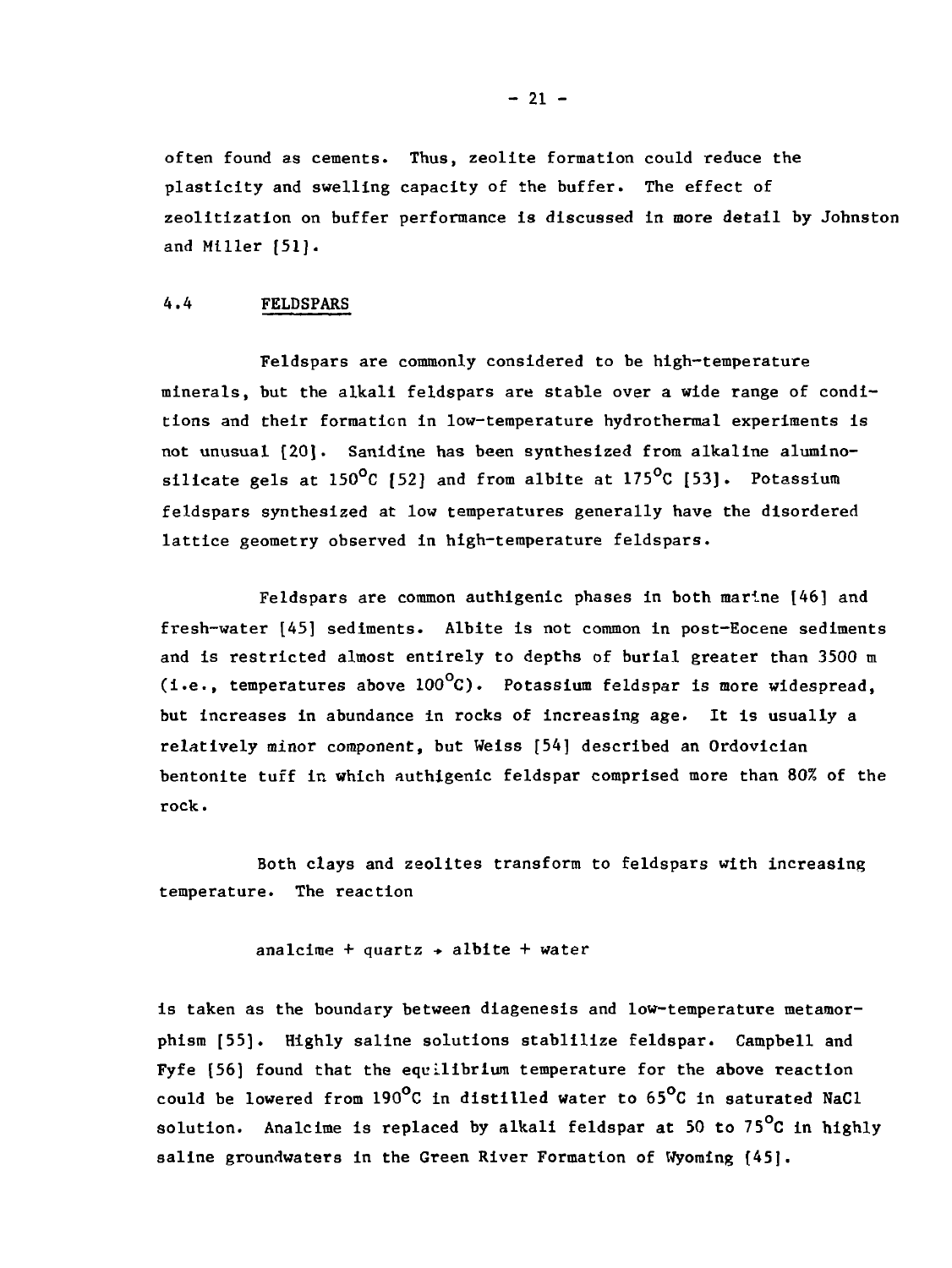In general, it appears that appreciable albite formation requires both temperatures well in excess of  $100^{\circ}$ C and long periods of time (millions of years), and is unlikely to be important in a nuclear waste disposal vault. Saline groundwaters of the Canadian Shield are much richer in calcium than in sodium and so are more likely to stabilize calcium zeolite than albite. The kinetics of potassium feldspar formation are less sluggish, but potassium feldspar requires either high silica activity and moderate  $K^+ : H^+$  ratios or lower silica activity and high  $K^+ : H^+$  ratios. The activity of  $x^+$  in Shield groundwaters is very low, and it is unlikely that potassium feldspar will form in significant amounts as an alteration product of bentonite buffer materials.

#### 4.5 CLAY MINERALS

The main clay mineral reaction observed in the experimental runs was the transformation of smectite to illite or mixed-layer illitesmectite. Enhanced illite production in samples with a high final pH is attributed to the increased mobility of both aluminum and silicon at high pH, allowing transformation via a dissolution-reprecipitatlon mechanism. For samples in which the final pH was low, the only effect on the clay structure was the development of a slight beidellitic-layer charge. This is predicted as one of the steps in the slow transformation of smectite to illite [57].

The smectite-illite conversion has been discussed in detail elsewhere [31,58,59,60] and will not be reviewed here. The general consensus is that the transformation of smectite to illite is almost certain to occur at  $pH = 6$  to 9 and temperatures above 100<sup>o</sup>C. However, the rate is strongly dependent on potassium availability and on the  $K^+$ :(Na<sup>+</sup> +  $ca^{2+}$ ) ratio. Some  $K^+$  will be available in a nuclear waste disposal vault, Ca ) ratio. Some K will be available in a nuclear waste disposal vault, particularly from dissolution of potassium feldspar if a crushed granitic filler is used in the buffer. However, in Shield brines,  $Ca^{2+}$  and Na<sup>+</sup> contents are so high that reaction rates will be slowed appreciably. The possible extent and effects of this reaction are assessed elsewhere [51].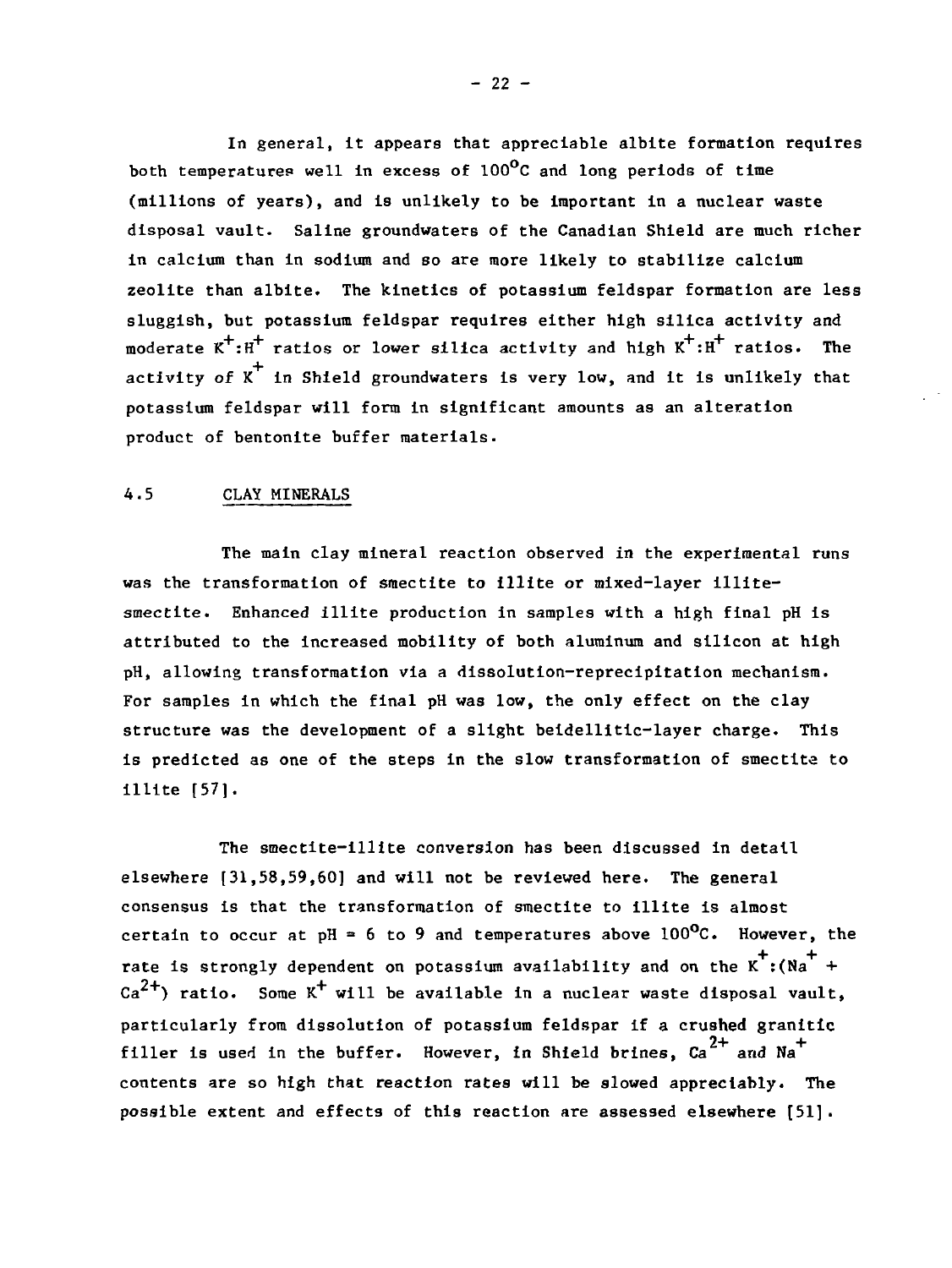#### **4.6 EQUILIBRIUM THERMODYNAMIC CALCULATIONS**

**Theoretical equilibrium thermodynamic calculations can be applied to clay-mineral systems, but little reliable data on the standard thermodynamic properties of clay minerals are available. Even where end-member compositions are well characterized, it is difficult to assess the effects of the great variety of substitutions typical of clay minerals, and of entropy effects due to stacking disorder. Further complications are Introduced by the tendency towards metastability at low temperatures. It is doubtful whether most low-temperature systems attain more than local equilibrium. However, thermodynamic stability diagrams are useful for predicting broad patterns of relative mineral stability and reaction trends under varying conditions.**

**The mineral stability diagrams of Helgeson et al. [611 for the systems SiO2-Al2O3-Na2O-K2O-HCl (see Figure 9) and Si02-Al203-Ca0-Na20-HCl (see Figure 10) show that Increasing (1) sodium, potassium or calcium activity, (ii) pH, (ill) silica activity, or (iv) temperature will move a given system out of the domain of clay-mineral stability towards that of feldspars or zeolite. (Leonhardite is a calcium zeolite, Ca2Al,Sig02,.7H2O.) The diagrams are calculated for equilibrium with respect to either quartz (lower silica activity) or amorphous silica.**

**The effect of alkali activity is particularly significant in view of the highly saline groundwaters found at depth in the Canadian Shield. Compositions for a typical, dilute, Na-Cl granite groundwater (GGW) and a saline, Ca-Na-Cl brine (SCSSS) are plotted on Figures 9 and 10. (Both are synthetic groundwater compositions taken from Sargent [62]; pH » 6.5 for GGW; pH = 7.0 for SCSSS.) On the sodium-potassium diagrams (Figure 9), the GGW falls within the clay-mineral stability field under all conditions of** interest. Increased Na<sup>+</sup> activity in the brine is sufficient to shift it **into the feldspar stability field at higher temperature or silica activity.** For the calcium-sodium diagrams (Figure 10), Ca<sup>2+</sup> activity in the SCSSS is **sufficiently high that it falls in the stability field of the zeolite leonhardite regardless of temperature and silica activity. Even the GGW is**

**- 23 -**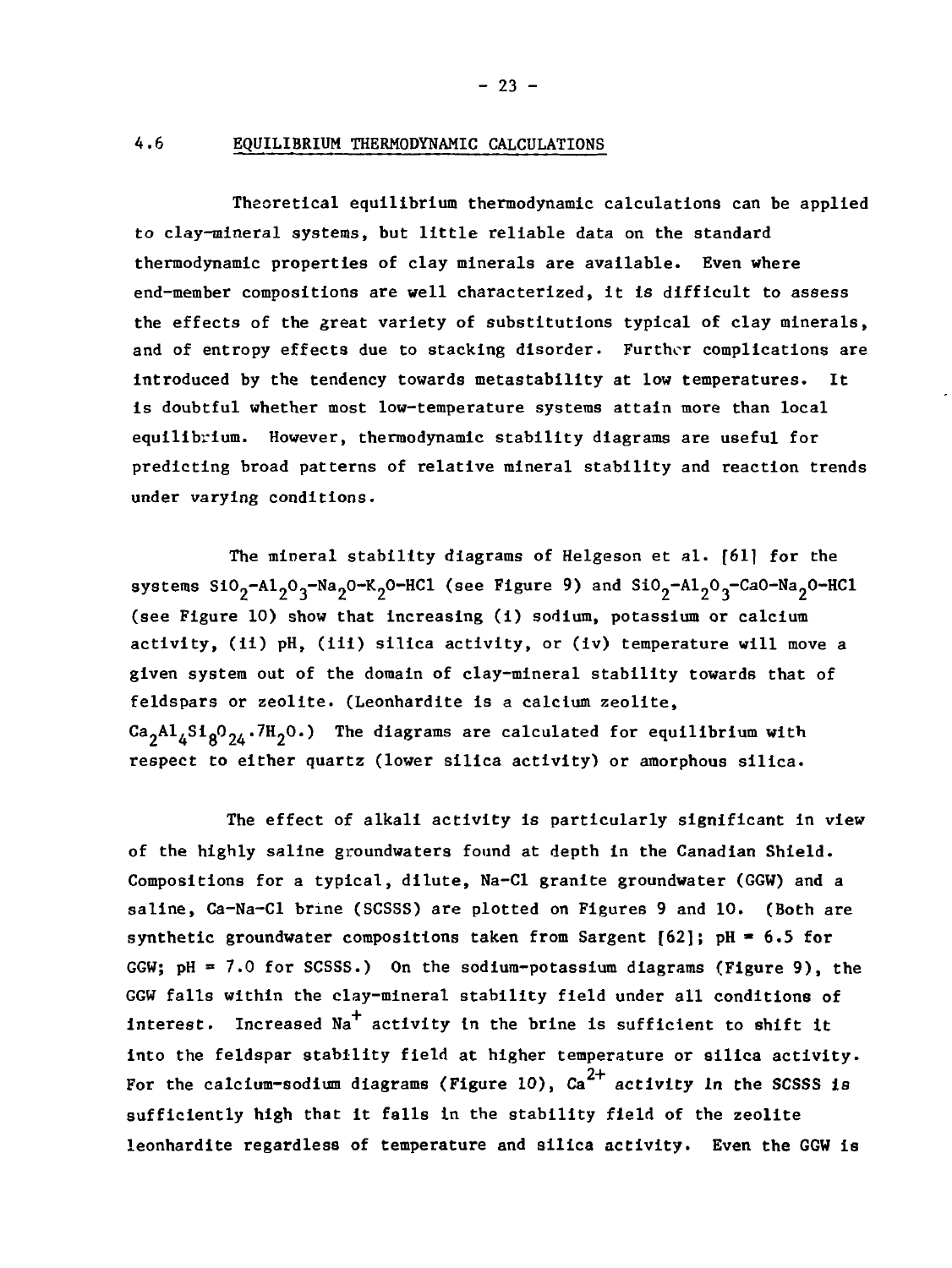in equilibrium with clays only at the lowest temperature and silica activity.

These diagrams are not sufficiently accurate to be used to predict stable mineral assemblages. (For instance, they predict no smectite-quartz coexistence at  $25^{\circ}$ C.) However, they do reinforce the argument that zeolites and feldspars become increasingly stable in lowtemperature systems as pH, silica activity or temperature increases, particularly in the presence of concentrated saline solution.

#### 5. CONCLUSIONS

At moderate pH and temperatures of 50 to  $150^{\circ}$ C, the most important reaction affecting smectite stability is the transformation to illite. However, both geological and experimental evidence indicate that elevated groundwater pH could induce the production of zeolites and/or feldspars. At temperatures up to  $150^{\circ}$ C, zeolites are the more likely reaction products, since feldspar crystallisation kinetics are very slow at low temperatures.

In the mildly acidic region, little modification of the smectite framework occurs in the temperature range 50 to 150 $^{\circ}$ C, except in the presence of excess  $K^+$ . Fixation of aluminum hydroxy species in the interlayer spaces can occur without structural modification at low temperatures, reducing both the swelling and cation exchange capacities of the smectite.

Shifts in pH to either the alkaline or acidic region can impose different sets of reactions for smectites. In both cases, the effects on the physical and chemical properties of a smectite-based buffer would be profound. Until the pH conditions prevailing in a nuclear waste disposal vault can be predicted with confidence, these reactions **must be considered In** assessing changes in buffer performance due to interaction **of the buffer** with **groundwater.**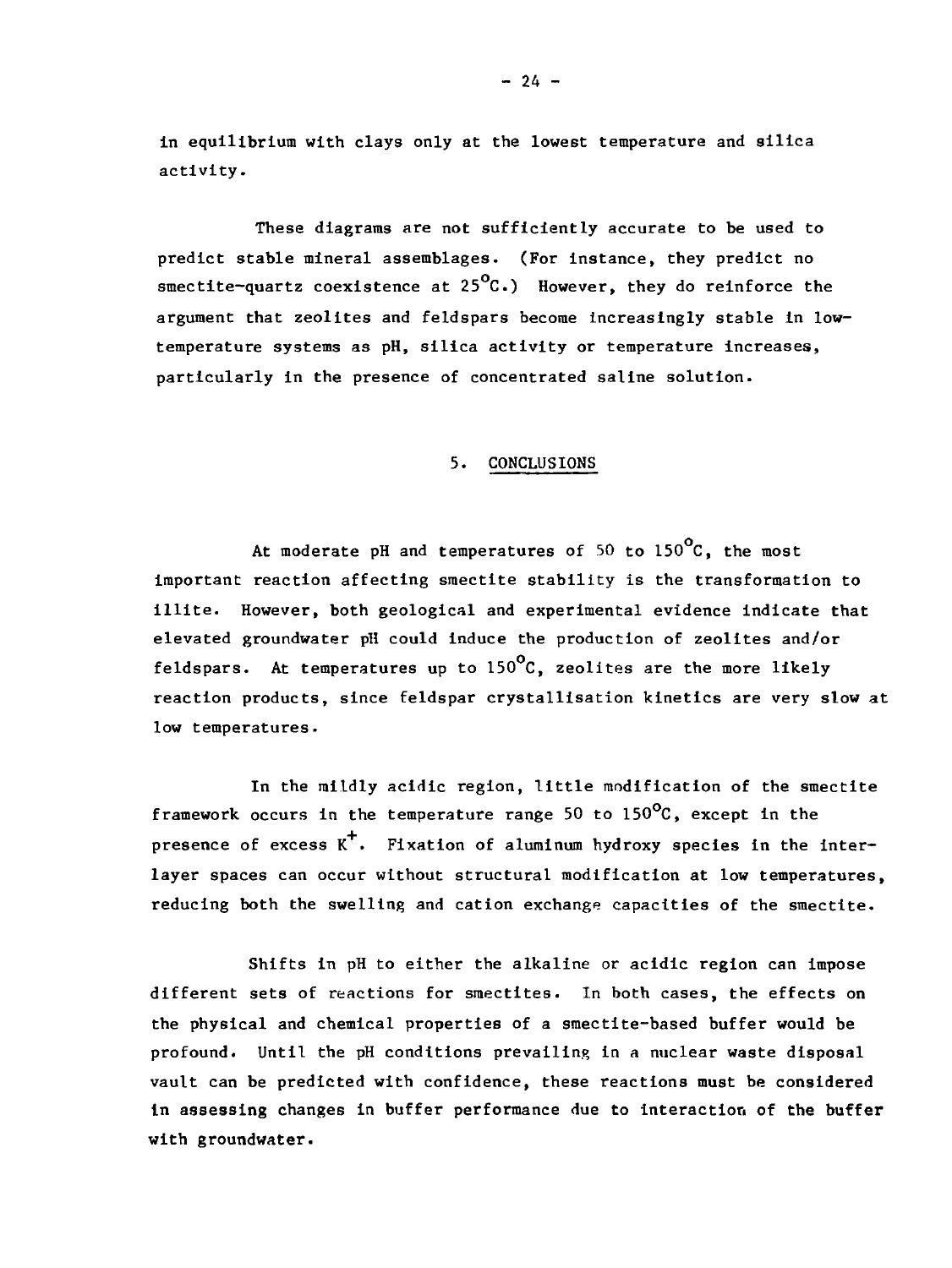#### ACKNOWLEDGEMENTS

We wish to thank M. Duclos and J. Snider for their assistance in providing X-ray diffraction analyses, Professor Armin Weiss (Universitat Muchen), who suggested the presence of aluminum hydroxy interlayers in the experimental reaction products, and R.B. Heimann and D.W. Oscarson for constructive review of the manuscript.

#### REFERENCES

- 1. G.W. Bird and D.J. Cameron, "Vault Sealing Research for the Canadian Nuclear Fuel Waste Management Program," Atomic Energy of Canada Limited Technical Record, TR-145\* (1982).
- 2. D.W. Oscarson and S.C.H. Cheung, "Evaluation of Phyllosilicates as a Buffer Component in the Disposal of Nuclear Fuel Waste," Atomic Energy of Canada Limited Report, AECL-7812 (1983).
- 3. D.D. Eberl, "Reaction Series for Dioctahedral Smectites," Clays Clay Miner. 26, 327 (1978).
- 4. D.D. Eberl and J. Hower, "The Hydrothermal Transformation of Sodium and Potassium Smectite into Mixed-Layer Clay," Clays Clay Miner. 25\_, 215 (1977).
- 5. D.D. Eberl, "The Reaction of Montmorillonite to Mixed-Layer Clay: The Effect of Interlayer Alkali and Alkaline Earth Cations," Geochim. Cosmochim. Acta 4£, 1 (1978).
- 6. A. Inoue, "Potassium Fixation by Clay Minerals during Hydrothermal Treatment," Clays Clay Miner. 31, 81 (1983).
- 7. S. Komarneni and W.B. White, "Hydrothermal Reactions of Strontium and Transuranic Simulator Elements with Clay Minerals, Zeolites and Shales," Clays Clay Miner. 31, 113 (1983).
- 8. S. Komarneni and W.B. White, "Hydrothermal Reaction of Clay Minerals and Shales with Cesium Phases from Spent Fuel Elements," Clays Clay Miner. 29, 299 (1981).
- 9. H.E. Roberson and R.W. Lahann, "Smectite to IIlite Conversion Rates: Effects of Solution Chemistry," Clays Clay Miner. 29, 129 (1981).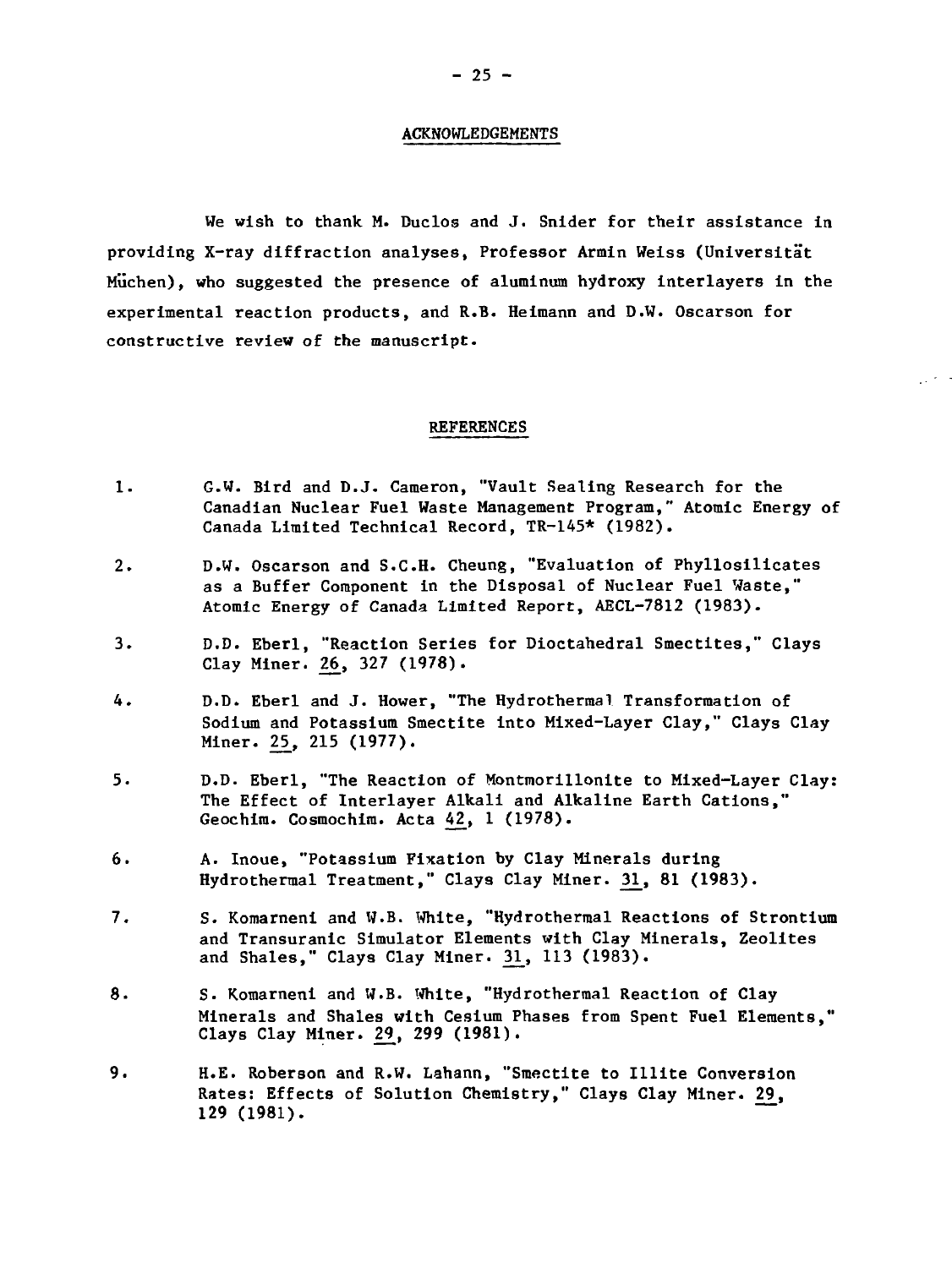- 10. R.M. Quigley, "Quantitative Mineralogy and Preliminary Pore-Water Chemistry of Candidate Buffer and Backfill Materials for a Nuclear Fuel Waste Disposal Vault," Atomic Energy of Canada Limited Report, AECL-7827 (1984).
- 11. H.G. Miller, "Preparation of Clay Minerals for X-ray Diffraction Analysis," Whiteshell Nuclear Research Establishment Report, WNRE-604 (1984).
- 12. R. Greene-Kelly, "The Identification of Montmorillonoids in Clays," J. Soil Sci. 4, 233 (1953).
- 13. D.M.C. MacEwan and M.J. Wilson, "Interlayer and Intercalation Complexes of Clay Minerals," In Mineralogical Society Monograph No. 5, Crystal Structures of Clay Minerals and their X-ray Identification, G.W. Brindley and G. Brown (eds.), Miner. Soc: London, 1980.
- 14. R.C. Reynolds, "Interstratified Clay Minerals," in Mineralogical Society Monograph No. 5, Crystal Structures of Clay Minerals and their X-ray Identification, G.W. Brindley and G. Brown (eds.), Miner. Soc: London, 1980.
- 15. J. Srodon, "Precise Identification of Illite-Smectite Interstratifications by Powder X-ray Diffraction," Clays Clay Miner. 2£, 401 (1980).
- 16. J. Hower, "X-ray Identification of Mixed-Layer Clay Minerals," in Short Course in Clays and the Resource Geologist, F.J. Longstaffe (ed.), Miner. Assoc. Canada, 1981.
- 17. A. Weiss, private communication, 1983.
- 18. R.A. Gubser and F. Laves, "X-ray Properties of Adularia  $(K,Na)A1Si<sub>3</sub>O<sub>8</sub>$ , Schweiz, Mineral Petrog. Mitt.  $47$ , 177 (1967).
- 19. F. Aumento, "Thermal Transformations of Selected Zeolites and Related Hydrated Silicates," Ph. D. Thesis, Dalhousie University, Halifax, Nova Scotia (1967).
- 20. R.M. Barrer, Hydrothermal Chemistry of Zeolites, Academic Press, London 1982.
- 21. D.D. Eberl, G. Whitney and H.N. Khoury, "Hydrotherraal Reactivity of Smectite," Amer. Mineral. 63\_, 401 (1978).
- 22. E. Galli and A.G. Loschi Ghittoni, "Crystal Chemistry of Phillipsites," Amer. Mineral. 57\_, 1125 (1972).
- 23. R.E. Grim, Clay Mineralogy, 2nd edition, McGraw-Hill, **New** York, 1968.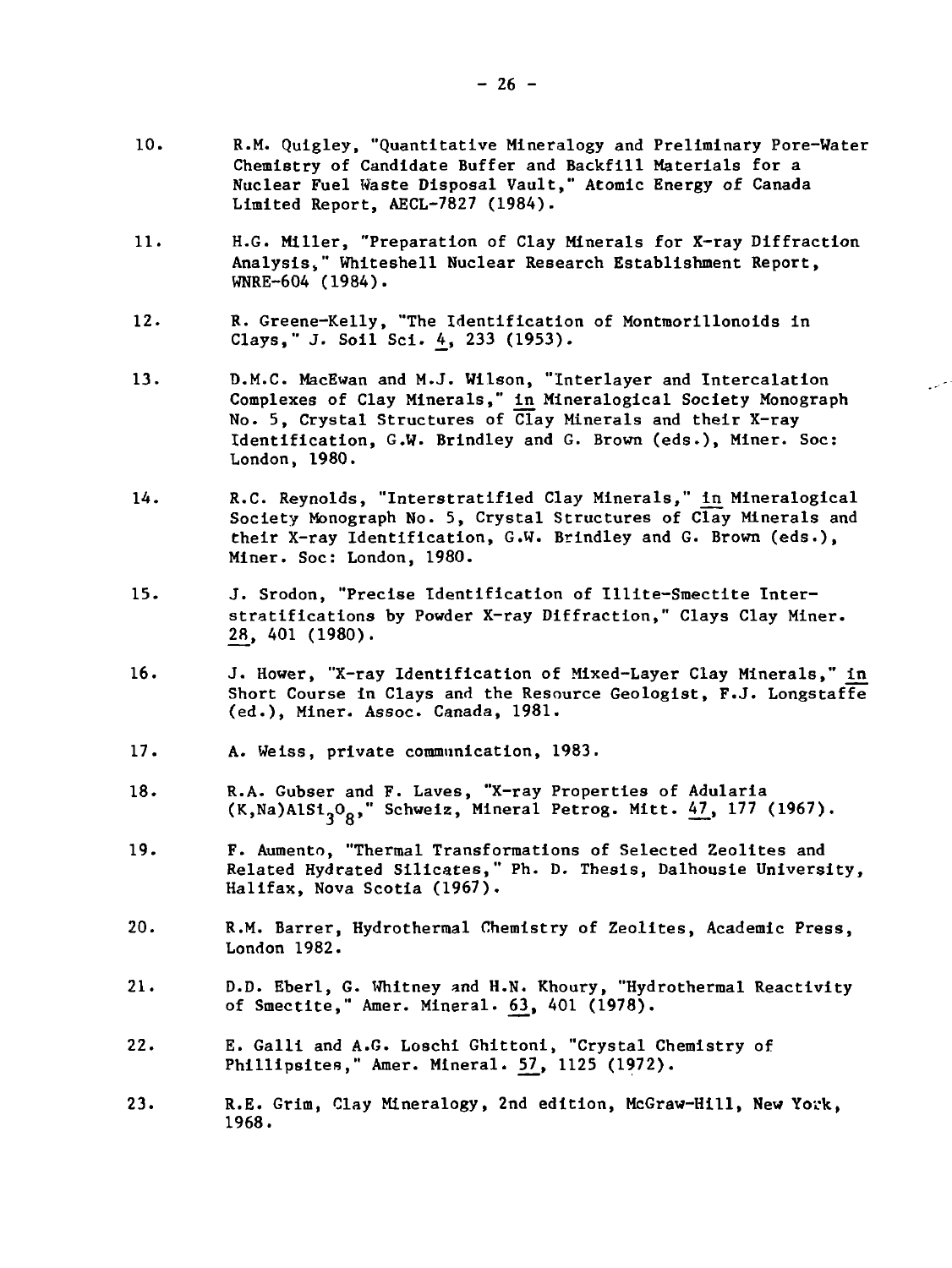- Z. Gerstl and A. Banin.  ${}^nFe^{2+}-Fe^{3+}$  Transformations in Clay and  $\frac{24.7}{20.41}$  Bostn Jon-Frebonso Systems in Clay Alper 28, 335 (1980) Resin Ion-Exchange Systems," Clays Clay Miner. 20, 335 (1980).
- 25. J.L. Bischoff and W.E. Seyfried, "Hydrothermal Chemistry of Seawater from  $25^{\circ}$ C to  $350^{\circ}$ C," Amer. J. Sci. 278, 838 (1978).
- 26. M.B. McBride and P.R. Bloom, "Adsorption of Aluminum by a Smectite: II An Al '-Ca ' Exchange Model," Soil Sci. Soc. Amer. J. 41, 1073 (1977).
- 27. P.R. Bloom, M.B. McBride and B. Chadbourne, "Adsorption<sub>2</sub>gf Aluminum by a Smectite: I. Surface Hydrolysis During Ca Exchange," Soil Sci. Soc. Amer. J. 41\_, 1068 (1977).
- 28. C.I. Rich, "Hydroxy Interlayers in Expansible Layer Silicates," Clays Clay Miner.  $16, 15$  (1968).
- 29. R.C. Turner and J.E. Brydon, "Effect of Length of Time of Reaction on Some Properties of Suspensions of Arizona Bentonite, Illite, and Kaolinite in Which Aluminum Hydroxide is Precipitated," Soil Sci. 103, 111 (1967).
- 30. J.B. Dixon and M.L. Jackson, "Properties of Intergradient Chlorite-Expansible Layer Silicates of Soils," Soils Sci. Soc. Amer. Proc. 26, 358 (1962).
- 31. R. Pusch, "Stability of Deep-sited Smectite Minerals in Crystalline Rock," KBS TR 83-16 (1983).
- 32. M. Slaughter and I.H. Milne, "The Formation of Chlorite-like Structures from Montmorillonite," In Clays and Clay Minerals, Proc. 7th Natl. Conf. held in 1958, Pergamon Press, New York, 1960, p. 114.
- 33. C.I. Rich, "Aluminum in Interlayers of Vermiculite," Soil Sci. Soc. Amer. Proc. 24, 26 (1960).
- 34. D.D. Carstea, "Formation and Stability of Aluminum, Iron and Magnesium Interlayers in Montmorillonite and Vermiculite," unpublished Ph.D. thesis. Oregon State University, Corvallis, Oregon (1967).
- 35. M.L. Jackson, "Clay Transformation in Soil Genesis During the Quarternary," Soil Sci. 99, 15 (1965).
- 36. W.C. Lynn and L.D. Vhittig, "Alteration and Formation of Clay Minerals During Cat Clay Formation," Clays Clay Miner. 14, 241 (1964).
- 37. R.W. Smith, "Relations Among Equilibrium and Non-equilibrium Aqueous Species of Aluminum Hydroxy Complexes," in Nonequilibrium Systems in Natural Water Chemistry, Advances in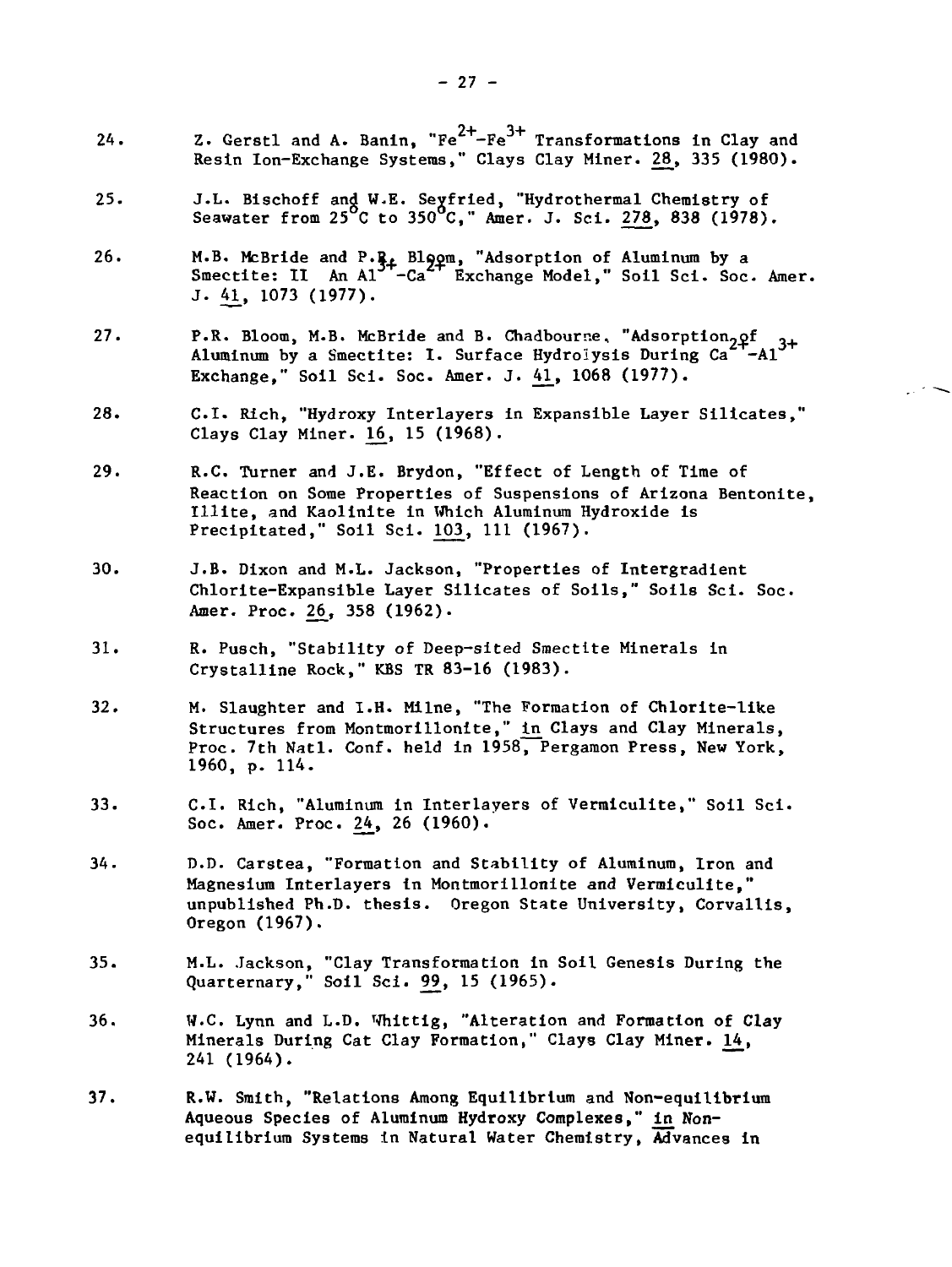Chemistry Series 106, American Chemical Society, Washington, D.C. 1971, p. 250.

أسريد

- 38. R. Aiello and E. Franco, "Formation of Zeolites by Transformation of Halloysite and Montmorillonite at Low Temperature in Alkaline Environments", Rend Accad. Sci. Fis. Mat., Naples 35, 165 (1968).
- 39. E. Franco and R. Aiello, "Zeolitization of Natural Glasses, Rend Accad., Sci., Fis. Mat., Naples 36, 174 (1969).
- 40. D.T. Hayhurst and L.B. Sand, in Molecular Sieves II (ed. J.R. Katzner), Amer. Chem. Soc. Symp. Ser. 40, 219 (1977).
- 41. P.R.L. Browne, "Hydrothermal Alteration in Active Geothermal Fields," Annu. Rev. Earth Planet. Sci. 6, 229 (1978).
- 42. P.R.L. Browne and A.J. Ellis, "The Ohaki-Broadlands Hydrothermal Area, New Zealand: Mineralogy and Related Geochemistry," Amer. J. Sci. 269, 97 (1970).
- 43. Y. Seki, H. Onuki, K. Okumura and I. Takashima, "Zeolite Distribution in the Katayama Geothermal Area, Onikobe, Japan," Jpn. J. Geol. Geogr. Trans. 40, 63 (1969).
- 44. H. Kristmansdottir and J. Tomasson "Zeolite Zones in Geothermal Areas in Iceland," tn Natural Zeolites: Occurrence, Properties, Use, L.B. Sand and F.A. Mumpton (eds.), Pergamon Press, Oxford, 1978, pp. 277-284.
- 45. R.L. Hay, "Zeolites and Zeolitic Reactions in Sedimentary Rocks," GSA Special Paper 85 (1966).
- 46. M. Kastner, "Authigenic Silicates in Deep-sea Sediments: Formation and Diagenesis," in The Oceanic Lithosphere (C. Emilianl, ed.) In the collection The Sea, Ideas and Observations on Progress in the Study of the Seas, John Wiley and Sons, New York, NY, 1981, Vol.7, pp. 915-980.
- 47. P.F. Kerr, "Bentonite from Ventura, California," Econ. Geol. 26, 153 (1931).
- 48. K.S. Deffreyes, "Zeolites in Sedimentary Rocks," J. Sed. Petrol. 29, 602 (1959).
- 49. H. Hoss and R. Roy, "Zeolite Studies III: On Natural Phillipsite, Gismondite, Harmotome, Chabazite and Gmelinite." Beitr. Mineral. U. Petrol. 7, 389 (1960).
- 50. A.B. Thompson,  $P_{CO_2}$  in Low-grade Metamorphism: Zeolite,  $rac{c}{2}$ Carbonate, Clay Mineral, Prehnite Relations in the System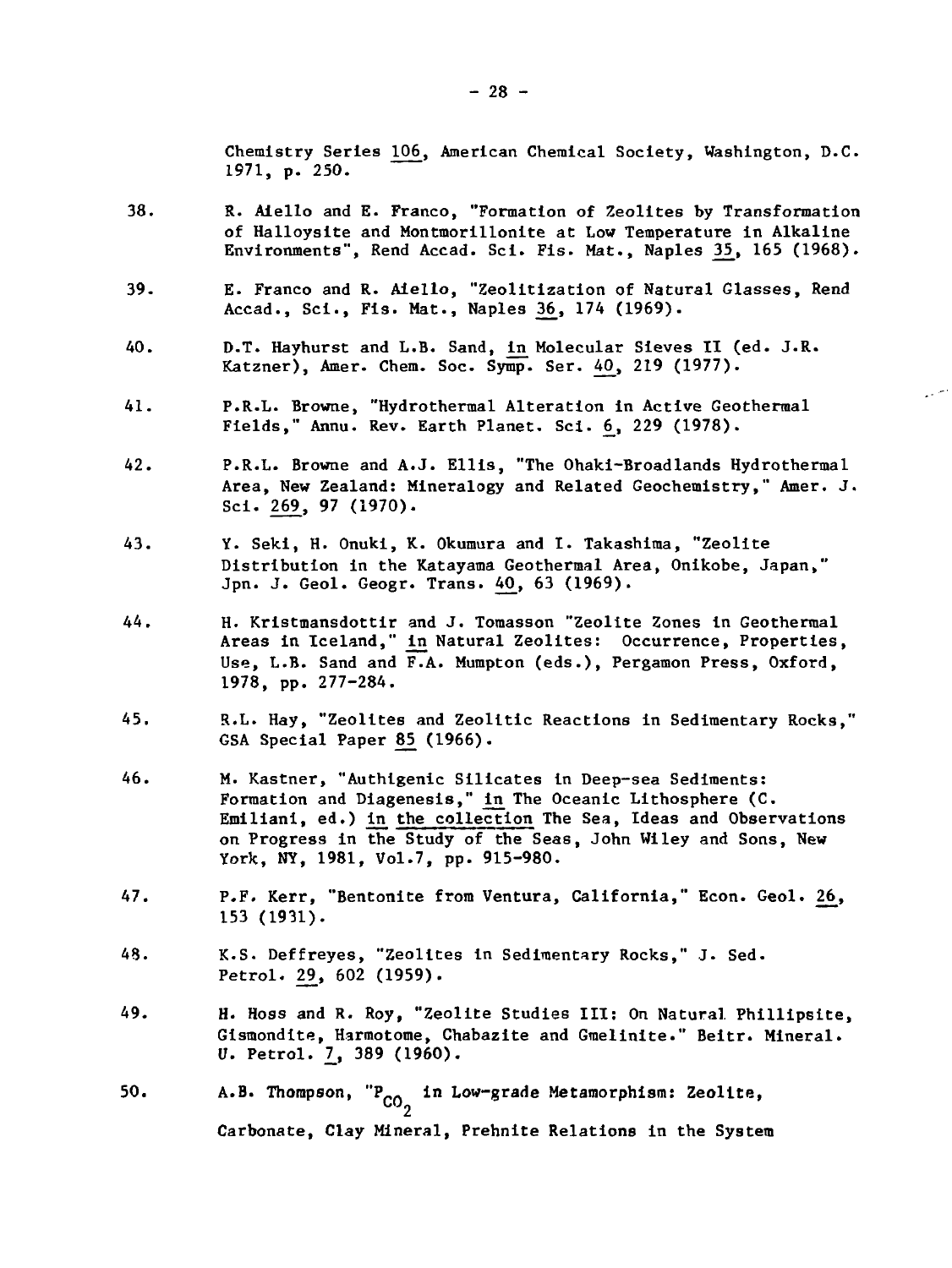CaO-Al<sub>2</sub>O<sub>3</sub>-SiO<sub>2</sub>-CO<sub>2</sub>-H<sub>2</sub>O," Contrib. Mineral. Petrol. <u>33</u>, 145<br>(1971)  $(1971)$ <sup>2</sup>

- 51. R.M. Johnston and H.G. Miller, "Hydrothermal Stability of Bentonite-Based Buffer Materials in a Nuclear Waste Disposal Vault," Atomic Energy of Canada Report (in preparation).
- 52. R.M. Barrer and J.W. Baynham, "Hydrothermal Chemistry of the Silicates. VII Synthetic Potassium Aluminosilicates," J. Chem. Soc. 2882 (1956).
- 53. A. Erdem and L.B. Sand, "Metastable Phase Transformations and Morphological Changes of NA-, Na, K- and K-ZSM-5 with Salt Additions," in Proc. 5th. Int. Conf. Zeolite, Heyden, L.V.C. Reeves (ed.), London, 1980, pp. 64-72.

 $\mathbb{R}^{1\times 1}$ 

- 54. M.P. Weiss, "Feldspathized Shales from Minnesota," J. Sed. Petrol. 24, 270 (1954).
- 55. H.G.F. Winkler, Petrogenesis of Metamorphic Rocks, 5th edition, Springer Verlag, New York, 1979.
- 56. A.S. Campbell and W.S. Fyfe, "Analcime-Albite Equilibria," Amer. J. Sci. 263, 807 (1965).
- 57. L.G. Schultz, "Mixed-Layer Clay in the Pierre Shale and Equivalent Rocks, Northern Great Plains Region," USGS Prof. Paper 1064-A (1978).
- 58. R.M. Johnston, "The Conversion of Smectite to Illite in Hydrothermal Systems: A Literature Review," Atomic Energy of Canada Limited Report, AECL-7792 (1983).
- 59. D.M. Anderson, "Smectite Alteration," KBS TR 83-03 (1983).
- 60. D.M. Anderson, "Smectite Alteration II," (in preparation).
- 61. H.C. Helgeson, T.H. Brown and R.H. Leeper, Handbook of Theoretical Activity Diagrams Depicting Chemical Equilibria in Geologic Systems Involving an Aqueous Phase at one Atm. and  $0^{\circ}$  to 300 C, Freeman, Cooper and Co., San Francisco, 1969.
- 62. F.P. Sargent, "Applied Chemistry and Geochemistry Research for the Canadian Fuel Waste Management Program," Atomic Energy of Canada Limited Technical Report, TR-149\* (1982).
- \* Unrestricted, unpublished report available from SDDO, Atomic Energy of Canada Limited Research Company, Chalk River, Ontario, KOJ 1J0.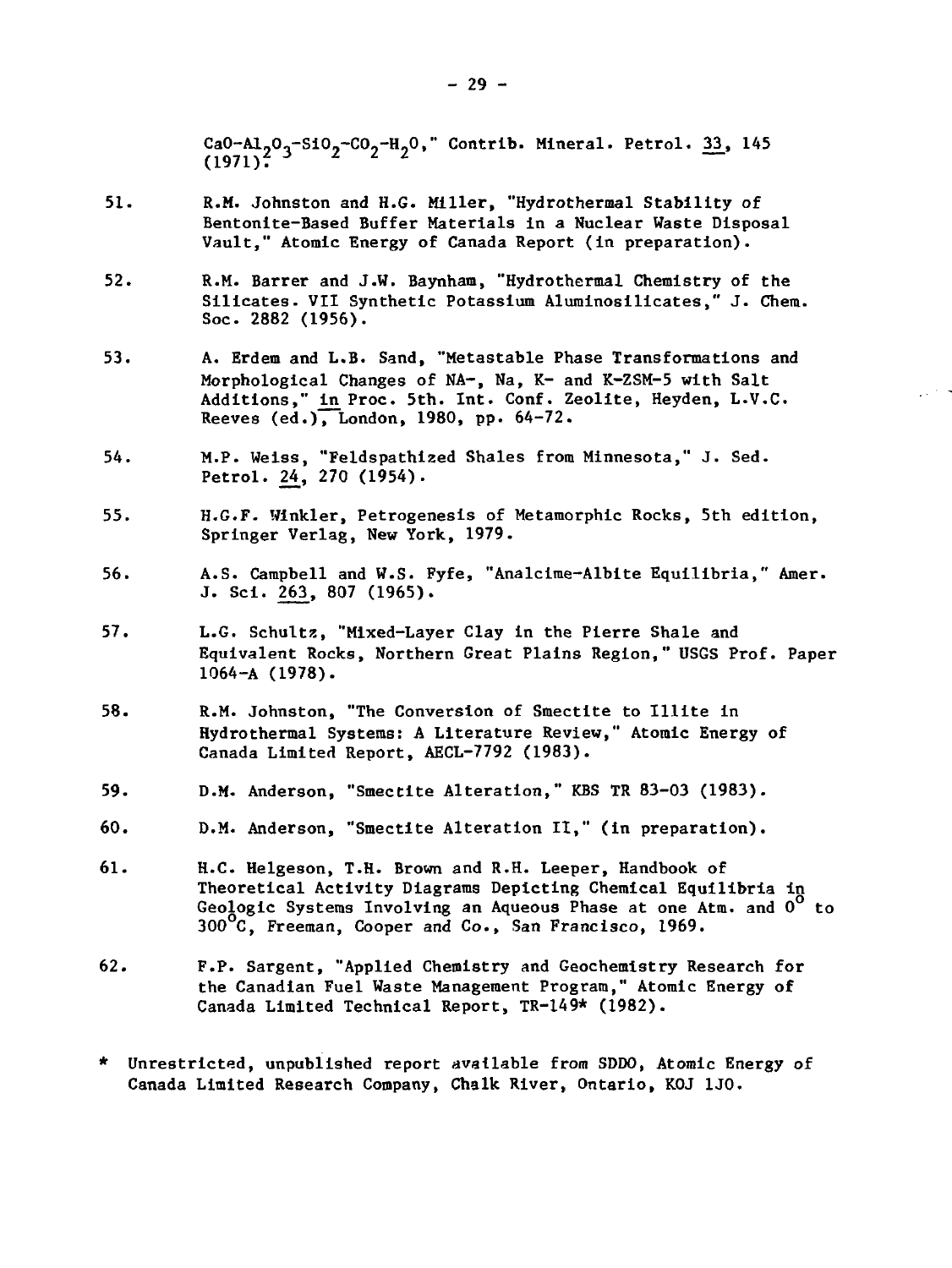| .,<br>. . |  |
|-----------|--|
|           |  |

| RESULTS OF RUN 1 AFTER 30 DAYS AT 275 <sup>°</sup> C |  |  |  |  |
|------------------------------------------------------|--|--|--|--|
|                                                      |  |  |  |  |

| Sample<br>No.* | Interlayer<br>Cation | Solution Composition                         | $P^{H}$ initial | $pH_{final}$ ** | <b>Reaction Products</b>       |
|----------------|----------------------|----------------------------------------------|-----------------|-----------------|--------------------------------|
| 1.1            | $ca$                 | <b>DDW</b>                                   | 6.3             |                 | $S_C(1.8), Q$                  |
| 1.2            | Ca                   | $0.01$ mol/L KC1                             | 5.9             | 4               | $S_c(1.8), Q$                  |
| 1.3            | Ca                   | $0.05$ mol/L KCl                             | 5.9             | 4               | $S_c(1.8), Q$                  |
| 1.4            | Ca                   | $0.10$ mol/L KCl                             | 5.8             | 4               | $S_c(1.8), I, Q$               |
| 1.5            | Ca                   | $0.25$ mol/L KCl                             | 5.8             | 4               | $S_c(1.8)$ , $S_c(1.4)$ , I, Q |
| 1.6            | $ca$                 | $0.50$ mol/L KCl                             | 5.8             | 4               | $S_c(1.8)$ , $S_c(1.4)$ , I, Q |
| 1.7            | $ca$                 | $1.00$ mol/L KCl                             | 5.8             | 4               | $S_c(1.8), S_c(1.4), I, Q$     |
| 1.8            | Ca                   | 0.1 mol/L $K^{+}(HCO_{3}^{-} + Cl^{-})_{++}$ | 7.7             | 8.5             | Am, Ksp, $S(1.2) - I$ , Q      |
| 1.9            | Ca                   | 1.0 mol/L $K^{+}(HCO_{3}^{-} + Cl^{-})$      | 8.3             | 9.5             | Am, Ksp, $S(1.2) - I$ , Q      |
| 1.10           | Na                   | DDM                                          |                 |                 |                                |
| 1.11           | Na                   | $0.01$ mol/L KCl                             | 7.5             |                 |                                |
| 1.12           | Na                   | $0.10$ mol/L KCl                             | 6.5             | 3               | $S_c(1.8), S_c(1.4), I, Q$     |
| 1.13           | Na                   | $0.50$ mol/L KCl                             | 7.8             | 3               | $S_c(2.8), S_c(1.8), I, Q$     |
| 1.14           | Na                   | 0.10 mol/L $K^{+}(HCO_{3}^{-} + Cl^{+})$     | 8.6             | 10              | Am, Ksp, $S(1.2) - I$ , Q      |
| 1.15           | Na                   | 1.0 mol/L $K^{+}(HCO_{3}^{-} + Cl^{+})$      | 8.3             | 10              | Am, Ksp, $S(1.2) - I$ , Q      |

\* 200 mg clay in 10 mg solution in stainless-steel Parr pressure vessels with Teflon liners \*\* Final pH measured at 25°C

Q = quartz, I = illite, Ksp (RH 52%),  $S_c(x)$ distilled water smectite with d potassium feldspar, Am = analcime, S(x) = smectite with d<sub>oo1</sub> = x nm  $_{001}$  = x nm (after glycerol saturation), DDW = deionized,

j.

tt Bicarbonate buffer solution prepared with  $HCO_2:Cl$  = 3:2

—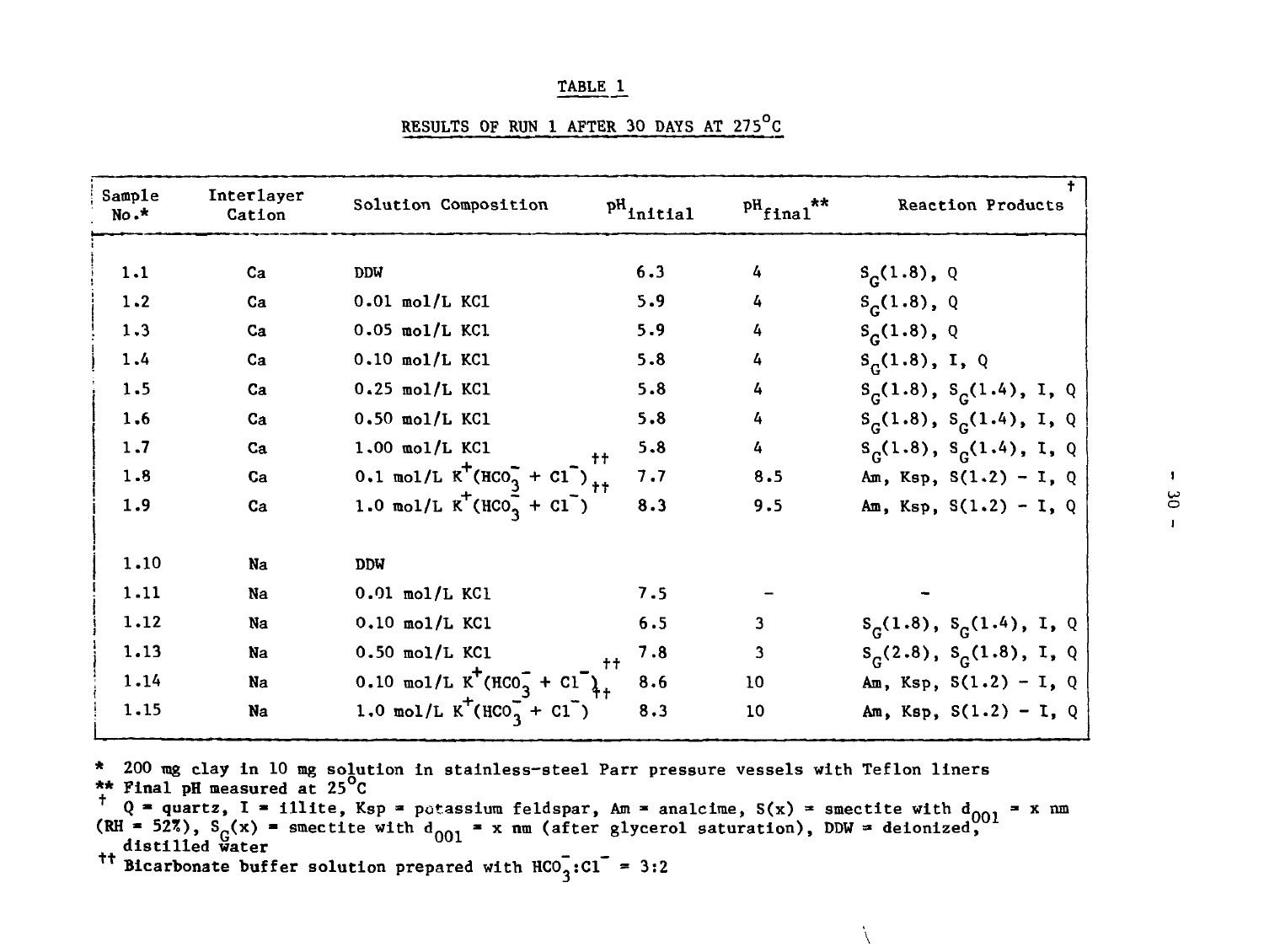| RESULTS OF RUN 2 AFTER 15 DAYS AT 275 C |  |  |  |  |  |
|-----------------------------------------|--|--|--|--|--|
|                                         |  |  |  |  |  |

| Sample<br>$No.*$ | Interlayer<br>Cation | $[OH-]$<br>(mol/L) | $P^H$ initial | $P^H$ final** | Reaction Products       |
|------------------|----------------------|--------------------|---------------|---------------|-------------------------|
| 2.1              | Na                   | 0.2                | 12.8          | 12.4          |                         |
|                  |                      |                    |               |               | Ksp, Ph, Q, I           |
| 2.2              | Na                   | 0.1                | 12.6          |               | water lost from sample  |
| 2.3              | Na                   | 0.075              | 12.5          | 11.6          | Ksp, Q, I, S(1.2)       |
| 2.4              | Na                   | 0.050              | 12.3          | 7.8           | Ksp, Q, I, S(1.2)       |
| 2.5              | Na                   | 0.025              | 12.0          | 4.5           | Ksp, Q, I, S(1.2)       |
| 2.6              | Na                   | 0.010              | 11.7          | 3.1           | $S(12)$ , I, Ksp, Q     |
| 2.7              | Na                   | 0.005              | 10.9          | 3.4           | S(A1), I, Q             |
| 2.8              | Na                   | $\mathbf 0$        | 8.4           | 3.2           | $S(A1)$ , I, Q          |
| 2.9              | Ca                   | 0.2                | 12.9          | 12.4          | Ksp, Ph, I, Q           |
| 2.10             | Ca                   | 0.1                | 12.6          | 11.8          | Ksp, Ph, I, Q, S(1.2)   |
| 2.11             | Ca                   | 0.075              | 12.5          | 10.7          | $Ksp$ , I, Q, $S(1.2)$  |
| 2.12             | Ca                   | 0.050              | 12.2          | 6.6           | Ksp, I, Q, S(1.2)       |
| 2.13             | Ca                   | 0.025              | 12.0          | 5.8           | Ksp, I, Q, S(1.2)       |
| 2.14             | Ca                   | 0.010              | 11.5          | 5.9           | $S(1.2)$ , I, Q         |
| 2.15             | Ca                   | 0.005              | 10.9          | 5.0           | $S(A1)$ , I, Q          |
| 2.16             | Ca                   |                    | 8.5           | 4.7           | $S(A1)$ , I, Q, $(Ksp)$ |

\* 50 mg clay in 2.5 g solution in sealed gold tube in an autoclave;  $[K^{\dagger}] = 0.1$  mol/L as  $KOH + KCl$ 

\*\* Final pH measured at  $25^{\circ}$ C

 $^{\dagger}$  Symbols as for Table 1; Ph = phillipsite; S(A1) = 1.4-nm smectite with aluminum hydroxy interlayers

 $\Lambda$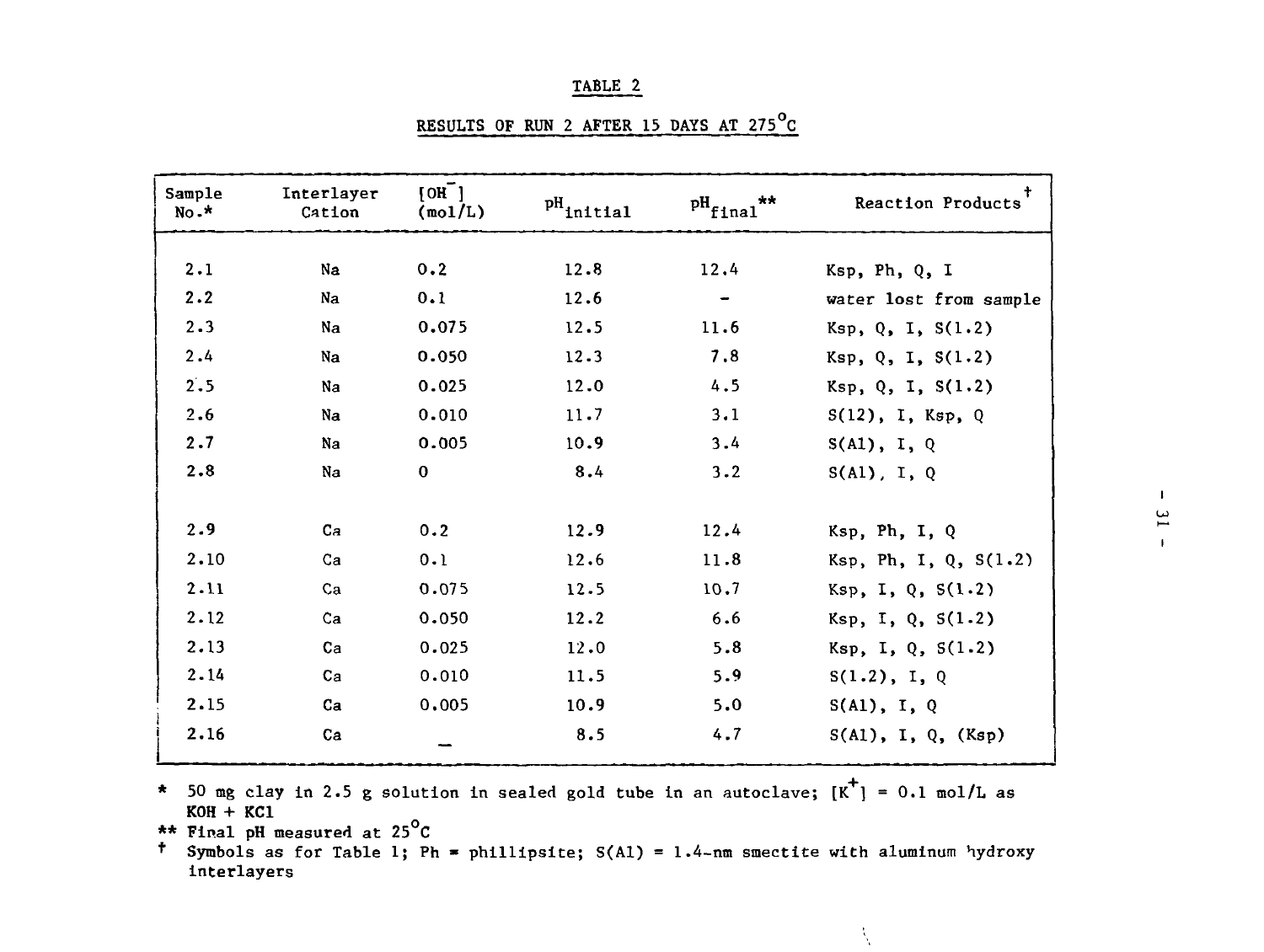RESULTS OF RUN 3 AFTER 27 DAYS AT  $200^{\circ}$ C

| Sample<br>$No.*$ | Interlaver<br>Cation | [OH]<br>(mol/L) | $\rm{^{pH}$ initial | $P^H$ final <sup>**</sup> | Reaction Products <sup>7</sup>      |
|------------------|----------------------|-----------------|---------------------|---------------------------|-------------------------------------|
| 3.1              | Na                   | 0.1             | 12.6                | 12.4                      | Ksp, Ph, I, $S(1.2)$ , Q            |
| 3.2              | Na                   | 0.05            | 12.3                |                           | Ksp, I, S(1.2), Q                   |
| 3.3              | Na                   | 0.025           | 12.0                |                           | S(1.2), I, Q                        |
| 3.4              | Na                   | 0.010           | 11.7                | 5.7                       | S(A1, 1.4 > 1.8), I, Q              |
| 3.5              | Na                   | 0.005           | 10.9                | 5.0                       | $S(A1, 1.4 \approx 1.8), I, Q, Ksp$ |
| 3.6              | Na                   | 0.002           | 10.7                |                           | S(A1, 1.4 < 1.8), I, Q              |
| 3.7              | Na                   | 0.001           | 10.6                | 4.4                       | $S(A1, 1.4 \approx 1.8), I, Q$      |
| 3.8              | Na                   |                 | 8.4                 | 5.7                       | $S(A1, 1.4 \le 1.8), I, Q$          |
| 3.9              | ca                   | 0.1             | 12.6                | 12.5                      | Ph, Ksp, I, $S(1.2)$ , Q            |
| 3.10             | Ca                   | 0.05            | 12.4                |                           | Ksp, Ph, I, S(1.2), Q               |
| 3.11             | Ca                   | 0.025           | 12.0                | 8.2                       | Ksp, $S(A1, 1.4 < 1.8)$ , I, Q      |
| 3.12             | ca                   | 0.010           | 11.7                | 5.6                       | Ksp, $S(A1, 1.4 > 1.8)$ , I, Q      |
| 3.13             | ca                   | 0.005           | 10.8                | 5.2                       | $S(A1, 1.4 \approx 1.8), I, Q$      |
| 3.14             | Ca                   | 0.002           | 10.8                | 5.0                       | S(A1, 1.4 > 1.8), I, Q              |
| 3.15             | ca                   | 0.001           | 10.6                | $\sim$                    | $S(A1, 1.4 \approx 1.8), I, Q$      |
| 3.16             | Ca                   |                 | 3.5                 | 5.1                       | $S(A1, 1.4 \le 1.8), I, Q$          |

\* 50 mg clay in 2.5 g solution in sealed gold tube in an autoclave;  $K^+$ ] = 0.1 mol/L as KOH + KCl

\*\* Final pH measured at 25°C

+ Symbols as for Table 2;  $S(A1, 1.4 = 1.8)$  = smectite with aluminum hydroxy interlayers, in which the 1.4-nm and 1.8-nm peaks after glycerol saturation are of approximately equal intensity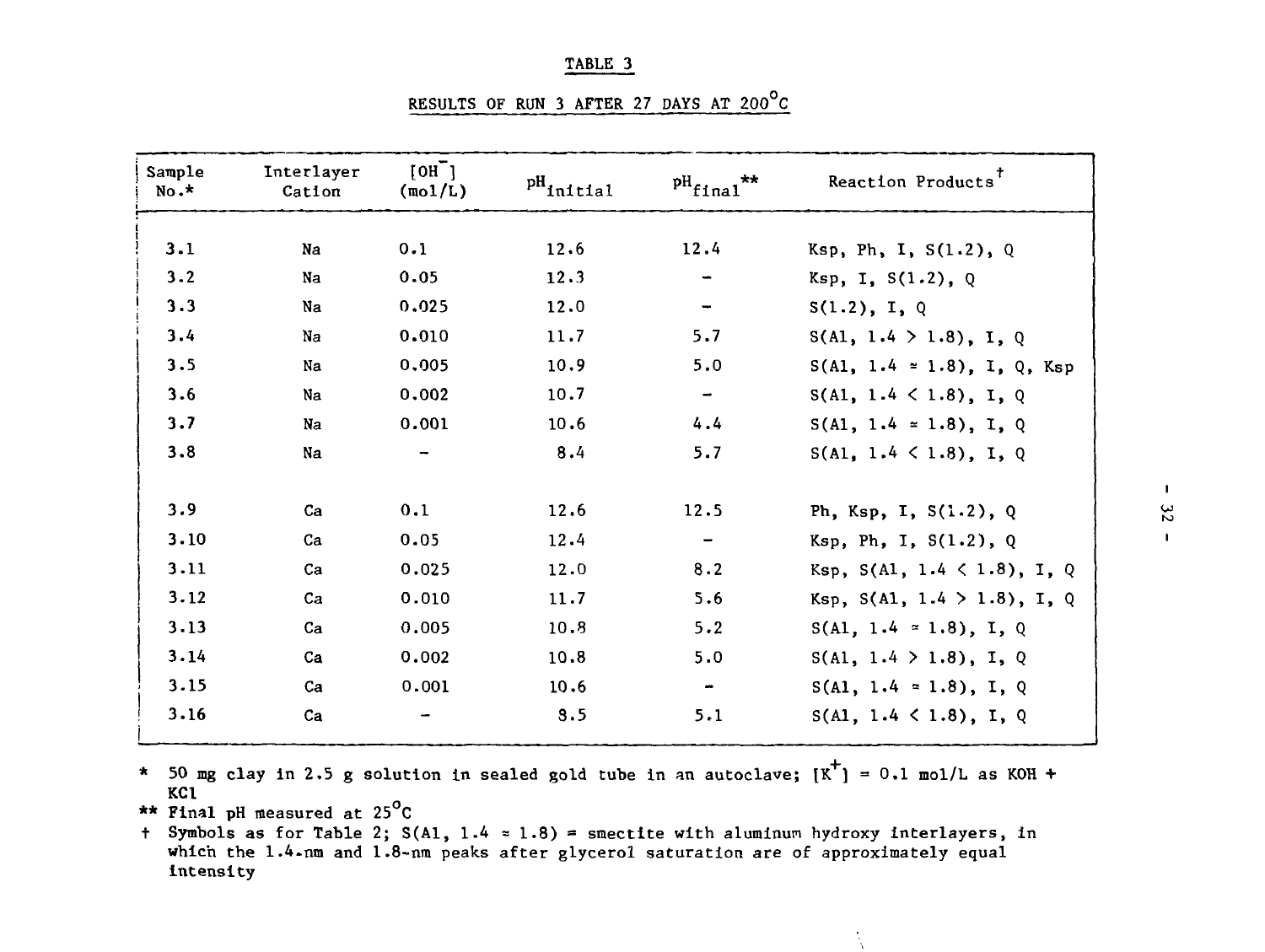| RESULTS OF RUN 4 AFTER 30 DAYS AT 150°C |  |  |  |  |
|-----------------------------------------|--|--|--|--|
|                                         |  |  |  |  |

| Sample<br>$No. *$ | Interlayer<br>Cation | $[OH^-]$<br>(mol/L) | $P^H$ initial | $P^H$ final**            | Reaction Products              |
|-------------------|----------------------|---------------------|---------------|--------------------------|--------------------------------|
| 4.1               | Na                   | 0.05                | 12.3          | 11.0                     |                                |
|                   |                      |                     |               |                          | $S(A1, 1.4 \le 1.8), I, Q$     |
| 4.2               | Na                   | 0.010               | 11.7          | 7.2                      | $S(A1, 1.4 \approx 1.8), I, Q$ |
| 4.3               | Na                   | 0.0075              | 11.2          | 6.3                      | S(A1, 1.4 < 1.8), I, Q         |
| 4.4               | Na                   | 0.005               | 10.9          | $\overline{\phantom{m}}$ | $S(A1)$ , I, Q                 |
| 4.5               | Na                   | 0.001               | 10.6          | 6.2                      | S(A1, 1.4 > 1.8), I, Q         |
| 4.6               | Na                   | 0.0005              | 10.3          | 6.0                      | $S(A1)$ , I, Q                 |
| 4.7               | Na                   | 0.0001              | 9.6           | 5.5                      | $S(A1, 1.4 \approx 1.8), I, Q$ |
| 4.8               | Na                   | $\mathbf 0$         | 8.4           | 5.6                      | $S(A1, 1.4 \approx 1.8), I, Q$ |
| 4.9               | $ca$                 | 0.05                | 12.3          | 10.1                     | $S(A1, 1.4 = 1.8), I, Q$       |
| 4.10              | $ca$                 | 0.010               | 11.7          | 7.1                      | $S(A1, 1.4 \approx 1.8), I, Q$ |
| 4.11              | Ca                   | 0.0075              | 11.2          | 6.2                      | S(A1), I, Q                    |
| 4.12              | $ca$                 | 0.0050              | 10.9          | 5.2                      | $S(A1)$ , I, Q                 |
| 4.13              | $Ca$                 | 0.0010              | 10.6          | 6.1                      | $S(A1)$ , I, Q                 |
| 4.14              | $ca$                 | 0.0005              | 10.3          | 6.4                      | S(A1, 1.4 > 1.8), I, Q         |
| 4.15              | ca                   | 0.0001              | 9.6           | 6.3                      | $S(A1)$ , I, Q                 |
| 4.16              | ca                   | $\mathbf 0$         | 8.5           | 5.2                      | S(A1, 1.4 > 1.8), I, Q         |

\* 50 mg clay in 2.5 solution in sealed gold tube in an autoclave;  $[K^+]$  = 0.1 mol/L as KOH + KC1 \*\* Final pH measured at 25°**°**<sup>C</sup>

 $\chi$ 

<sup>+</sup> Symbols as for Tables 1 and 2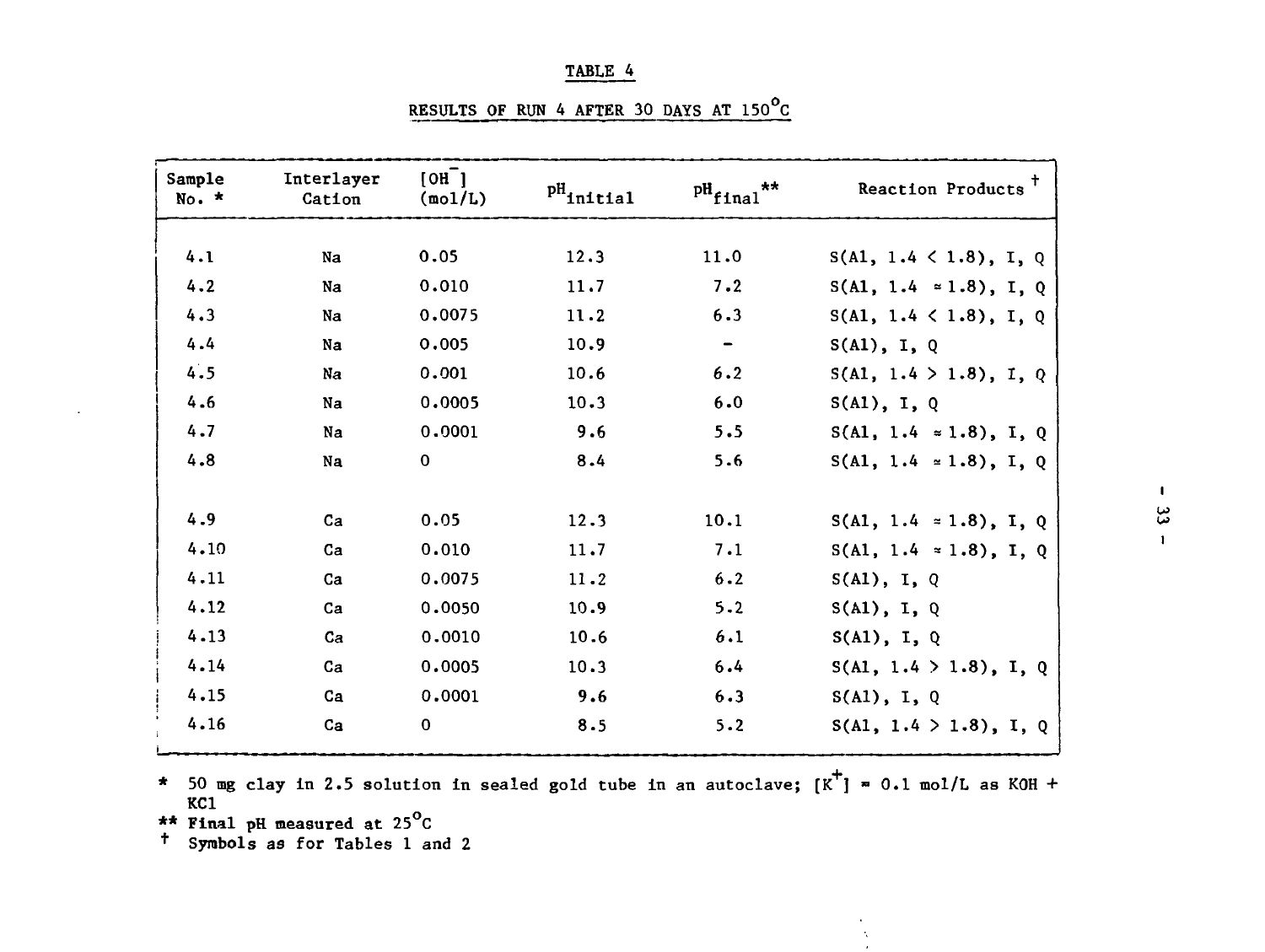### BASAL SPACINGS OF SMECTITES [11]

| Smectife                                            | Relative Humidity<br>52%<br>(mn) | Glycerol Procedure<br>(nm) |
|-----------------------------------------------------|----------------------------------|----------------------------|
|                                                     |                                  |                            |
| Mg-montmorillonite                                  | $1.49 - 1.51$                    | $1.76 - 1.78$              |
| Mg-beidellite                                       | 1.47                             | $1.76 - 1.78$              |
| Mg-vermiculite                                      | 1.44                             | 1.43                       |
| Li-montmorillonite,<br>heated to 300 <sup>°</sup> C | 0.95                             | 0.95                       |
| Li-beidellite                                       | 0.95                             | 1.77                       |

للربار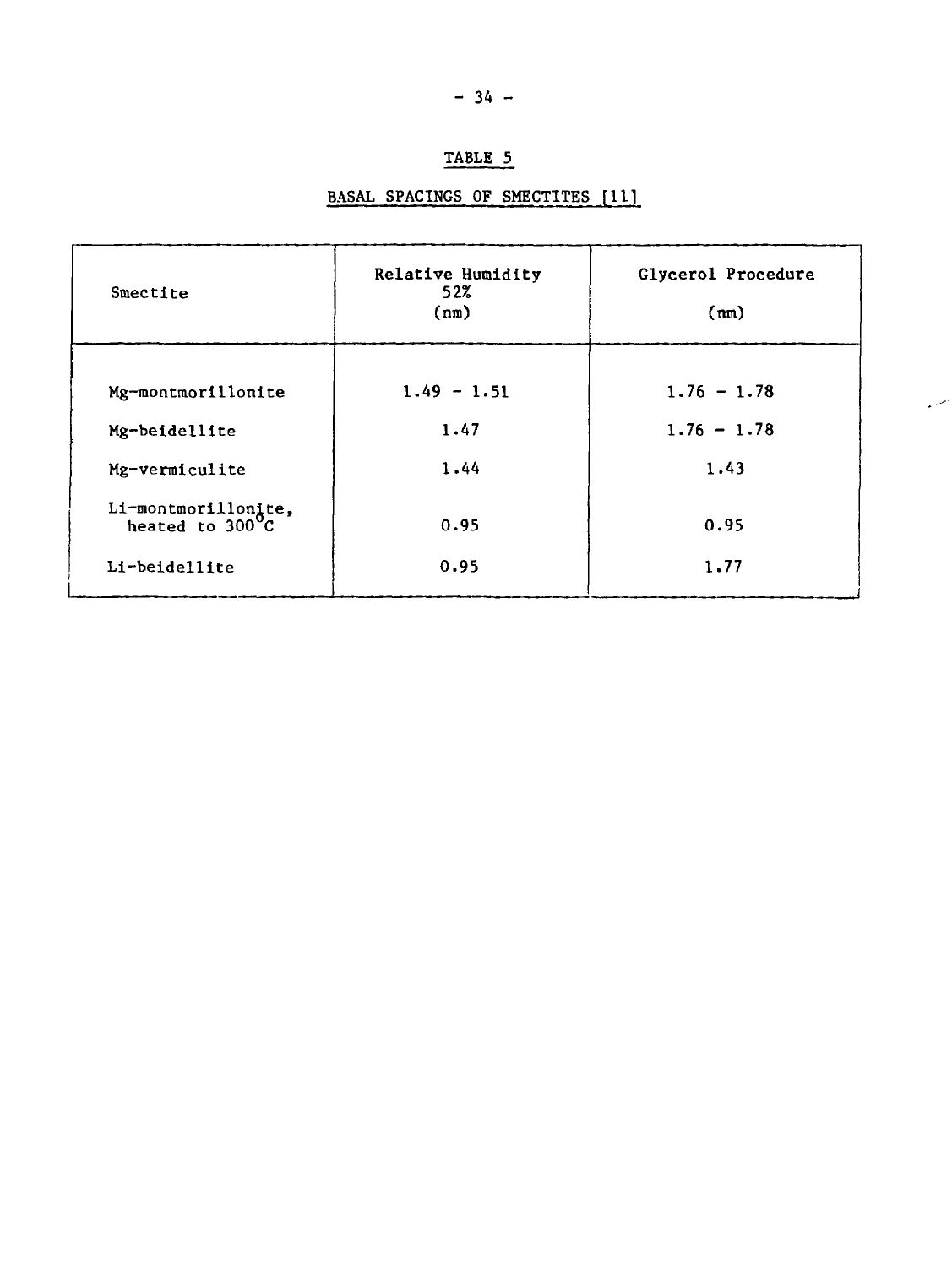## COMPARISON OF OBSERVED d-SPACINGS FOR SAMPLE 1.15 WITH XRPDF PATTERNS

| Observed<br>d-spacings<br>(nm)                                                                                                                                                                                       | XRPDF 10-353*<br>Synthetic High Sanidine[18]                                                                                         | XRPDF $7-363*$<br>Analcime[19]                                                                                               |
|----------------------------------------------------------------------------------------------------------------------------------------------------------------------------------------------------------------------|--------------------------------------------------------------------------------------------------------------------------------------|------------------------------------------------------------------------------------------------------------------------------|
| 1.1<br>1.0<br>0.67<br>0.591<br>0.564<br>0.486<br>0.451<br>$0.425$ 0<br>0.396<br>0.380<br>0.345<br>$0.334$ 0<br>0.329 triplet<br>0.324<br>0.301<br>0.2928<br>0.2803<br>0.2769<br>0.2696<br>0.2605<br>0.2590<br>0.2513 | 0.424<br>0.395<br>0.379<br>0.367<br>0.346<br>0.332<br>0.326<br>triplet<br>0.322<br>0.2995<br>0.293/0.290 triplet<br>0.2766<br>0.2582 | 0.688<br>0.561<br>0.485<br>0.367/0.364 doublet<br>0.343<br>0.308<br>0.2929<br>0.2896<br>0.2804<br>0.2696<br>0.2673<br>0.2506 |
|                                                                                                                                                                                                                      |                                                                                                                                      |                                                                                                                              |

\* Only peaks with intensity I  $>$  20 are listed; those with I  $>$  80 are underlined. Quartz peaks are marked with a Q.

 $\bar{z}$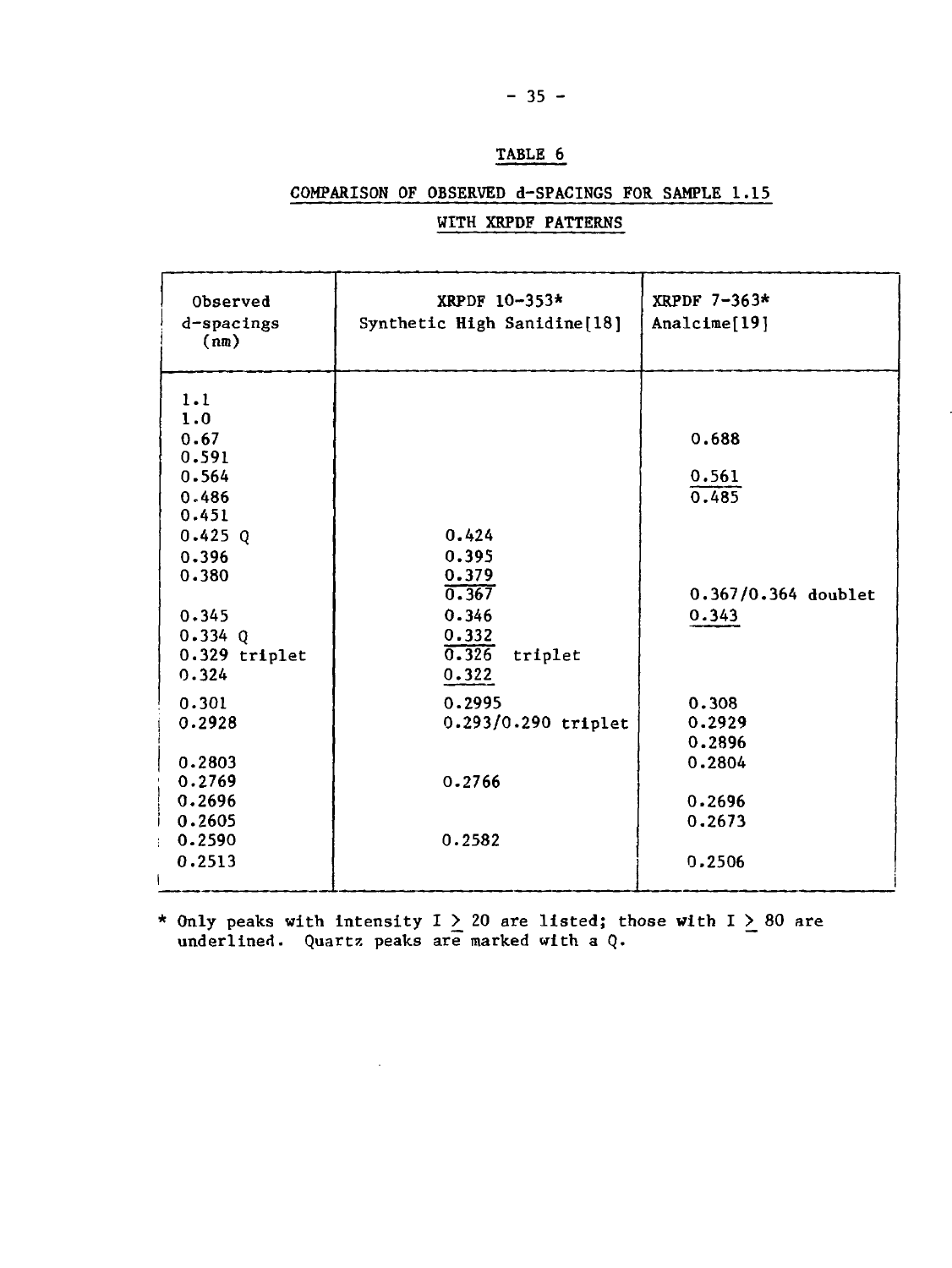#### COMPARISON OF OBSERVED d-SPACINGS FOR SAMPLE 2.1

 $\mathcal{L}^{(1)}$ 

| Observed<br>d-Spacings | XRPDF 10-353*<br>Synthetic High | XRPDF 12-195*<br>Synthetic | <b>XRPDF 20-923</b><br>Phillipsite |
|------------------------|---------------------------------|----------------------------|------------------------------------|
| (nn)                   | Sanidine [18]                   | Phillipsite [22]           |                                    |
|                        |                                 |                            |                                    |
| $0.95 - 1.0$           |                                 | 0.95                       |                                    |
|                        |                                 | 0.82                       |                                    |
| 0.71                   |                                 | 0.72                       | 0.72                               |
|                        |                                 | 0.70                       |                                    |
| 0.58                   |                                 | 0.56                       |                                    |
| 0.534                  |                                 | 0.54                       |                                    |
| 0.498                  |                                 | 0.50                       | 0.506                              |
|                        | 0.468                           |                            |                                    |
| $0.450$ (broad)        |                                 | 0.450                      |                                    |
|                        |                                 | 0.434                      |                                    |
| $0.423$ 0              | 0.424                           |                            | 0.413                              |
| 0.395                  | 0.395                           | 0.403                      |                                    |
|                        |                                 | 0.388                      |                                    |
| 0.379                  | 0.379                           |                            |                                    |
| 0.362                  |                                 | 0.358                      |                                    |
| 0.346                  | 0.346                           | 0.345                      |                                    |
| 0.342                  |                                 |                            |                                    |
| 0.332Q                 | 0.332                           | 0.335                      |                                    |
| 0.328 broad triplet    | 0.326                           |                            |                                    |
| 0.322                  | 0.322                           | 0.324                      | 0.326                              |
| 0.314                  |                                 | 0.319                      | 0.319                              |
| 0.300                  | 0.2995                          |                            | 0.314                              |
| 0.292                  | 0.293/0.290 triplet             | 0.293                      |                                    |
| 0.284                  |                                 |                            |                                    |
| 0.279                  |                                 |                            |                                    |
| 0.276                  | 0.2766                          | 0.273<br>0.268             | 0.275                              |
| 0.260                  |                                 | 0.260                      | 0.2698                             |
| 0.258                  | 0.2582                          |                            |                                    |
| 0.252                  |                                 | 0.251                      |                                    |
|                        |                                 |                            |                                    |
|                        |                                 |                            |                                    |

### WITH XRPDF PATTERNS

\* Only peaks with intensity, I  $\geq$  20 are listed; those with I  $>$  80 are underlined. Quartz peaks are marked with a Q.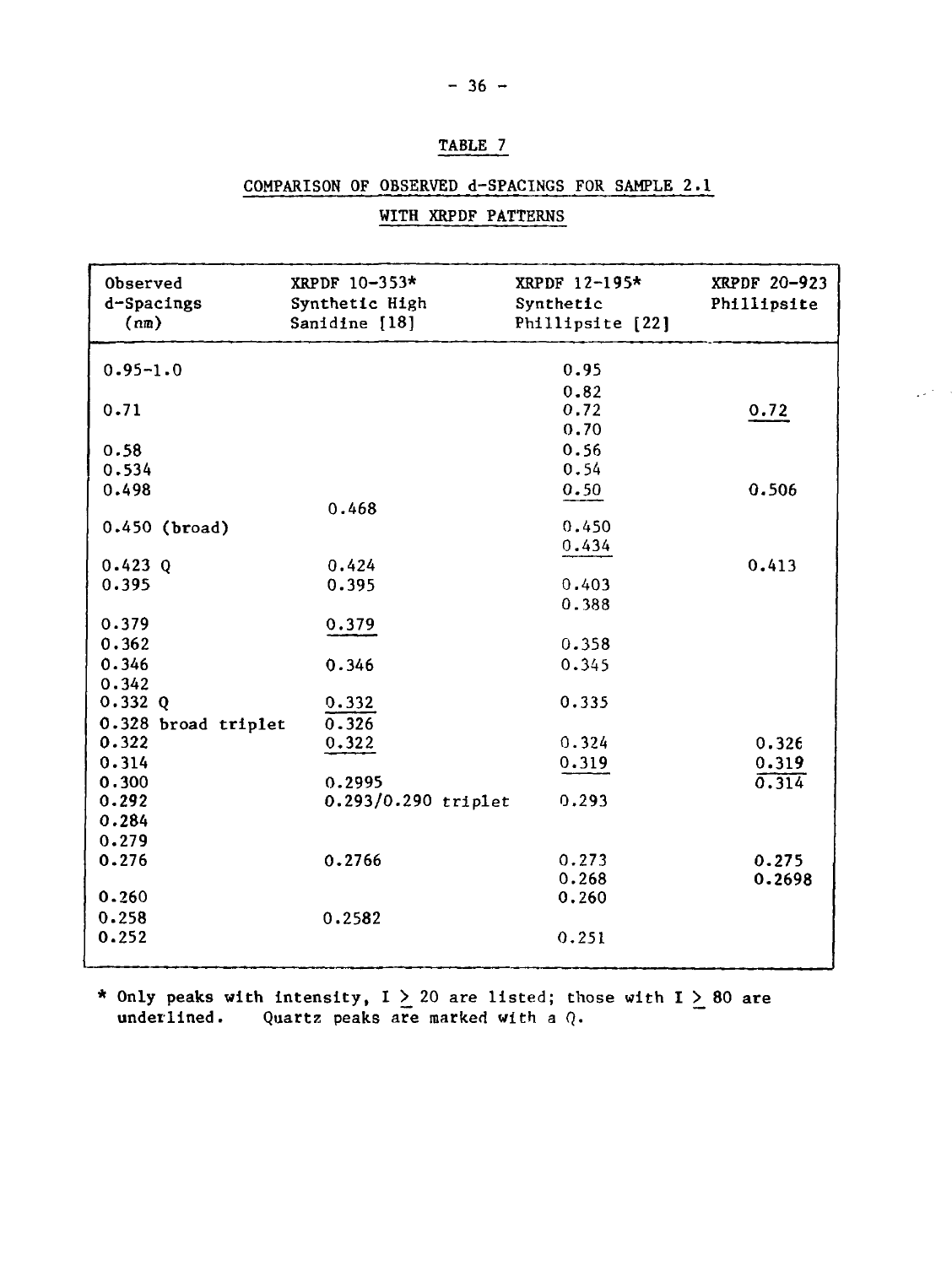| ABLL |  |
|------|--|
|      |  |

ZEOLITE SYNTHESIS IN RELATION TO CATION TYPE [34]

| Zeolite            | Preferred Cation        |  |
|--------------------|-------------------------|--|
| Gismondine type    | Nа                      |  |
| Faujasite type     | Na                      |  |
| Gmelinite type     | Na                      |  |
| Analcime type      | Various                 |  |
| Mordenite          | Na, alkaline earth ions |  |
| Edingtonite type   | K. Rb. Cs. Ba           |  |
| Phillipsite type   | K and others            |  |
| Chabazite type     | K                       |  |
| Thomsonite         | Cа                      |  |
| <b>Epistilbite</b> | Cа                      |  |

والراز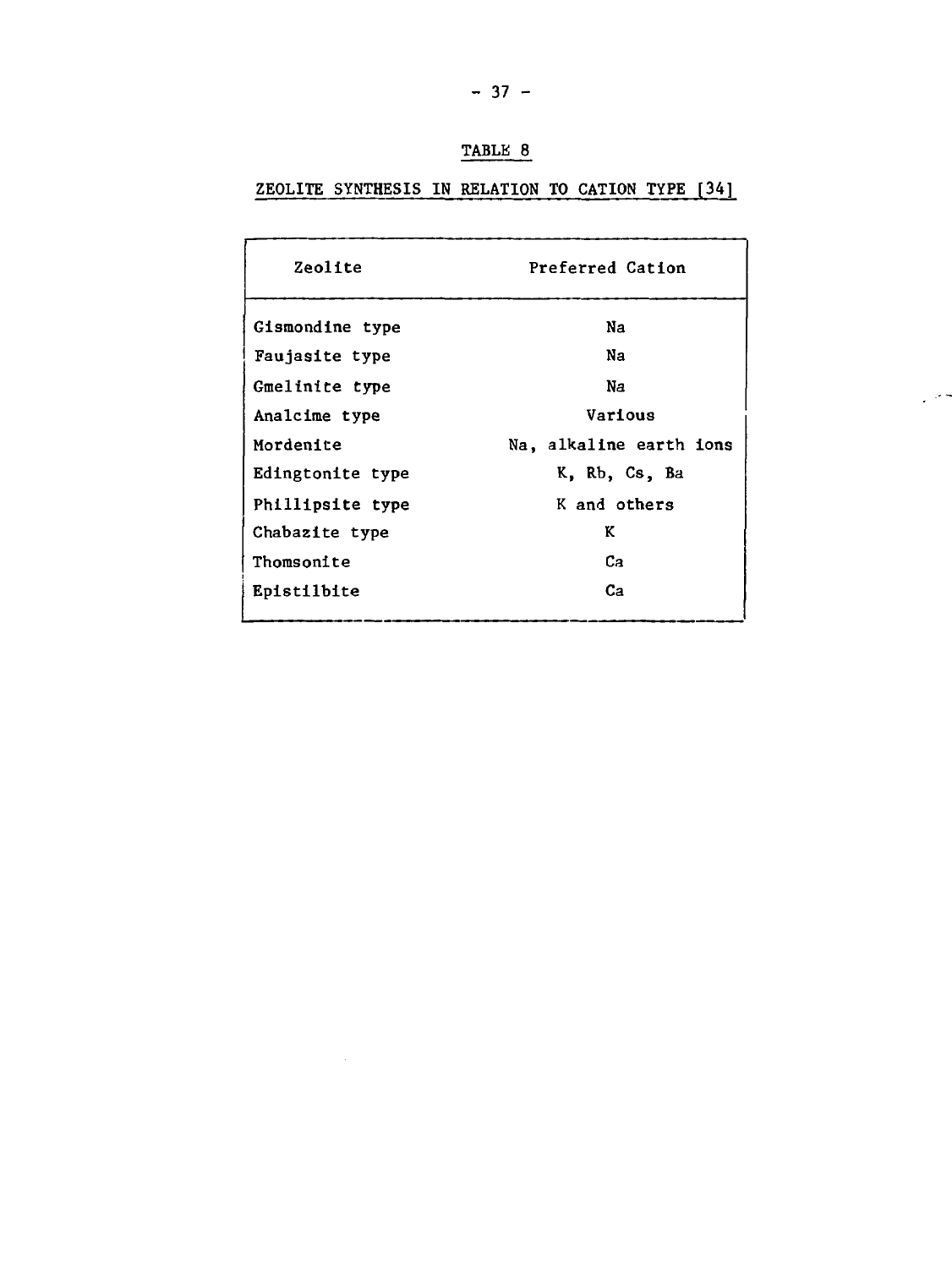

- **FIGURE 1: XRD Patterns for Filtaclay, <2 um Fraction Used as Starting Material**
	- **(a) Magnesium-Saturated, 59% Relative Humidity**
	- **(b) Magnesium-Saturated, Glycerol Solvation**
	- **(c) Lithium-Saturated, Heated to 300°C, Glycerol Saturation R • Rutile, Q - Quartz, Interplanar Spacings (nm x 10) Are Indicated for Diffraction Peaks.**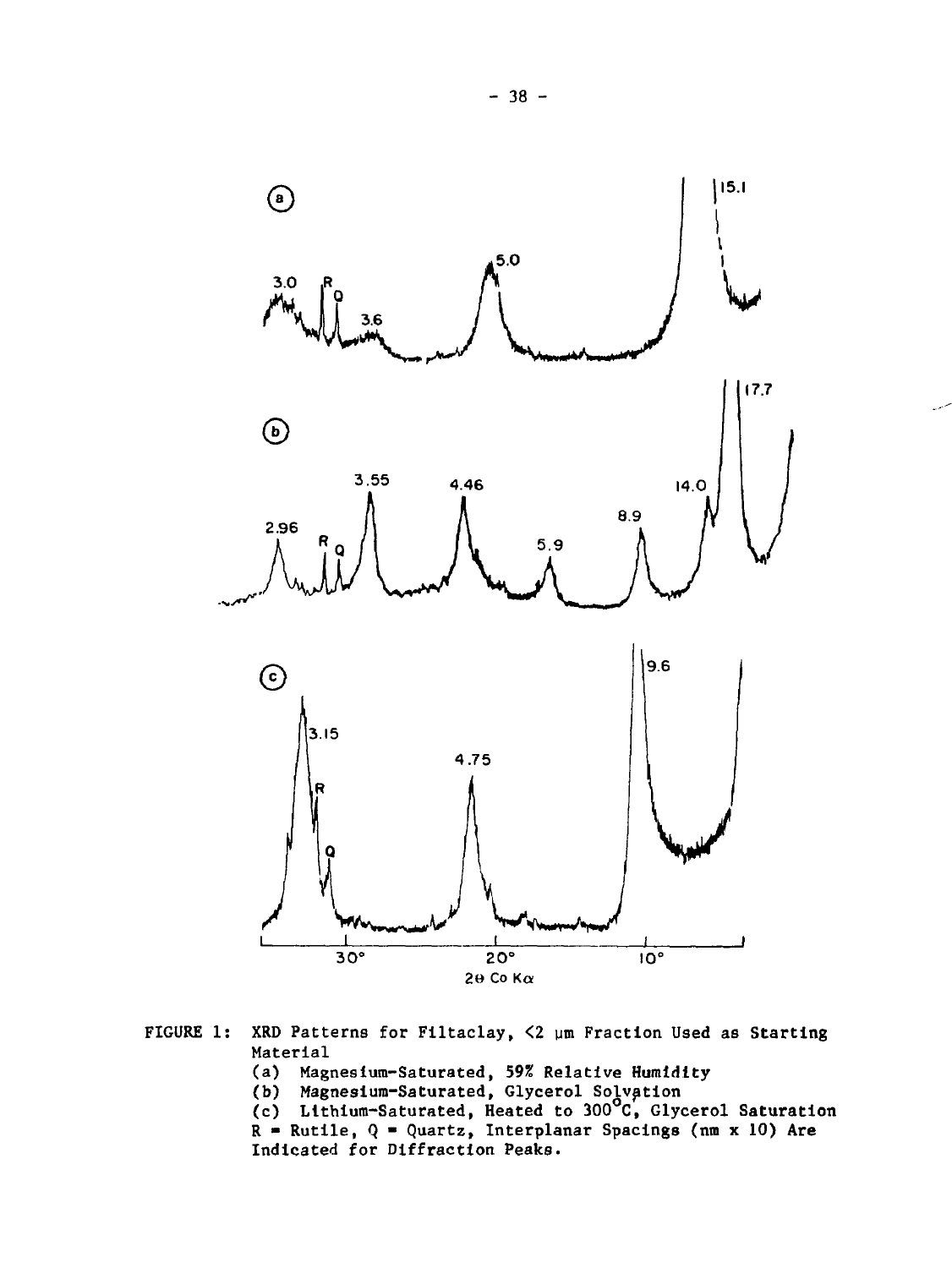

FIGURE 2: XRD Pattern for Sample 1.15: A = Analcime/Wairakite;  $F =$  Feldspar; B = Boehmite; Q = Quartz;  $D = D$ iaspore; Fh = Ferrihydrite; I/S = Mixed-layer Illite/Smectite



**FIGURE 3: Stability Fields of Sodium-Zeolites (after Barrer [20])**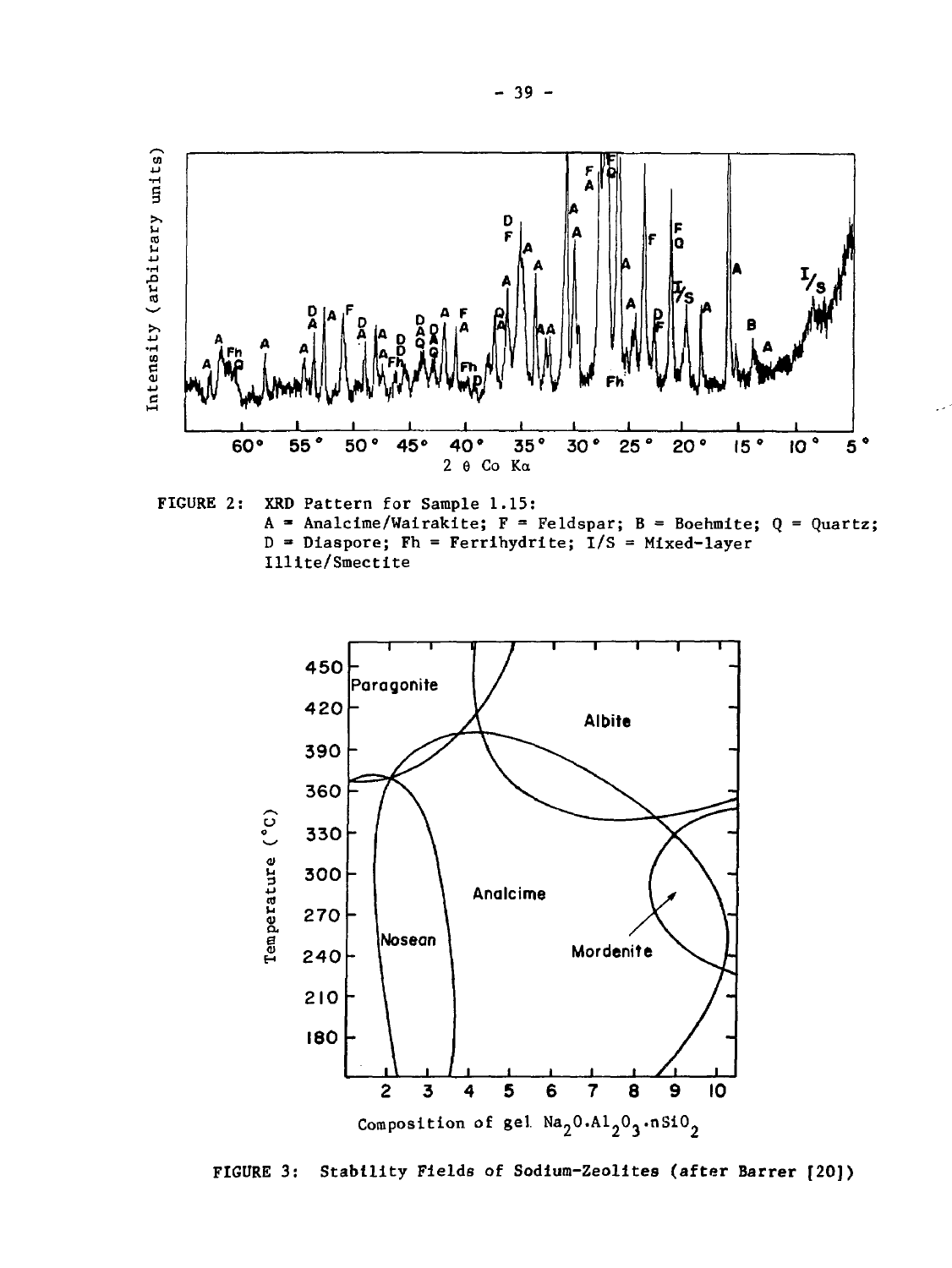

FIGURE 4: XRD Patterns for Samples from Run 1

(a) Sample l.l, Magnesium-Saturated, Glycerol-Solvation

- (b) Sample 1.6, Magnesium-Saturated, Glycerol-Solvation
- (c) Sample 1.13, Magnesium-Saturated, Glycerol-Solvation
- (d) Sample 1.6, Lithium-Saturated, Heated to 300°C, Glycerol Solvation

 $R =$  Rutile,  $Q =$  Quartz (Interplanar Spacings (nm x 10) Are Indicated.)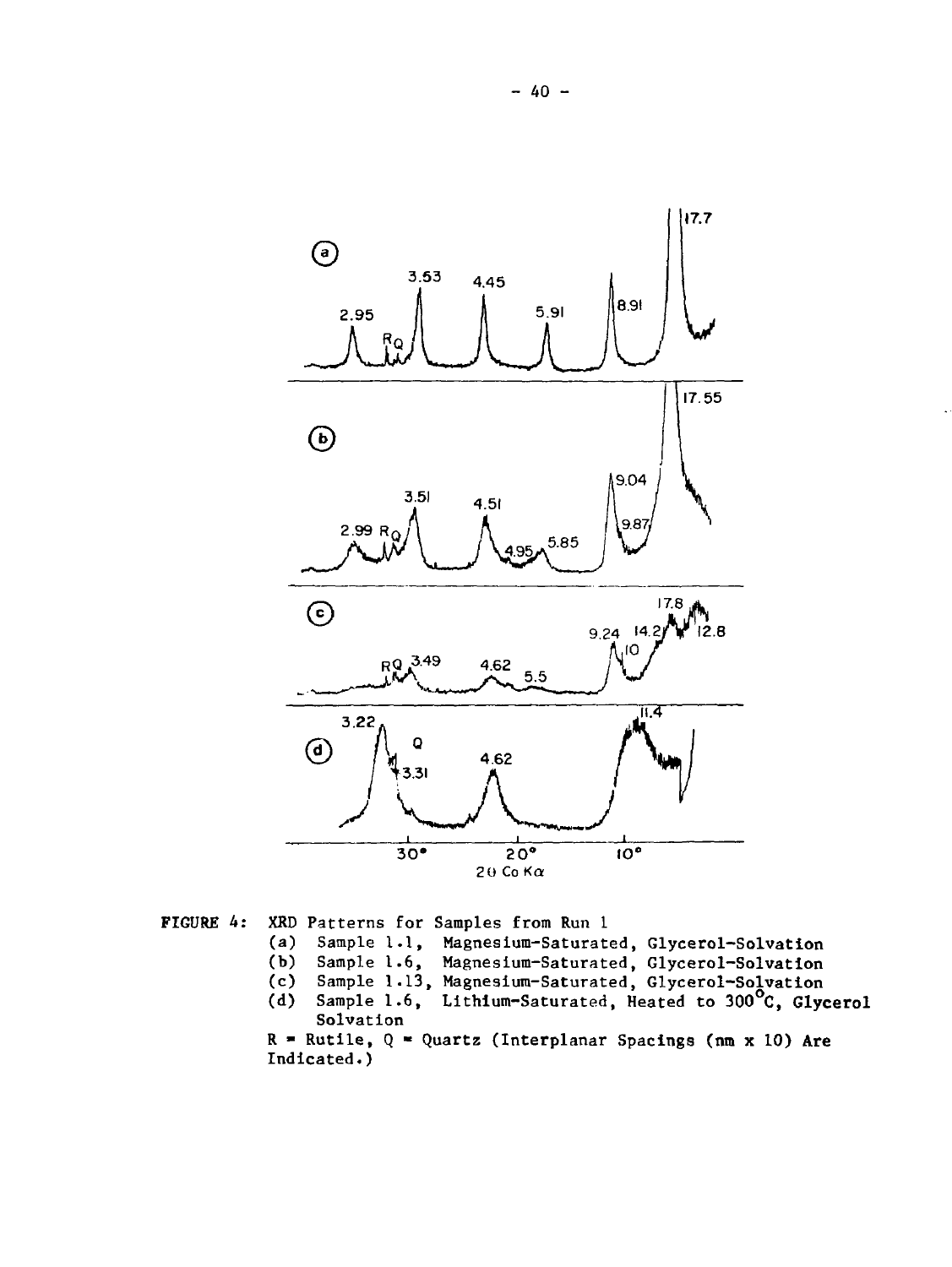

FIGURE 5: XRD Pattern for Sample 2.1: P = Phillipsite; F = Feldspar (Sanidine); Q = Quartz.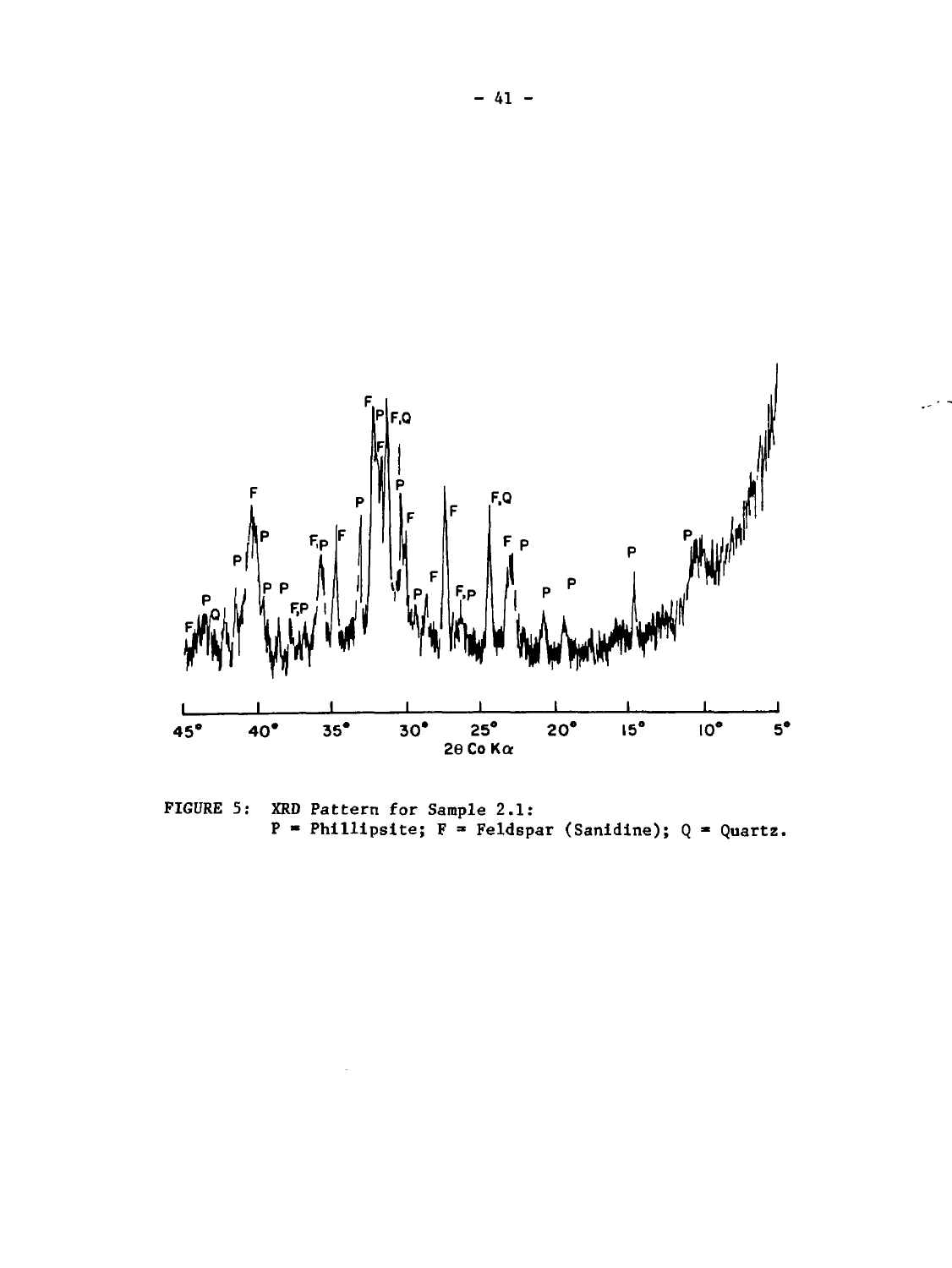

- FIGURE 6: XRD Pattern for Sample 2.7 Showing Effect of Removal of Aluminum Hydroxy Interlayers (Interplanar spacings (nm x 10) Are Indicated.)
	- (a) Magnesium-Saturated, Glycerol Solvation
	- (b) Treated with Sodium Tartrate Followed by Magnesium-Saturated, Glycerol Solvation.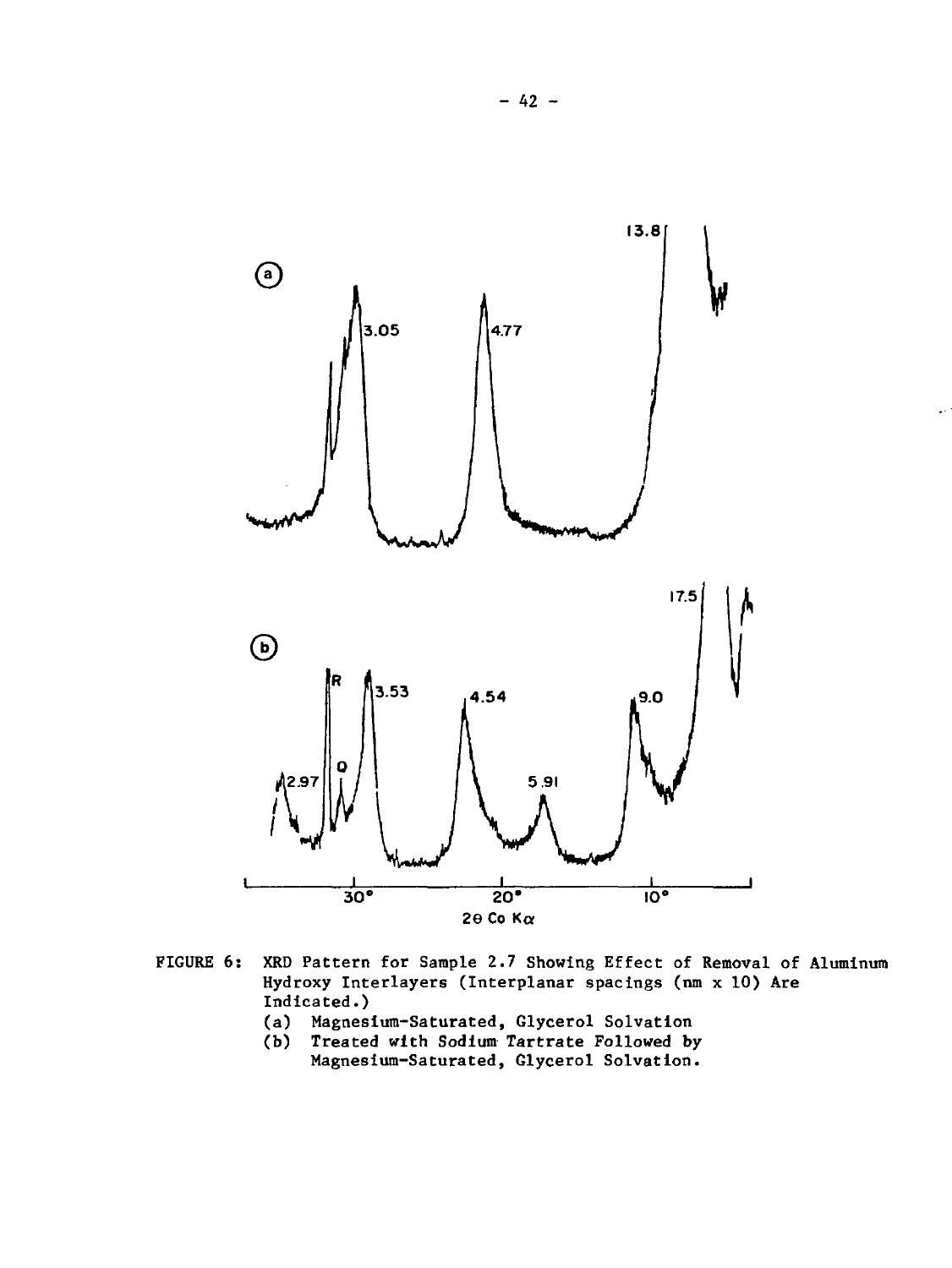

XRD Pattern for Sample 3.1;  $P = Philllipsite$ ;  $F = Feldspar$ FIGURE 7: (Sanidine);  $Q = Q^{\text{uartz}}$ 



**FIGURE 8: Temperature Zoning of Zeolites Occurring in Icelandic Geothermal Areas (after Kristmanssdottir and Tomasson [44])**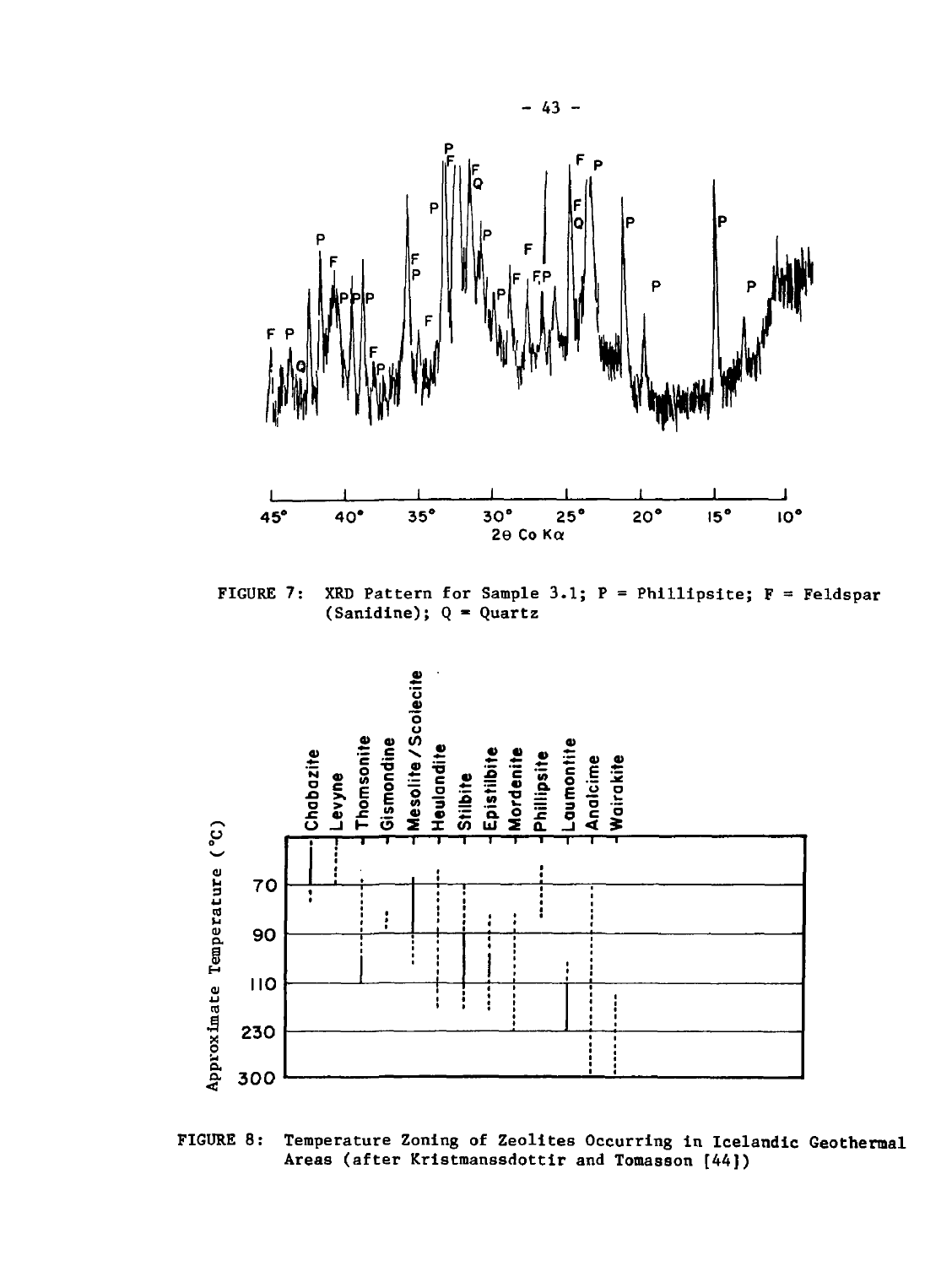

**FIGURE 9: Theoretical Stability Fields in the System Si02-Al203-Na20-K20-HCl (after Helgeson et al. [61])**

- QZ = Quartz Saturation
- **Si Amorphous Silica Saturation**
- **o Standard Canadian Shield Saline Solution (SCSSS)**
- **x Granite Groundwater (GGW)**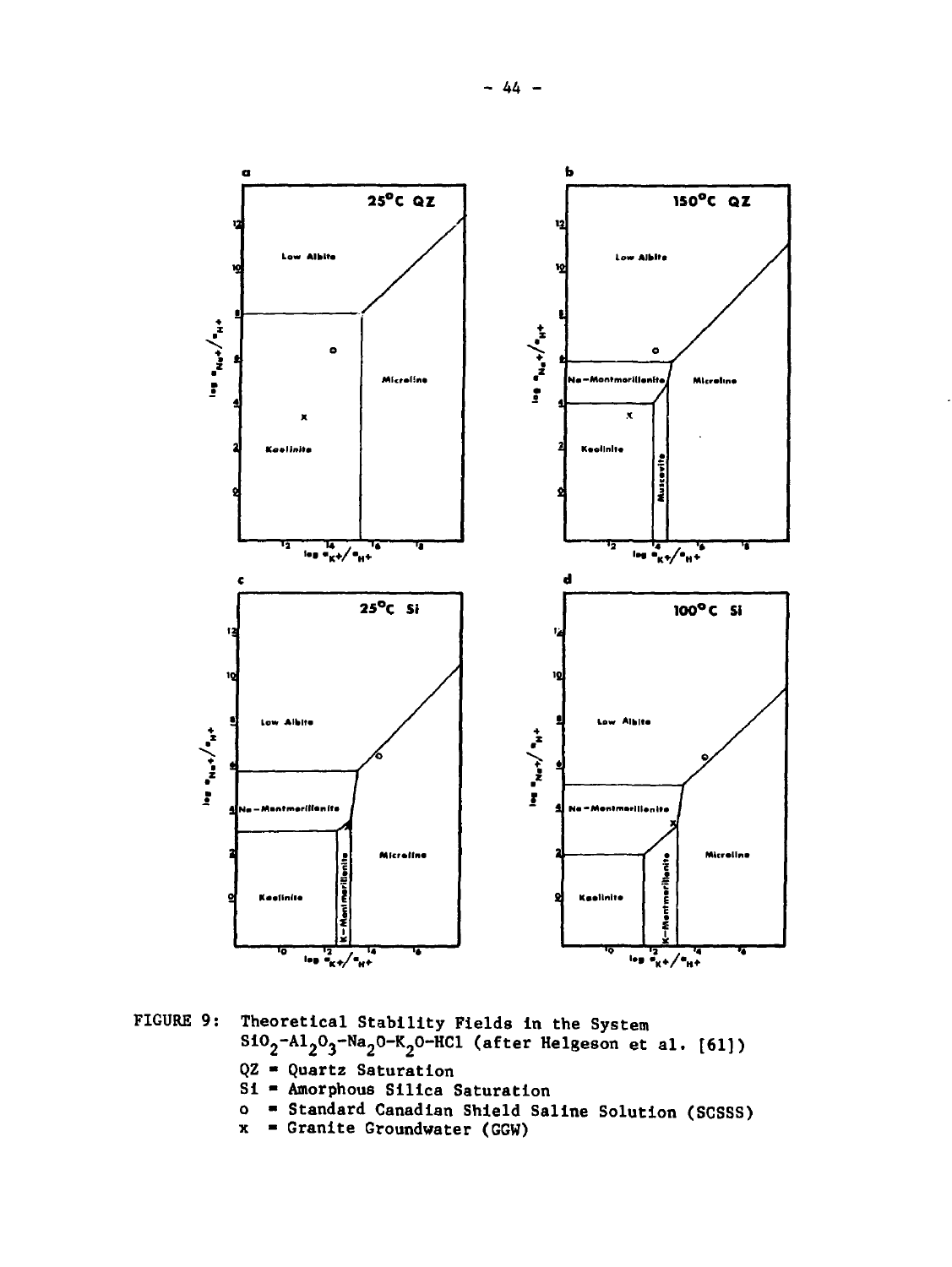

**FIGURE 10: Theoretical Stability Fields in the System SiO -Al203rCa0-Na20-HCl (after Helgerson et al. [61]> QZ - Quartz Saturation; Si - Amorphous Silica Saturation o » Standard Canadian Shield Saline Solution (SCSSS); x - Granite Groundwater (GGW)**